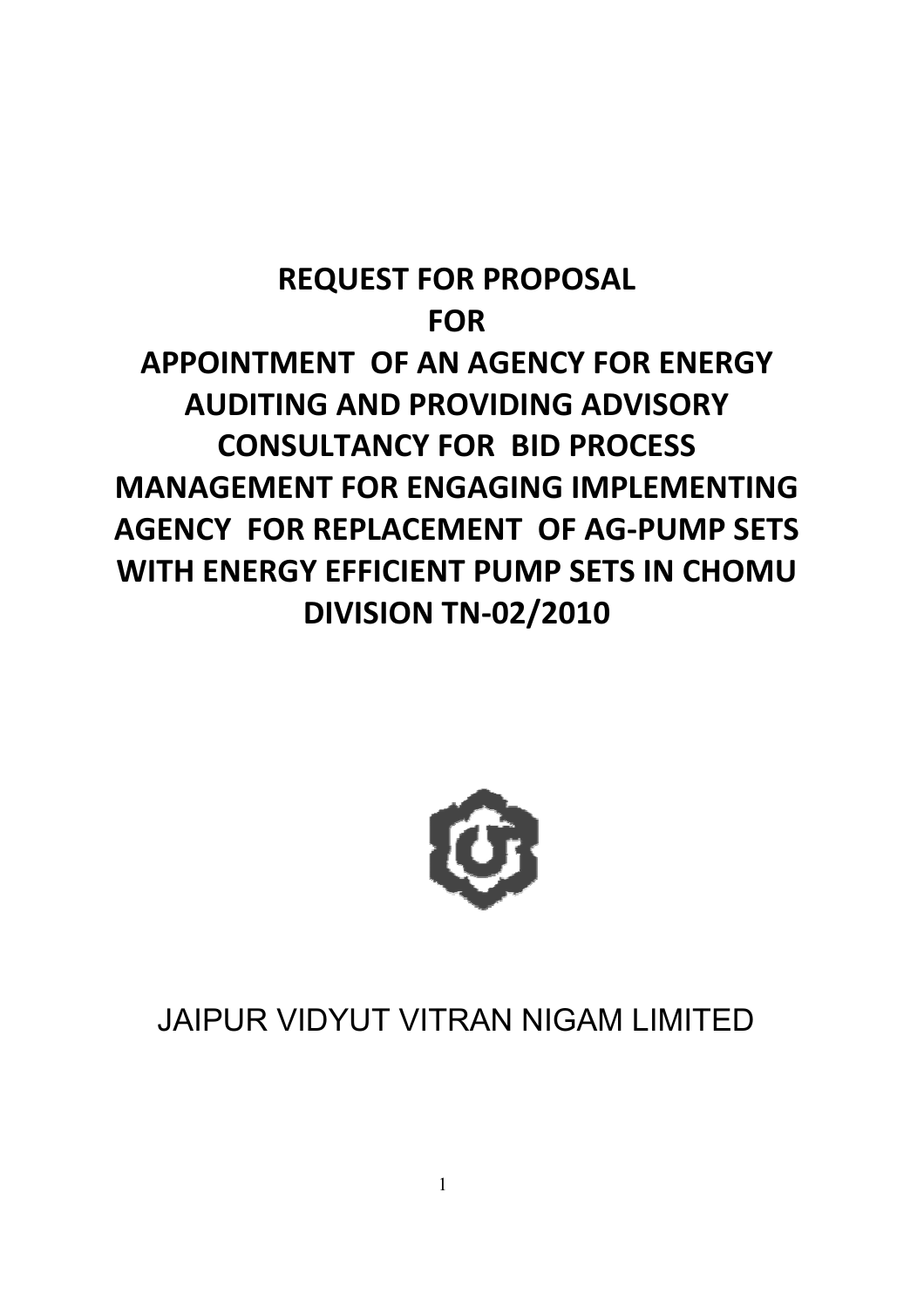# GENERAL PARTICULARS ABOUT THE TENDER IN BRIEF

# JAIPUR VIDYUT VITRAN NIGAM LIMITED( COMMERCIAL WING) JANPATH, JYOTI NAGAR, JAIPUR-302005

TELEPHONE: - 0141 2747040 FAX: - 0141-2744803

REQUEST FOR PROPOSAL FOR APPOINTMENT OF AN AGENCY FOR ENERGY AUDITING AND PROVIDING ADVISORY CONSULTANCY FOR BID PROCESS MANAGEMENT FOR ENGAGING IMPLEMENTING AGENCY FOR REPLACEMENT OF AG-PUMP SETS WITH ENERGY EFFICIENT PUMP SETS IN CHOMU DIVISION TN-02/2010

| Last Date & time of<br>receipt of tenders | 02.06.2010 upto 2:30 PM                                    |
|-------------------------------------------|------------------------------------------------------------|
| Date & time of opening<br>of tenders      | 02.06.2010 at 3:00 PM                                      |
| <b>Cost of Bid Document</b>               | Rs. 2500.00 (Rs. Two Thousand<br><b>Five Hundred only)</b> |
| Validity                                  | 120 days after the date of opening<br>of tender.           |
| <b>Earnest Money</b>                      | Rs. 50,000.00 (Rs. Fifty Thousand<br>only)                 |

# NOTE :

- i) The bidders, in their own interest, are advised to go through the complete Bid documents carefully.
- Ii) This RFP is for selecting an agency for carrying out Energy Auditing of 25000 Nos. Ag-pumps of Chomu Division of Jaipur Discom. After preparation/ submission of DPR for Ag-pumps this agency shall prepare RFP, provide advisory consultancy for bid process management for selection of another agency (Implementing Agency) and monitor the entire pump replacement process. The Implementing Agency shall implement the replacement of existing Ag-pumps by energy efficient pumps.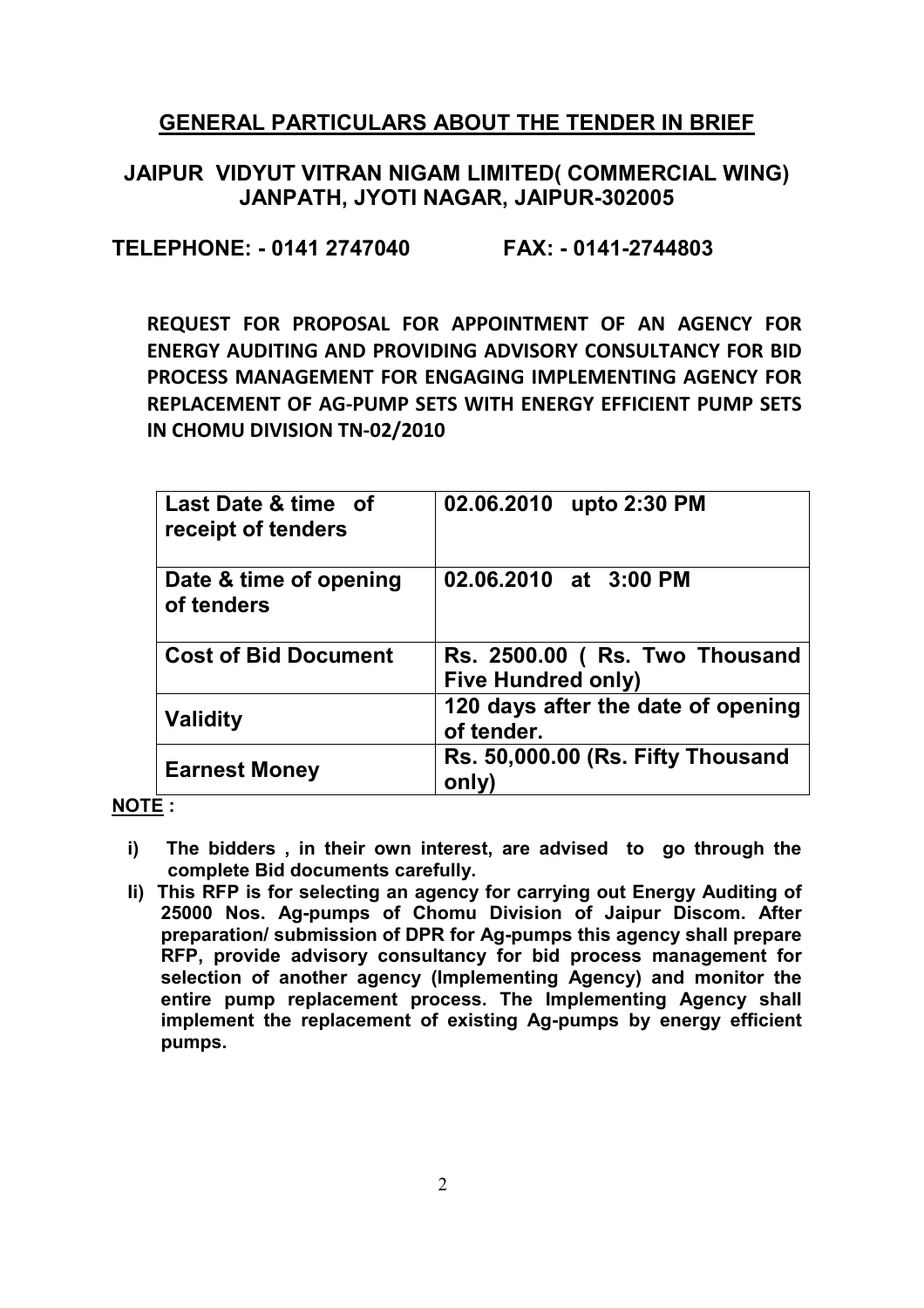# TABLE OF CONTENTS

| Sr.<br>No.  | <b>Particulars</b>                                                                     | Page<br>No.     |
|-------------|----------------------------------------------------------------------------------------|-----------------|
| A           | <b>QUALIFICATION AND SKILL REQUIREMENT FOR BIDDER</b>                                  | 5               |
| $\mathbf 1$ | <b>INFORMATION TO CONSULTANTS</b>                                                      | 6               |
|             | Preparation of Proposal                                                                | $\overline{7}$  |
|             | Submission, Receipt and Opening of Proposals                                           | 10              |
|             | <b>Proposal Evaluation</b>                                                             | 12              |
|             |                                                                                        | 12              |
|             | <b>Evaluation of Technical Proposals</b>                                               |                 |
|             | Public Opening and Evaluation of Financial Proposals; Ranking                          | 13              |
|             | Negotiations                                                                           | 13              |
|             | <b>Award of Contract</b>                                                               | 14              |
|             | Confidentiality                                                                        | 14              |
| 2           | <b>DATA SHEET</b>                                                                      | 15              |
|             | Information to Consultants                                                             | 15              |
| 3           | 3: TECHNICAL PROPOSAL - STANDARD FORMS                                                 | 20              |
|             | 3A. Technical Proposal Submission Form                                                 | 21              |
|             | 3B. Firm's References                                                                  | 22              |
|             | 3C. Comments and Suggestions of Consultants on the Terms of Reference and on Data,     | 23              |
|             | Services and Facilities to                                                             |                 |
|             | be provided by the Client.                                                             |                 |
|             | 3D. Description of the Methodology and Work Plan for Performing the Assignment         | 24              |
|             | 3E. Team Composition and Task Assignments                                              | 24              |
|             | 3F. Format of Curriculum Vitae (CV) For Proposed Key Professional Staff & Support Team | $\overline{25}$ |
|             | 3G. Time Schedule for Key Professional & Support Team                                  | 27              |
|             | 3H. Activity (Work) Schedule                                                           | 28              |
|             | 3I. Qualification Requirements References                                              | 29              |
| 4           | <b>FINANCIAL PROPOSAL - STANDARD FORMS</b>                                             | 32              |
|             | 4A. Financial Proposal Submission Form                                                 | 32              |
| 5           | <b>TERMS OF REFERENCE</b>                                                              | 33              |
|             | Background                                                                             | 33<br>34        |
|             | Scope of Work<br>Deliverables & Time Schedule                                          | 37              |
|             | Methodology                                                                            | 38              |
|             | <b>Competency and Expertise Requirements</b>                                           | 38              |
|             | <b>Reporting Arrangements1</b>                                                         | 38              |
|             | Data, Services, and Facilities to be provided by the Client                            | 38              |
|             | Conduct of Work                                                                        | 39              |
|             | Outcome and Deliverables                                                               | 40              |
|             | <b>Composition of Review Committee</b>                                                 | 40              |
|             | Terms & Mode of Payment                                                                | 41              |
|             | Security Deposit / Guarantee                                                           | 41              |
| 6           | <b>SECTION 6 (STANDARD FORM OF CONTRACT)</b>                                           | 41              |

 $\overline{a}$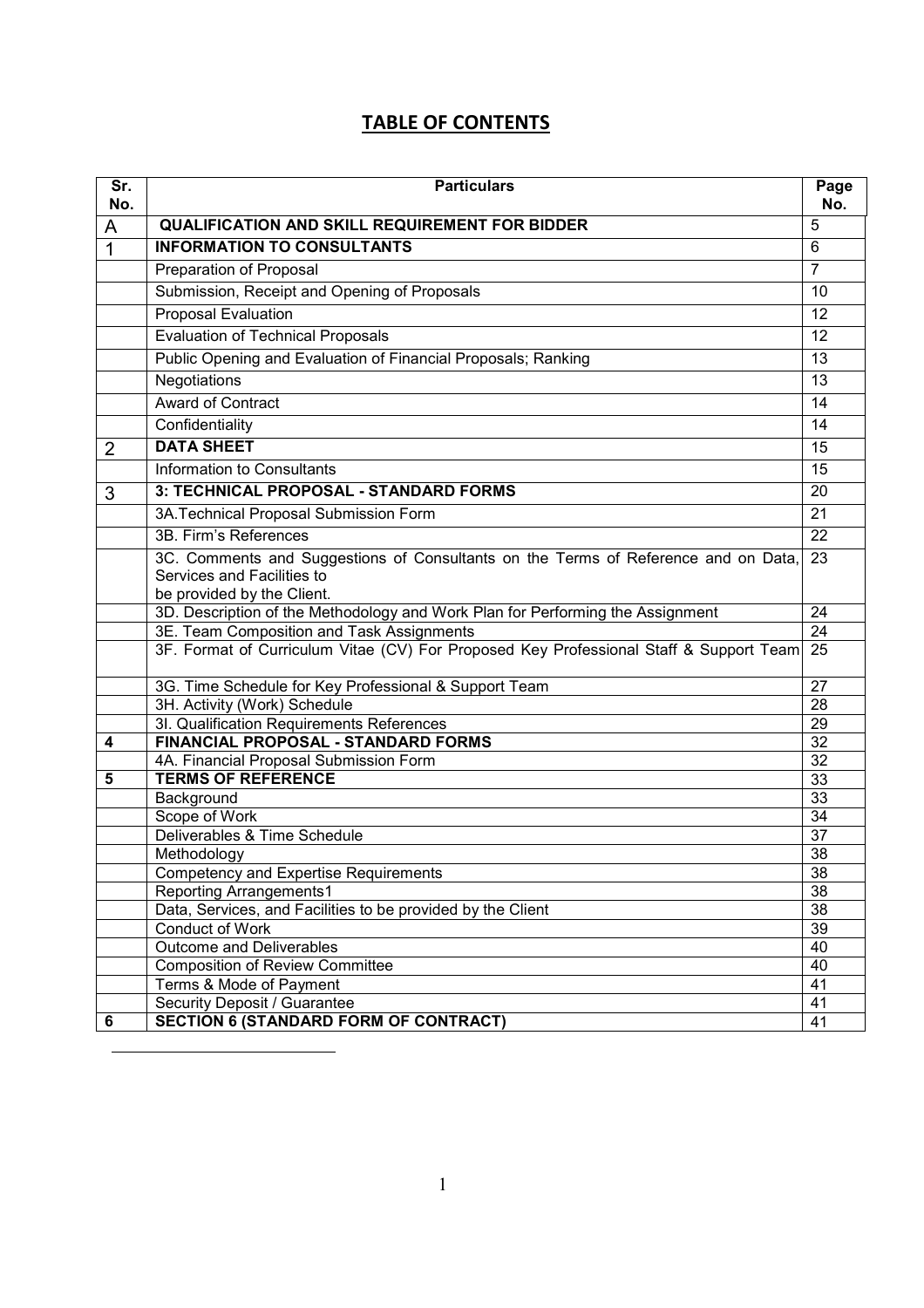|   | 1. FORM OF CONTRACT                                                | 42 |
|---|--------------------------------------------------------------------|----|
|   | II. GENERAL CONDITION OF CONTRACTS                                 | 45 |
|   | 1. GENERAL PROVISIONS                                              | 45 |
|   | Commencement, Completion, Modification and Termination of Contract | 46 |
|   | <b>Commencement of Services</b>                                    | 47 |
|   | <b>Expiration of Contract</b>                                      | 47 |
|   | Modification                                                       | 47 |
|   | Force Majeure                                                      | 47 |
|   | Termination                                                        | 47 |
|   | Obligations of the Consultants                                     | 49 |
|   | <b>Consultants' Personnel</b>                                      | 50 |
|   | <b>Description of Personnel</b>                                    | 50 |
|   | Obligations of the Client                                          | 51 |
|   | Payment to the Consultants                                         | 51 |
|   | Settlement of Disputes                                             | 51 |
|   | <b>iii SPECIAL CONDITIONS OF CONTRACT</b>                          | 52 |
|   | Payments shall be made according to the following schedule:        | 52 |
|   | <b>Dispute Settlement:</b>                                         | 53 |
| 7 | <b>APPENDICES</b>                                                  |    |
|   | Appendix A (Description of the Services)                           |    |
|   | Appendix B (Reporting Requirements)                                |    |
|   | Appendix C (Key Personnel and Sub-consultants)                     |    |
|   | Appendix D (Breakdown of Contract Price in Indian Rupee)           |    |
|   | Appendix E (Services and Facilities Provided by the Client)        |    |
| 8 | <b>SUPPORTING DOCUMENTS</b>                                        |    |
|   |                                                                    |    |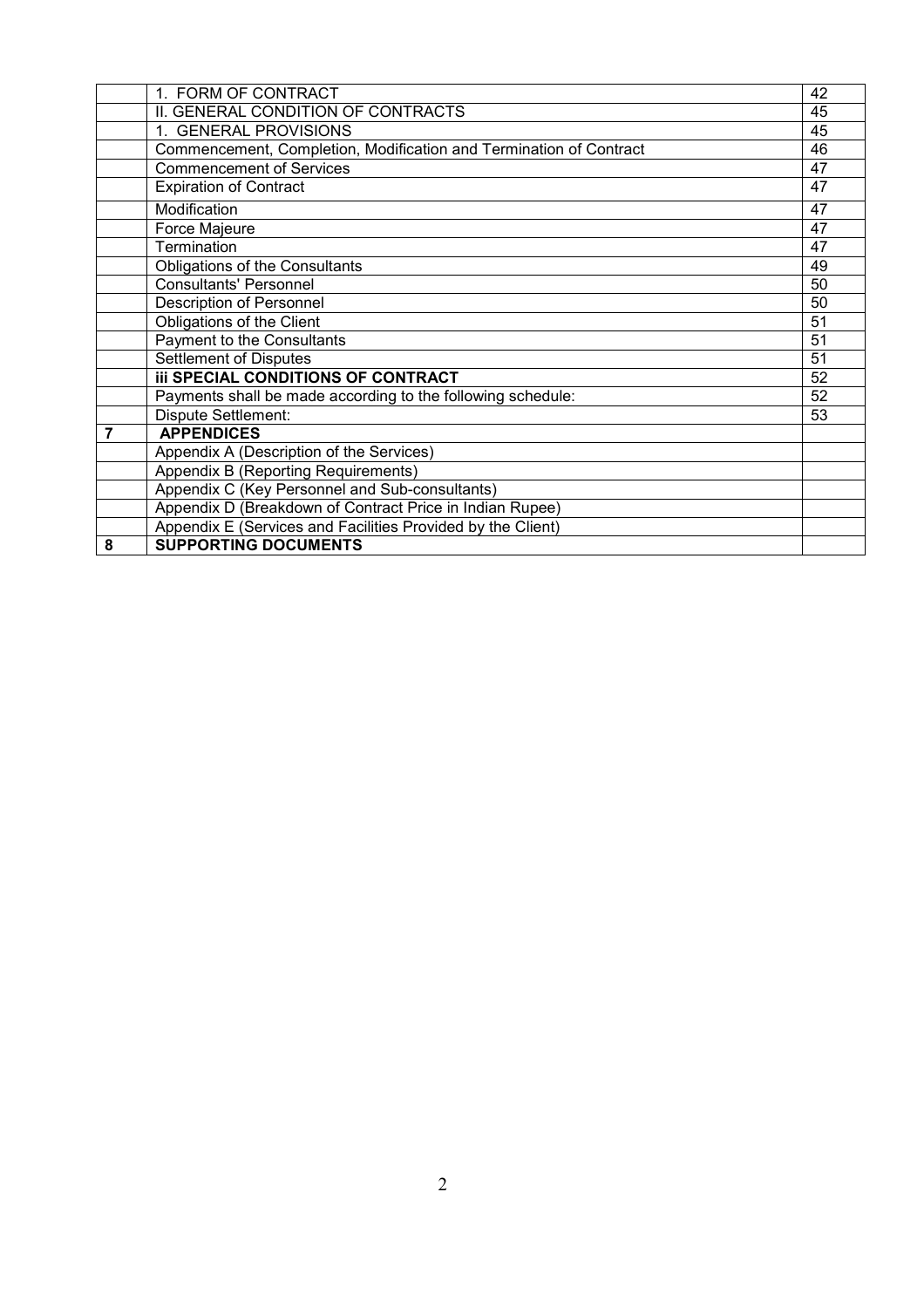# A. QUALIFICATION AND SKILL REQUIREMENT FOR BIDDER

The Bidder should posses the following qualification at his own to meet out the qualification criterion (furnish adequate form, statements and documentary evidence/certificates in proof of the following criteria):

- a) Consultant should be empanelled with BEE as an ESCO.
- b) Consultant should have provided assistance for conducting the feasibility study, availing the grant/subsidy for at least one renewable energy/energy efficiency project with project cost more than Rs. 100 cr.
- c) The consultant should have a minimum turnover of 100 crore in any of the last three financial years or cumulative turnover of 150 crore in last three years. Certified copies of audited Annual Accounts need to be furnished as evidence.
- d) Consultant should have experience of conducting at least one bid process management assignment for energy efficiency / renewable energy efficiency in last three (3) years.
- e) Consultant should have experience of at least five (5) successfully completed Bid Process Management assignments in the last five (5) years.
- f) Consultant should have completed at least 4 energy efficiency related advisory assignments.
- g) Joint Venture /Association/Consortium is not allowed

Bidders who do not meet the above criteria shall not be evaluated further in the bidding process. A Bidder shall be disqualified if it is determined by the Client at any stage of bidding process that the Bidder has made misleading or false representation in the form, statements and attachments in the proof of the qualification requirements. The bidders shall also be disqualified if it fails to continue to satisfy the Qualifying Criteria during any stage of the evaluation process. Supplementary information or documentation regarding qualifications may be sought from the Bidders at any time and must be so provided within a reasonable time frame as stipulated by the Client.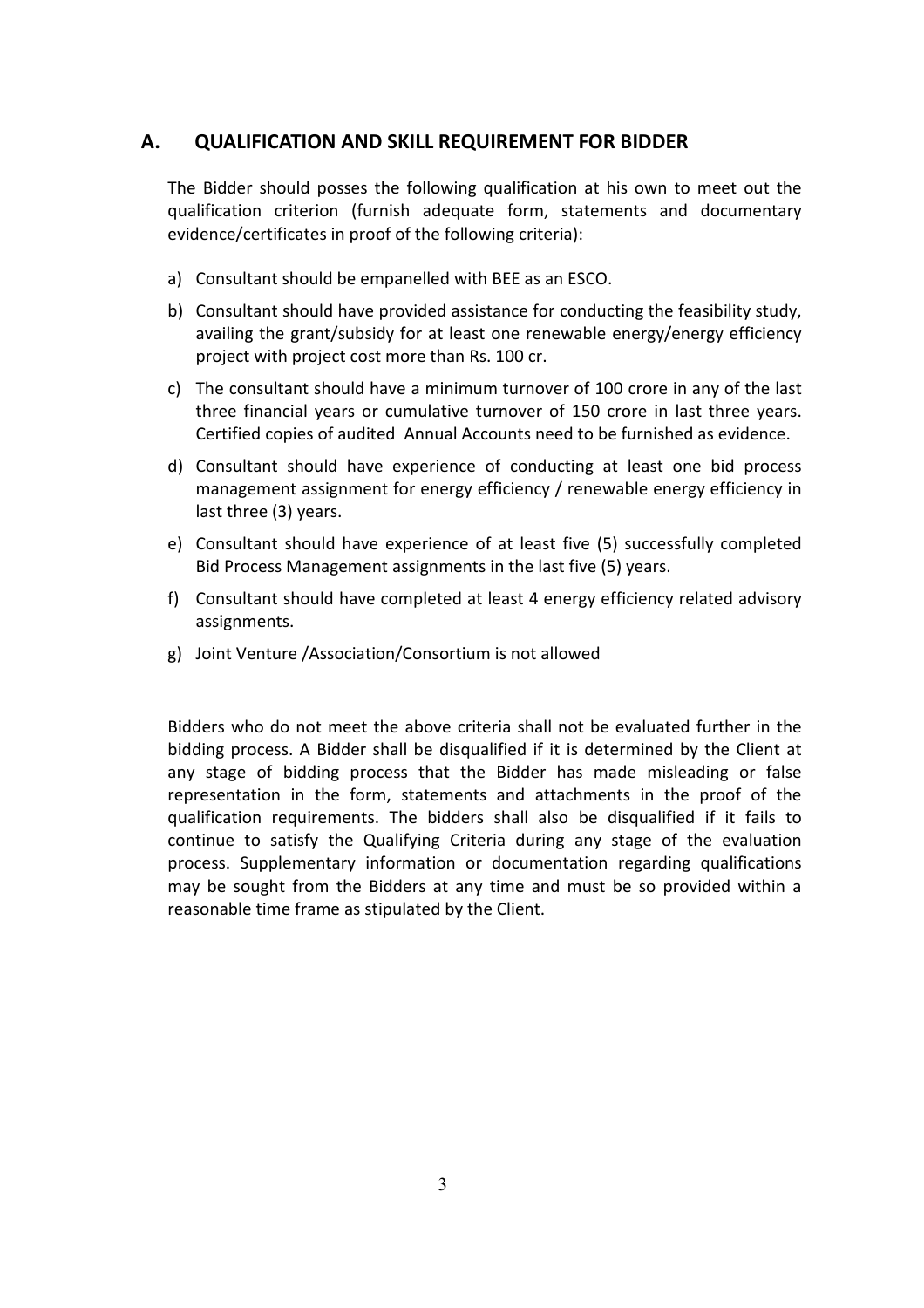#### SECTION 1 : INFORMATION TO CONSULTANTS

#### Introduction

- 1.1 The consultants are invited to submit a 'Technical Proposal' including qualification requirements of the bidder and a 'Financial Proposal', as specified in the Data Sheet (the Proposal) for consulting services required for the assignment named in the Data Sheet. The Proposal will be the basis for contract negotiations and ultimately for a signed contract with the selected firm.
- 1.2 The Consultants must familiarize themselves with local conditions and take them into account in preparing their Proposals. To obtain first-hand information on the Assignment and on the local conditions, consultants are encouraged to pay a visit to the Client before submitting a Proposal, and to attend a pre-proposal conference if one is specified in the Data Sheet. The Consultant's representative should contact the officials named in the Data Sheet to arrange for their visit or to obtain additional information. Consultants should ensure that these officials are advised of the visit in adequate time to allow them to make appropriate arrangements.
- 1.3 Please note that (i) the costs of preparing the proposal and of negotiating the contract, including a visit to the Client, are not reimbursable as a direct cost of the Assignment; and (ii) the Client is not bound to accept any of the Proposals submitted.
- 1.4 The consultants shall provide professional, objective, and impartial advice and at all times hold the Client's interests paramount, without any consideration for future work, and strictly avoid conflicts with other assignments or their own corporate interests. Consultants shall not be hired for any assignment that would be in conflict with their prior or current obligations to other clients, or that may place them in a position of not being able to carry out the assignment in the best interest of the Client.
- 1.5 Consultants may be hired for downstream work, when continuity is essential, in which case this possibility shall be indicated in the Data Sheet and the factors used for the selection of the consultant should take the likelihood of continuation into account. It will be the exclusive decision of the Client whether or not to have the downstream assignment carried out, and if it is carried out, which consultant will be hired for the purpose.
- 1.6 The Consultant shall observe the highest standard of ethics during the selection and execution of such contracts. In pursuance of this policy, the Client:
	- (a) defines, for the purposes of this provision, the terms set forth below as follows:
		- (i) "corrupt practice" means the offering, giving, receiving, or soliciting of anything of value to influence the action of a public official in the selection process or in contract execution; and
		- (ii) "fraudulent practice" means a misrepresentation of facts in order to influence a selection process or the execution of a contract to the detriment of the Client, and includes collusive practices among consultants (prior to or after submission of proposals) designed to establish prices at artificial, non competitive levels and to deprive the Client of the benefits of free and open competition.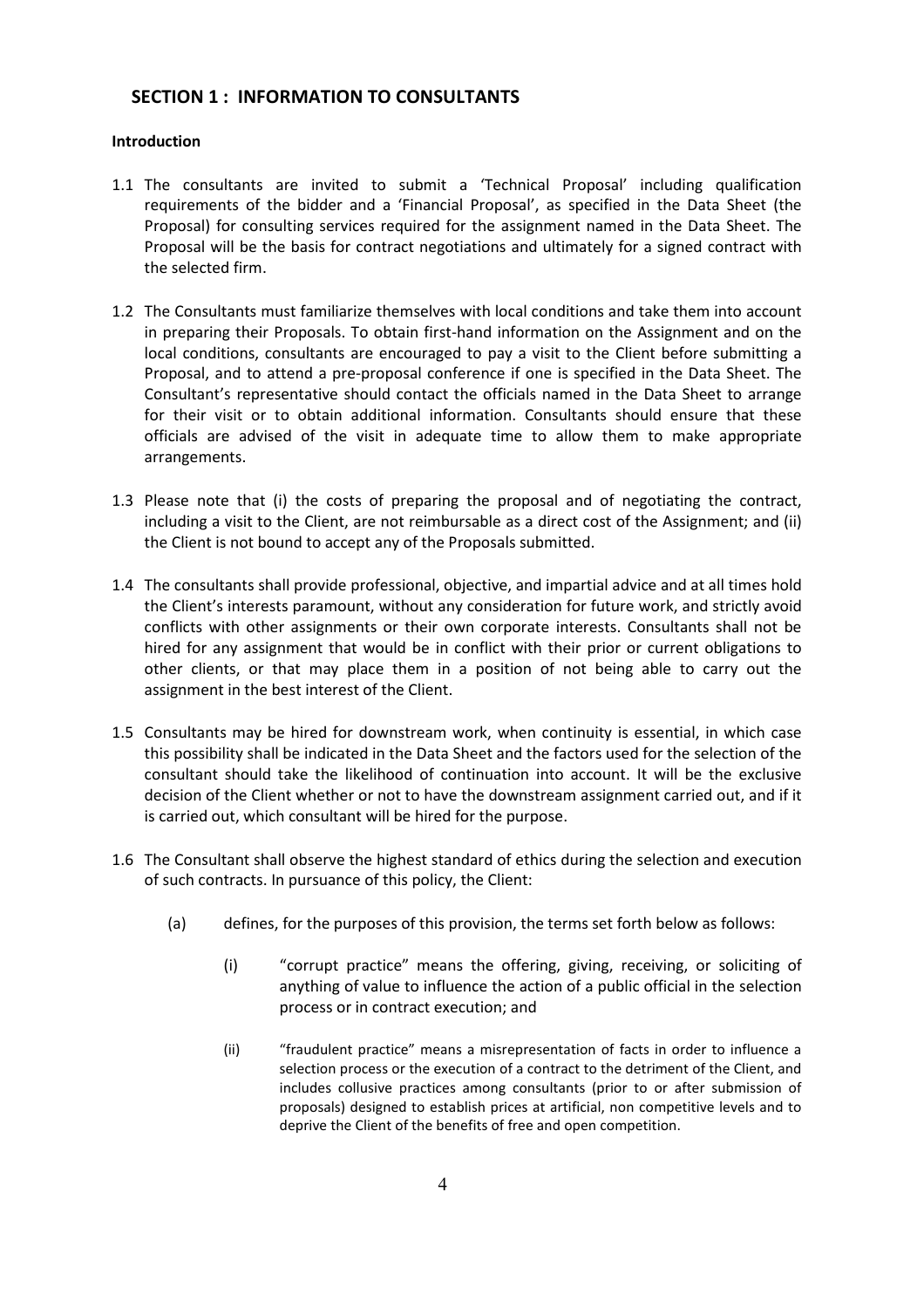- (b) will reject a proposal for award if it determines that the firm selected for award has engaged in corrupt or fraudulent activities in competing for the contract in question;
- 1.7 Consultants shall furnish information as described in the financial proposal submission form (Section 4A) on commissions and gratuities, if any, paid or to be paid to agents relating to this proposal, and to contract execution if the firm is awarded the contract.

#### CLARIFICATION AND AMENDMENT TO RFP DOCUMENTS

- 1.8 Consultants may request a clarification of any of the RFP documents up to the number of days indicated in the Data Sheet before the Proposal submission date. Any request for clarification must be sent in writing by paper mail, cable, telex, facsimile, or electronic mail to the Client's address indicated in the Data Sheet.
- 1.9 At any time before the submission of Proposals, the Client may, for any reason, whether at its own initiative or in response to a clarification requested by an invited firm, modify the RFP documents by amendment. Any amendment shall be issued in writing through addenda. Addenda shall be sent to bidders who have already purchased the bid document by paper mail, cable, telex, facsimile, or electronic mail to the address mentioned in the application for bid document. The Client may at its discretion extend the deadline for the submission of Proposals.

#### PREPARATION OF PROPOSAL

1.10 Consultants are requested to submit a Proposal written in the language(s) specified in the Data Sheet. The tender offer shall be furnished in two parts in the following manner:

i) One small size envelope for proof of depositing / furnishing the Earnest money / valid competency certificate/ Registration certificate. This envelope shall be duly sealed & super scribe "Earnest Money for Request for Proposal for Appointment of an Agency for Energy Auditing and Providing advisory Consultancy for Bid Process Management for Engaging Implementing Agency for Replacement of Ag-Pump sets with Energy Efficient Pump sets in Chomu Division TN 02/2010". EMD shall be Rs. 50,000/- in the form of DD in favor of AO (Cash), JVVNL, Jaipur.

ii) Another envelope duly sealed and super scribed "TECHNICAL PROPOSAL". In this part of bid tenderer will have to furnish confirmation in regard to all our technical requirement and commercial terms and conditions alongwith details required in various schedules

 "EXCEPT THE PRICE SCHEDULE" so that the purchaser may be able to examine whether the offer submitted is technically acceptable and also confirms to our commercial terms and conditions or not. The technical bid should be submitted in file cover duly marked page number.

iii) The third envelope duly sealed and super scribed "FINANCIAL PROPOSAL". The financial proposal shall include submission of details of prices as per format 4 A of the RFP.

iv) And the fourth big size duly sealed envelope for covering the above three envelopes which shall be super scribed "Tender Offer Against Request for Proposal for Appointment of an Agency for Energy Auditing and Providing advisory Consultancy for Bid Process Management for Engaging Implementing Agency for Replacement of Ag-Pump sets with Energy Efficient Pump sets in Chomu Division TN-02/2010" & below this the following address shall be indicated.

#### THE CHIEF ENGINEER (COMMERCIAL),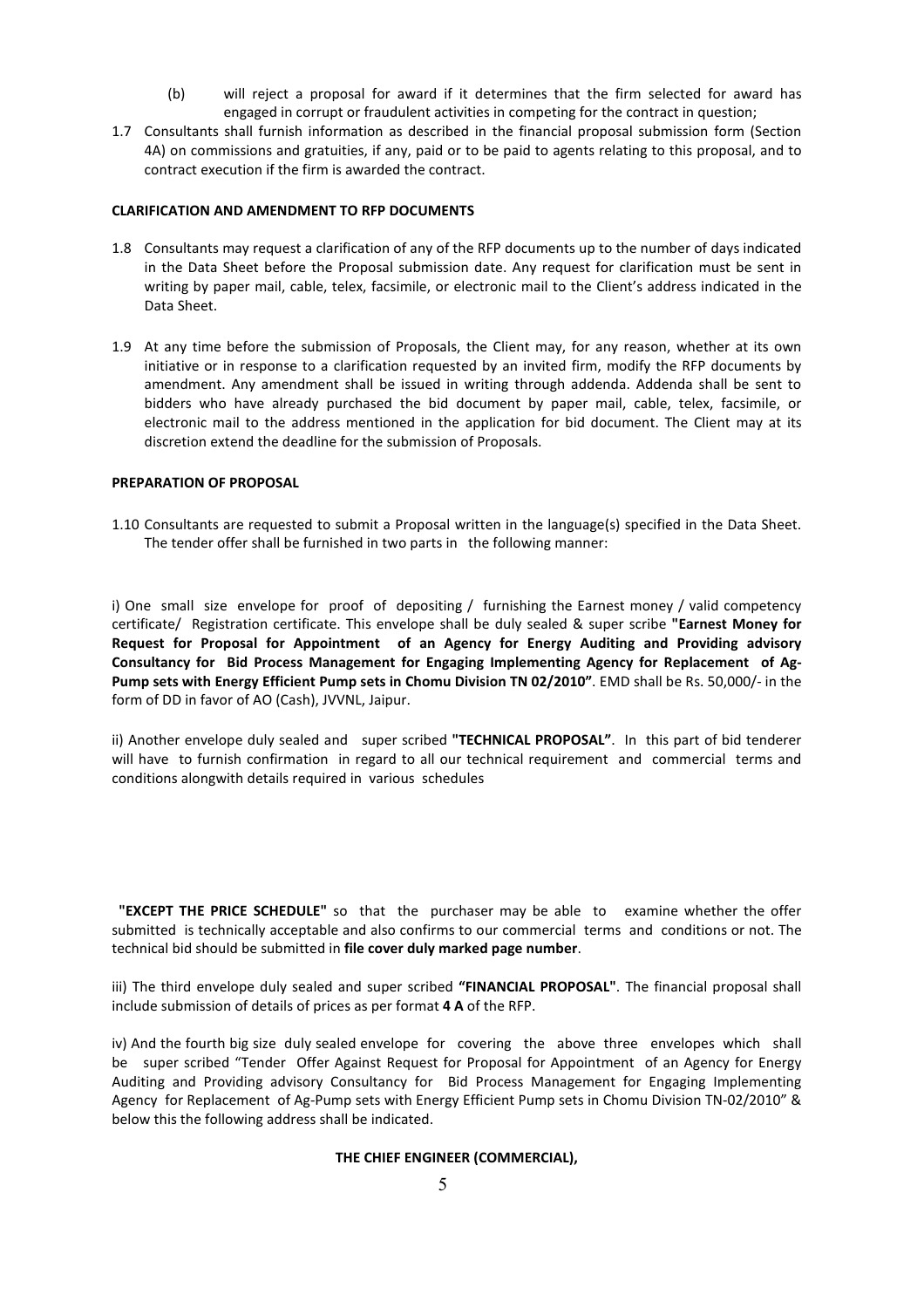#### JANPATH, JYOTI NAGAR, JAIPUR VIDYUT VITRAN NIGAM LIMITED, JAIPUR-302005

(PLEASE NOTE THAT BID RECEIVED AFTER SPECFIED TIME ON DUE DATE OF OPENING WILL NOT BE ACCEPTED AND SUCH OFFERS SHALL BE IGNORED) (ALL THE ABOVE ENVELOPES SHALL BE DULY SEALED INDIVIDUALLY)

#### TECHNICAL PROPOSAL

- 1.11 In preparing the Technical Proposal, consultants are expected to examine the documents comprising this RFP in detail. Material deficiencies in providing the information requested may result in rejection of a Proposal.
- 1.12 While preparing the Technical Proposal, consultants must give particular attention to the following:
	- I.The responsibility of quality and timeliness of the deliverables and implementation of the project will be with the bidder.
	- II.For assignments on a staff-time basis, the estimated number of key professional staff-months is given in the Data Sheet. The proposal shall, however, be based on the number of key professional and Support team staff-months estimated by the firm.
	- III.It is desirable that the majority of the key professional staff proposed be permanent employees of the firm or have an extended and stable working relation with it.
	- IV.Proposed key professional staff must at a minimum have the experience indicated in the Data Sheet.

- V.Alternative key professional staff shall not be proposed, and only one curriculum vitae (CV) may be submitted for each position
- VI.Reports to be issued by the consultants as part of this assignment must be in the language(s) specified in the Data Sheet. It is desirable that the firm's personnel have a working knowledge of the Client's language.
- VII.The consultant shall perform all the activity as enumerated in the scope of work and shall also provide necessary support.
- 1.13 The Technical proposal should provide the following information using the attached Standard Forms (Section 3):
	- a. A brief description of the firm's organization and an outline of recent experience on assignments (Section 3B) of a similar nature. For each assignment, the outline should indicate, inter alia, the profiles and names of the staff provided, duration of the assignment, contract amount, and firm's involvement.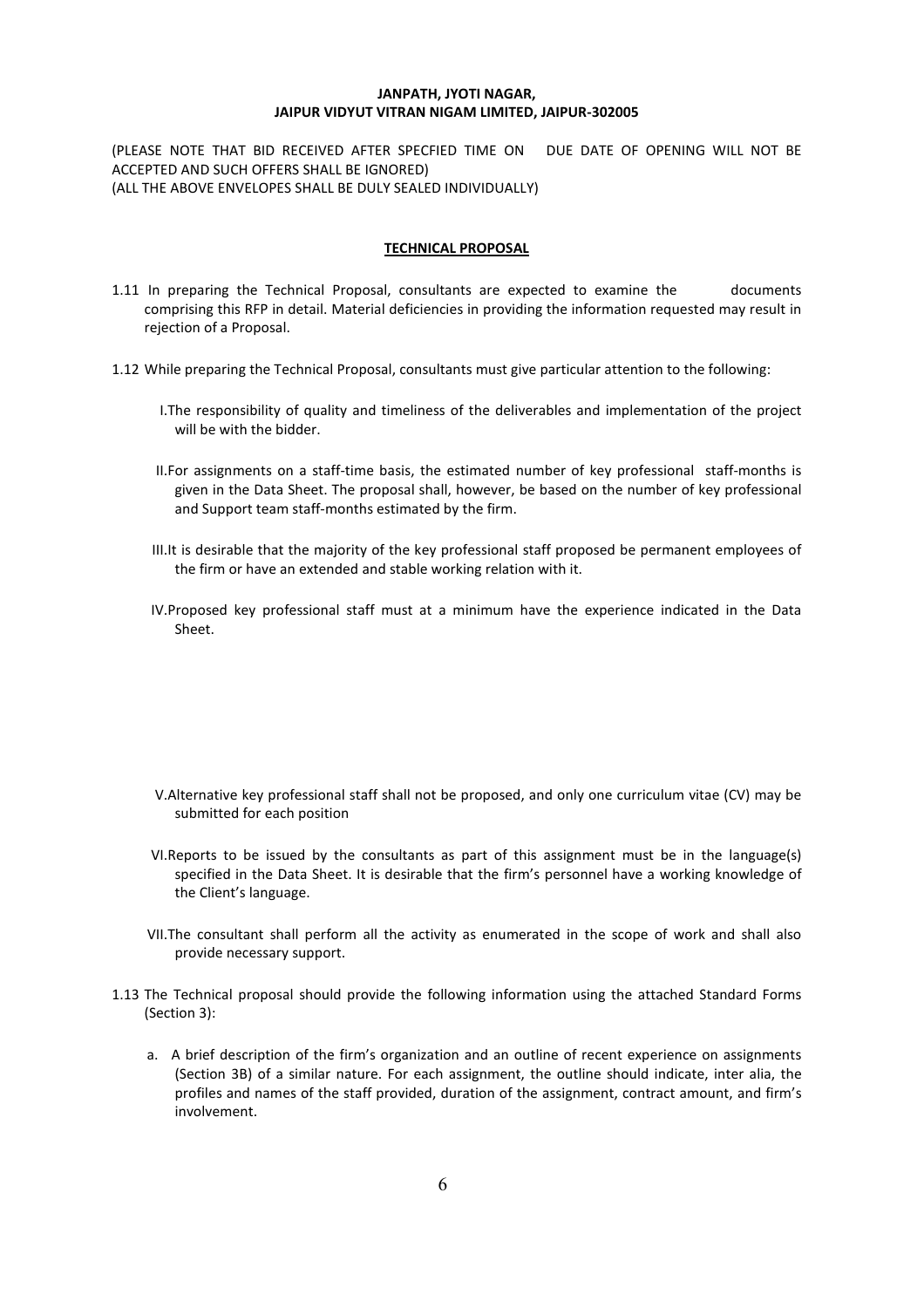- b. Any comments or suggestions on the Terms of Reference and on the data, a list of services, and facilities to be provided by the Client (Section 3C).
- c. A description of the methodology and work plan for performing the assignment (Section 3D).
- d. The list of the proposed staff team, the tasks that would be assigned to each staff team member, and their timing (Section 3E).
- e. CVs recently signed by the proposed key professional staff and the Support team members; and the authorized representative submitting the proposal (Section 3F). Key information should include number of years working for the firm/entity, and degree of responsibility held in various assignments during the last five (5) years.
- f. Estimates of the total staff effort (professional and Support team; staff time) to be provided to carry out the Assignment, supported by bar chart diagrams showing the time proposed for each key professional staff team member. (Sections 3E and 3G).
- g. A detailed description of the proposed methodology, staffing, and monitoring of training, if the Data Sheet specifies training as a major component of the assignment.
- h. Information in respect of meeting the qualification criteria with supporting documents (Section 3 I).
- i. Any additional information requested in the Data Sheet.

The Technical Proposal shall not include any financial information.

#### FINANCIAL PROPOSAL

In preparing the Financial Proposal, consultants are expected to take into account the requirements and conditions of the RFP document. The Financial Proposal should follow Standard Forms (Section 4).

1.14The consultant is required to furnish their financial proposal for 'Fixed charges' only, for carrying out various activities as per the scope of work and on terms & conditions mentioned in the bid document.

SUCCESS FEES: In addition to the above the consultant is also entitle to get maximum 1 % of the project cost in terms of Success fee from the Implementing Agency. However, Consultant and Implementing Agency will enter in to the separate contract for the same and JVVNL will not be responsible for paying out the amount of success fee.

The charges/ price indicated should be inclusive of all taxes & duties. Any tax/ duty liveable shall be born by the consultant and any statuary increase in the taxes/ duties in future shall be born by Consultant and decrease shall be pass on to JVVNL.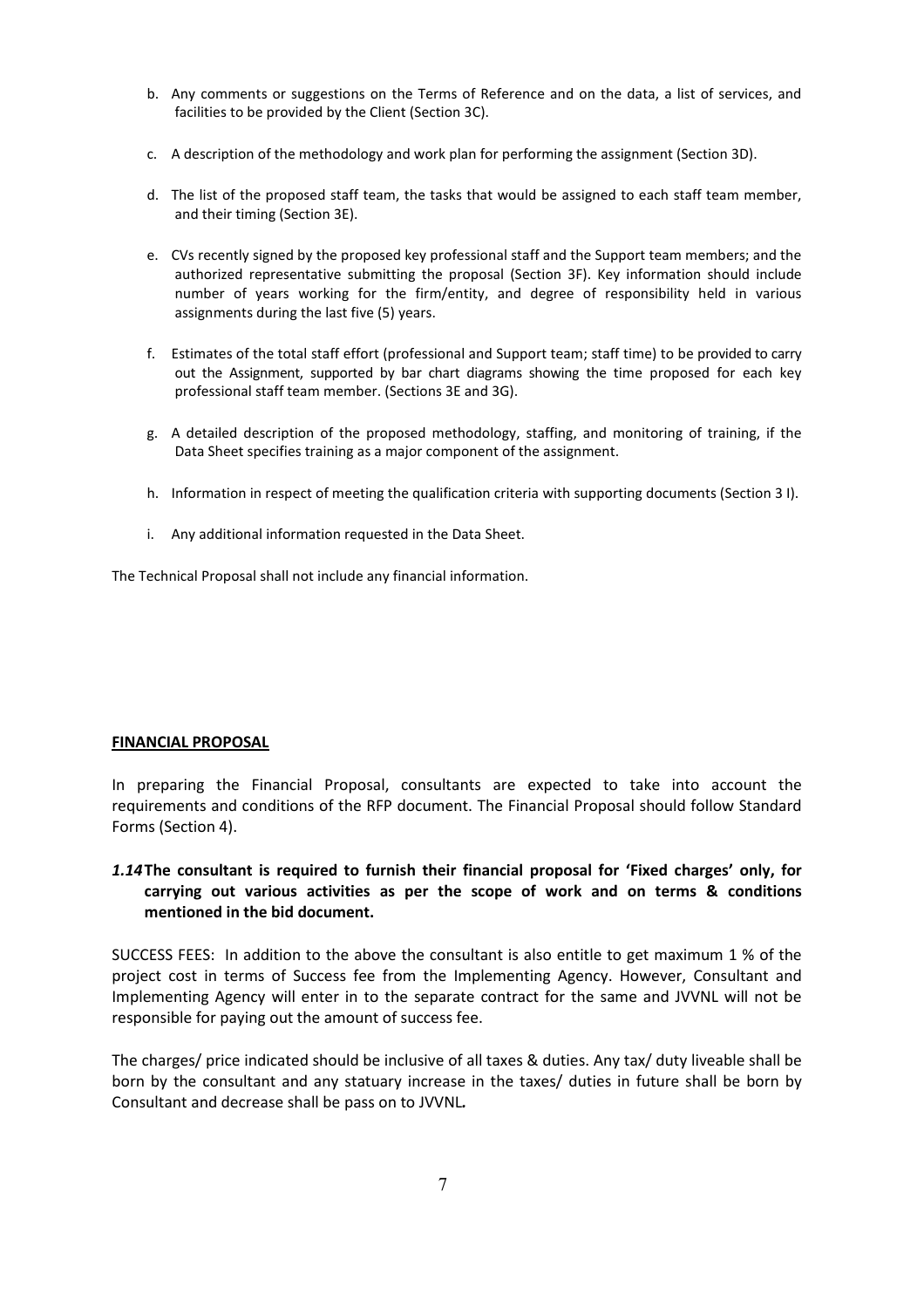- 1.15The Financial Proposal should clearly identify, as a separate amount, the local taxes , duties, fees, levies, and other charges imposed under the applicable law, on the consultants, the subconsultants, and their personnel (other than Indian nationals); unless the Data Sheet specifies otherwise. Consultants should express the price of their services in Indian Rupees.
- 1.16Commissions and gratuities, if any, paid or to be paid by consultants and related to the Assignment will be listed in the Financial Proposal submission form (section 4A).
- 1.17The Data Sheet indicates how long the proposals must remain valid after the submission date. During this period, the consultant is expected to keep available the key professional staff proposed for the assignment. The Client will make its best effort to complete negotiations within this period. If the Client wishes to extend the validity period of the proposals, the consultants who do not agree, have the right not to extend the validity of their proposals.

#### SUBMISSION, RECEIPT AND OPENING OF PROPOSALS

- 1.18The original Proposal (Technical Proposal and Financial Proposal) shall be prepared in indelible ink. It shall contain no inter-lineation or overwriting, except as necessary to correct errors made by the firm itself. Any such corrections must be initialled by the person or persons who sign(s) the Proposals.
- 1.19An authorized representative of the firm initials all pages of the Proposal. The representative's authorization is confirmed by a written power of attorney accompanying the Proposal.
- 1.20 For each Proposal, the Consultants shall prepare the number of copies indicated in the Data Sheet. Each Technical Proposal and Financial Proposal should be marked "Original" or "Copy" as appropriate. If there are any discrepancies between the original and the copies of the Proposal, the original governs.
- 1.21 The original and all copies of the Technical Proposal including qualification requirements of bidder shall be placed in a sealed envelope clearly marked "Technical Proposal," and the original and all copies of the Financial Proposal in a sealed envelope clearly marked "Financial Proposal" and warning: "Do Not Open with the Technical Proposal." Both envelopes shall be placed into an outer envelope and sealed. This outer envelope shall bear the submission address and other information indicated in the Data

Sheet and clearly marked, "DO NOT OPEN, EXCEPT IN PRESENCE OF THE EVALUATION COMMITTEE."

- 1.22 The completed Technical and Financial Proposal must be delivered at the submission address on or before the time and date stated in the Data Sheet. Any Proposal received after the closing time for submission of proposals shall be returned unopened.
- 1.23 After the deadline for submission of proposals the Technical Proposal shall be opened immediately as stated in the Data Sheet, by the evaluation committee. The Financial Proposal shall remain sealed and will be opened in presence of the representative of technically qualified bidders for which date will be intimated to them in writing.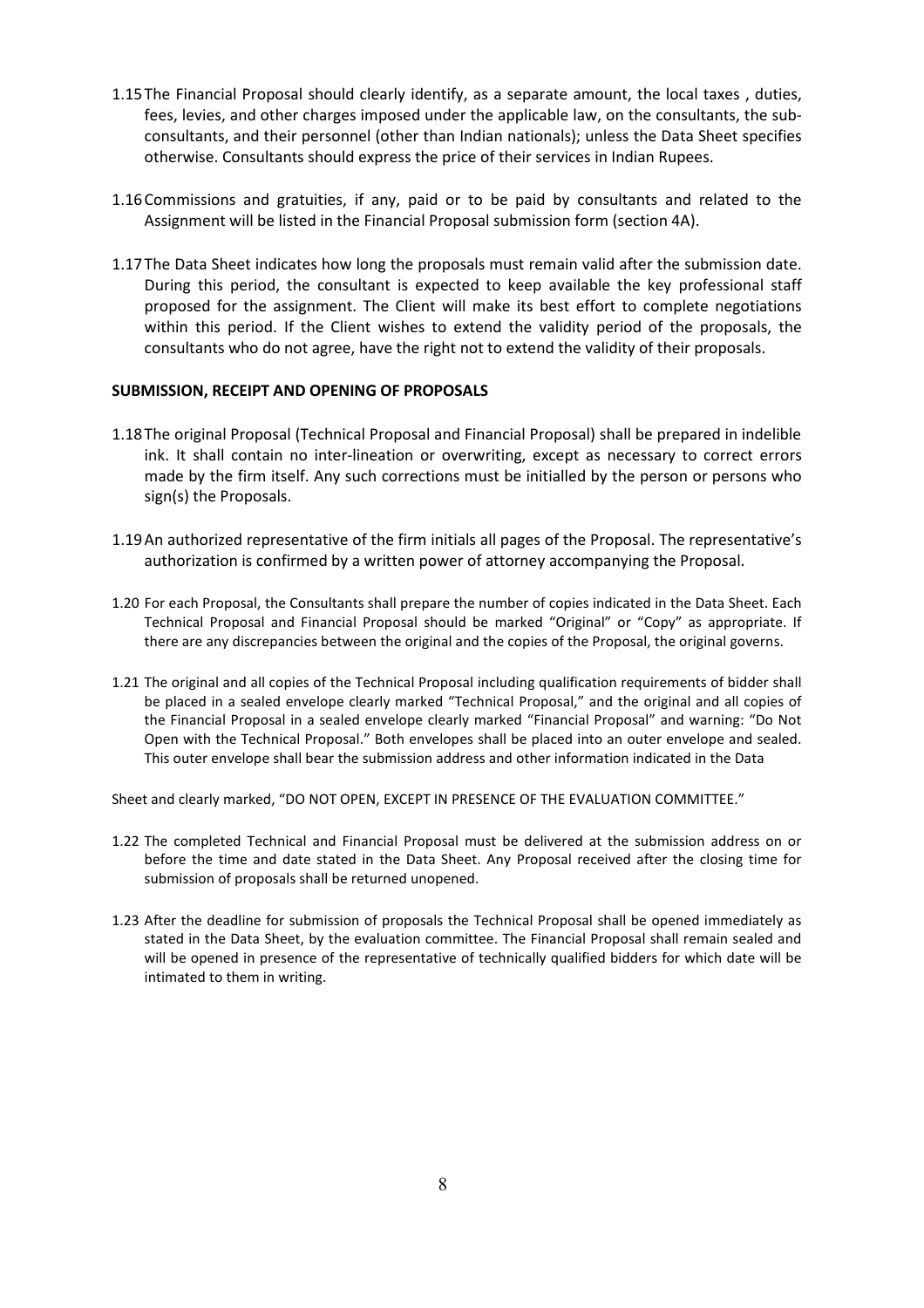#### PROPOSAL EVALUATION

#### **GENERAL**

- 1.24 From the time the bids are opened to the time the contract is awarded, if any consultant wishes to contact the Client on any matter related to its proposal, it should do so in writing at the address indicated in the Data Sheet. Any effort by the firm to influence the Client in the Client's proposal evaluation, proposal comparison or contract award decisions may result in the rejection of the consultant's proposal.
- 1.25 Evaluators of Technical Proposals shall have no access to the Financial Proposals until the technical evaluation is concluded.

#### Evaluation of Technical Proposals

1.26 The evaluation committee appointed by the Client as a whole and each of its members individually evaluates the proposals on the basis of their responsiveness to the Terms of Reference, applying the evaluation criteria and point system specified in the Data Sheet. Each responsive proposal will be given a technical score. A proposal shall be rejected at this stage if it does not respond to important aspects of the Terms of Reference or if it fails to achieve the minimum technical score indicated in the Data Sheet.

#### Public Opening and Evaluation of Financial Proposals; Ranking

- 1.27After the evaluation of technical proposal is completed, the Client shall notify those Bidder whose proposals did not meet the minimum qualifying mark or were considered nonresponsive to the RFP and Terms of Reference, indicating that their Financial Proposals will be returned unopened after completing the selection process. The Client shall simultaneously notify the Bidders that have secured the minimum qualifying mark, indicating the date and time set for opening the Financial Proposals. The notification may be sent by registered letter, cable, telex, facsimile, or electronic mail.
- 1.28The Financial Proposals shall be opened publicly in the presence of the consultants' representatives who choose to attend. The name of the consultant, the quality scores, and the proposed prices shall be read aloud and recorded when the Financial Proposals are opened.
- 1.29The evaluation committee will determine whether the Financial Proposals are complete, (i.e., whether they have included the costs of all items of the corresponding Technical Proposals, if not, the Client will cost them and add their cost to the initial price), correct any computational errors. The evaluation shall exclude those taxes, duties, fees, levies, and other charges imposed under the applicable law; and to be applied to foreign and non-permanent resident consultants (and to be paid under the contract unless the consultant is exempted).
- 1.30Minimum qualifying marks required to pass the technical criterion is as indicated in Data sheet. Price of the Proposal will be computed as indicated in the Data Sheet. The firm achieving the lowest Price of the Proposal (F) will be invited for negotiations, if required.

#### Negotiations

1.31Negotiations will be held at the address indicated in the Data Sheet. The aim is to reach agreement on all points and sign a contract.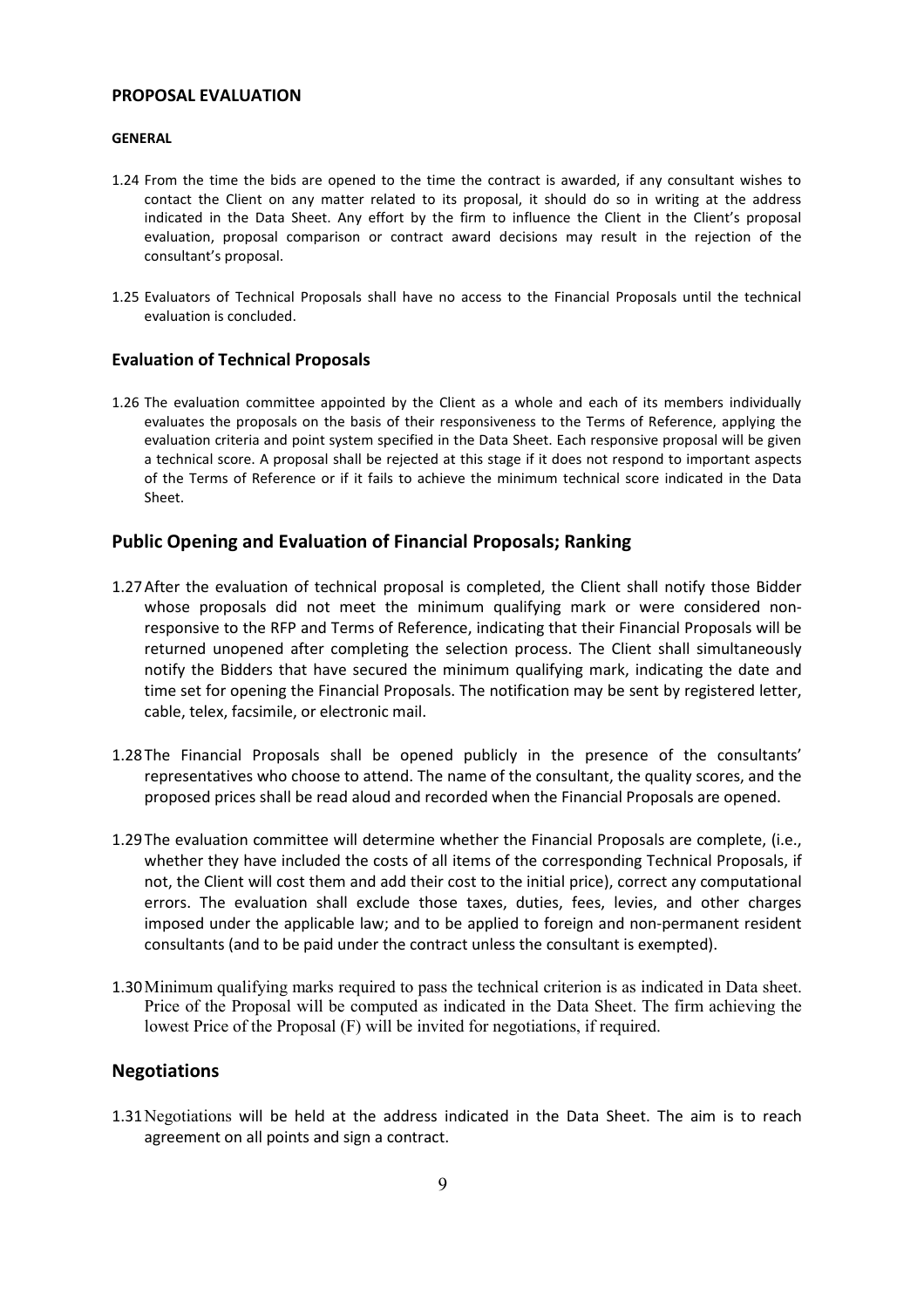- 1.32Negotiations will include a discussion of the Technical Proposal, the proposed methodology (work plan), staffing and any suggestions made by the firm to improve the Terms of Reference. The Client and firm will then work out final Terms of Reference, staffing, and bar charts indicating activities, staff, periods in the field and in the home office, staff-months, logistics, and reporting. The agreed work plan and final Terms of Reference will then be incorporated in the "Description of Services" and form part of the contract. Special attention will be paid to getting the most the firm can offer within the available budget and to clearly defining the inputs required from the Client to ensure satisfactory implementation of the Assignment.
- 1.33The financial negotiations will include a clarification (if any) of the firm's tax liability in the Client's country, and the manner in which it will be reflected in the contract; and will reflect the agreed technical modifications in the cost of the services.
- 1.34 Having selected the firm on the basis of, among other things, an evaluation of proposed key professional staff, the Client expects to negotiate a contract on the basis of the experts named in the Proposal. Before contract negotiations, the Client will require assurances that the experts will be actually available. The Client will not consider substitutions during contract negotiations unless both parties agree that undue delay in the selection process makes such substitution unavoidable or that such changes are critical to meet the objectives of the assignment. If this is not the case and if it is established that key staff were offered in the proposal without confirming their availability, the firm may be disqualified.
- 1.35 The negotiations will conclude with a review of the draft form of the contract. To complete negotiations the Client and the firm will initial the agreed contract. If negotiations fail, the Client will invite the firm whose proposal received the second highest score to negotiate a contract.

#### AWARD OF CONTRACT

- 1.36 The contract will be awarded following negotiations. After negotiations are completed, the Client will promptly notify other consultants on the shortlist that they were unsuccessful and return the Financial Proposals of those consultants who did not pass the technical evaluation.
- 1.37 The firm is expected to commence the Assignment on the date and at the location specified in the Data Sheet.

#### CONFIDENTIALITY

1.38 Information relating to evaluation of proposals and recommendations concerning awards shall not be disclosed to the consultants who submitted the proposals or to other persons not officially concerned with the process, until the winning firm has been notified that it has been awarded the contract.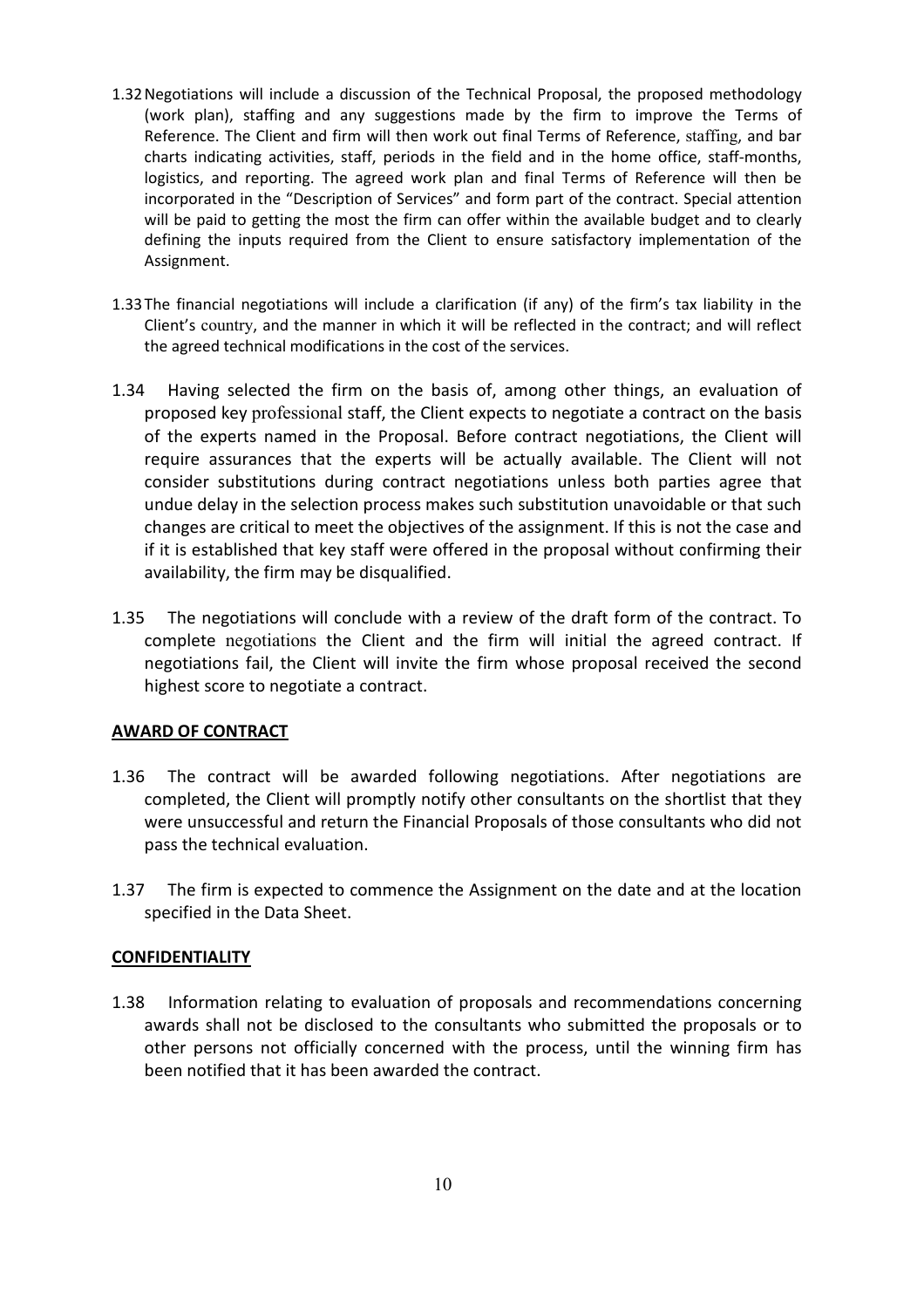#### 2.0 DATA SHEET

#### Information to Consultants

#### Clause Reference

#### 2.1 The name of the client :

Chief Engineer (Comml.), Jaipur Vidyut Vitran Nigam Ltd. Room No. 223, Vidyut Bhawan, Janpath Jaipur-302005

The method of selection is: Quality-and Cost-Based Selection (QCBS).

A Technical and a Financial Proposals are requested: Yes.

Name of Assignment: Request for Proposal for Appointment of an Agency for Energy Auditing and Providing advisory Consultancy for Bid Process Management for Engaging Implementing Agency for Replacement of Ag-Pump sets with Energy Efficient Pump sets in Chomu Division TN- 02/2010

Objectives & Description of the assignment: As detailed in the attached Terms of Reference. (Section 5 of this RFP)

A pre-Bid conference will be held: Yes at 11:00 AM on 08.4.2010 at following address

Conference Hall, Vidyut Bhawan, Jyoti Nagar, Janpath, Jaipur-202005

2.2 Chief Engineer (Comml.), Jaipur Vidyut Vitran Nigam Ltd. Room No. 223, Vidyut Bhawan, Janpath Jaipur-302005 E-mail: jaipurdiscom@sancharnet.in Tel no.: (91-141-2747040, Fax – 0141-2744803)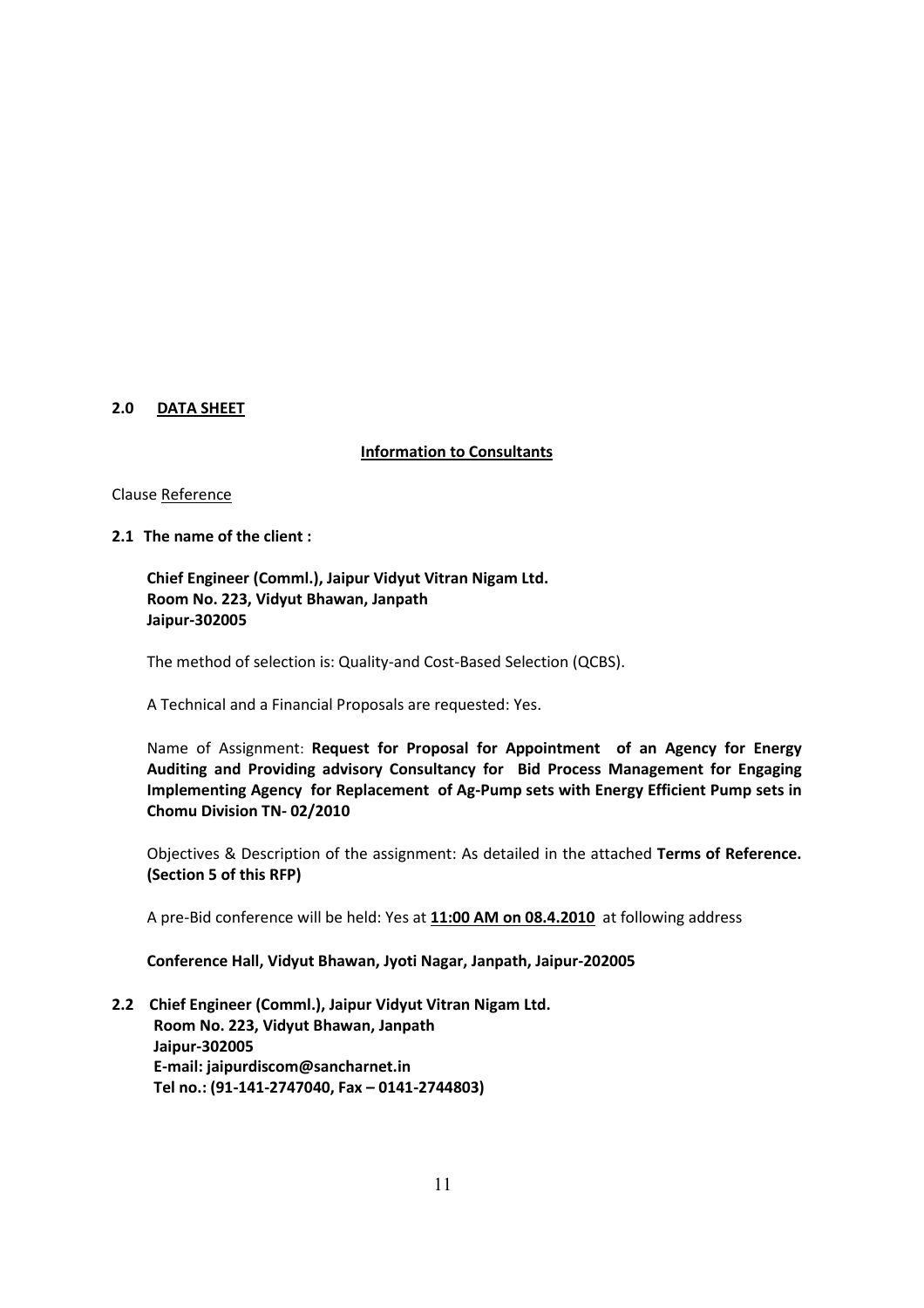- 2.3 The Client envisages the need for continuity for downstream work: No
- 2.4 Clarifications may be requested up to fifteen (15) days before the submission date from the following official

Chief Engineer (Comml.), Jaipur Vidyut Vitran Nigam Ltd. Room No. 223, Vidyut Bhawan, Janpath Jaipur-302005 E-mail: jaipurdiscom@sancharnet.in Tel no.: (91-141-2747040, Fax – 0141-2744803)

- 2.5 Proposals should be submitted in the following language(s): English
- 2.6 The estimated number of key professional staff months required for the assignment is: To be specified by the bidder.
- 2.7 Period of contract: As mentioned in TOR.
- 2.8 The minimum required experience of proposed key professional staff is:

| Sr.       | Expert                        | No.       | of | Experience                                                                                            |
|-----------|-------------------------------|-----------|----|-------------------------------------------------------------------------------------------------------|
| <b>No</b> |                               | positions |    |                                                                                                       |
|           |                               |           |    |                                                                                                       |
| 1.        | Leader/Bid<br>Team<br>Process | 01        |    | Electrical / Mechanical/ Civil engineer, MBA                                                          |
|           | <b>Management Expert</b>      |           |    | (Finance)/Chartered Accountant with a Degree in                                                       |
|           |                               |           |    | Law and having at least 10 years of experience in<br>administration<br>contracts<br>and<br>management |
|           |                               |           |    | including preparation of bid documents, bid                                                           |
|           |                               |           |    | evaluation reports etc. for different projects.                                                       |
|           |                               |           |    |                                                                                                       |
| 2.        | <b>Finance Specialist</b>     | 01        |    | Post Graduation Studies in Finance with at least 4                                                    |
|           |                               |           |    | years of experience in financial analysis and                                                         |
|           |                               |           |    | evaluation of renewable energy and energy                                                             |
|           |                               |           |    | efficiency projects.                                                                                  |
|           |                               |           |    |                                                                                                       |
| 3.        | Renewable Energy Expert       | 01        |    | Renewable energy expert having minimum 20                                                             |
|           |                               |           |    | years of experience in power<br>generation,<br>distribution<br>transmission<br>and<br>and<br>have     |
|           |                               |           |    | participated in committees /panel related to                                                          |
|           |                               |           |    | policy formulation in renewable energy both at                                                        |
|           |                               |           |    | national and international level.                                                                     |
|           |                               |           |    |                                                                                                       |
| 4         | <b>Environmental Engineer</b> | 01        |    | Masters in environmental engineering and having                                                       |
|           |                               |           |    | experience in preparation of DPR with atleast 15                                                      |
|           |                               |           |    | years of experience                                                                                   |
|           |                               |           |    |                                                                                                       |
| 5.        | <b>Energy Auditor</b>         | 01        |    | Certified Energy Auditor by BEE with 3 years of                                                       |
|           |                               |           |    | energy efficiency projects experience.                                                                |
|           |                               |           |    |                                                                                                       |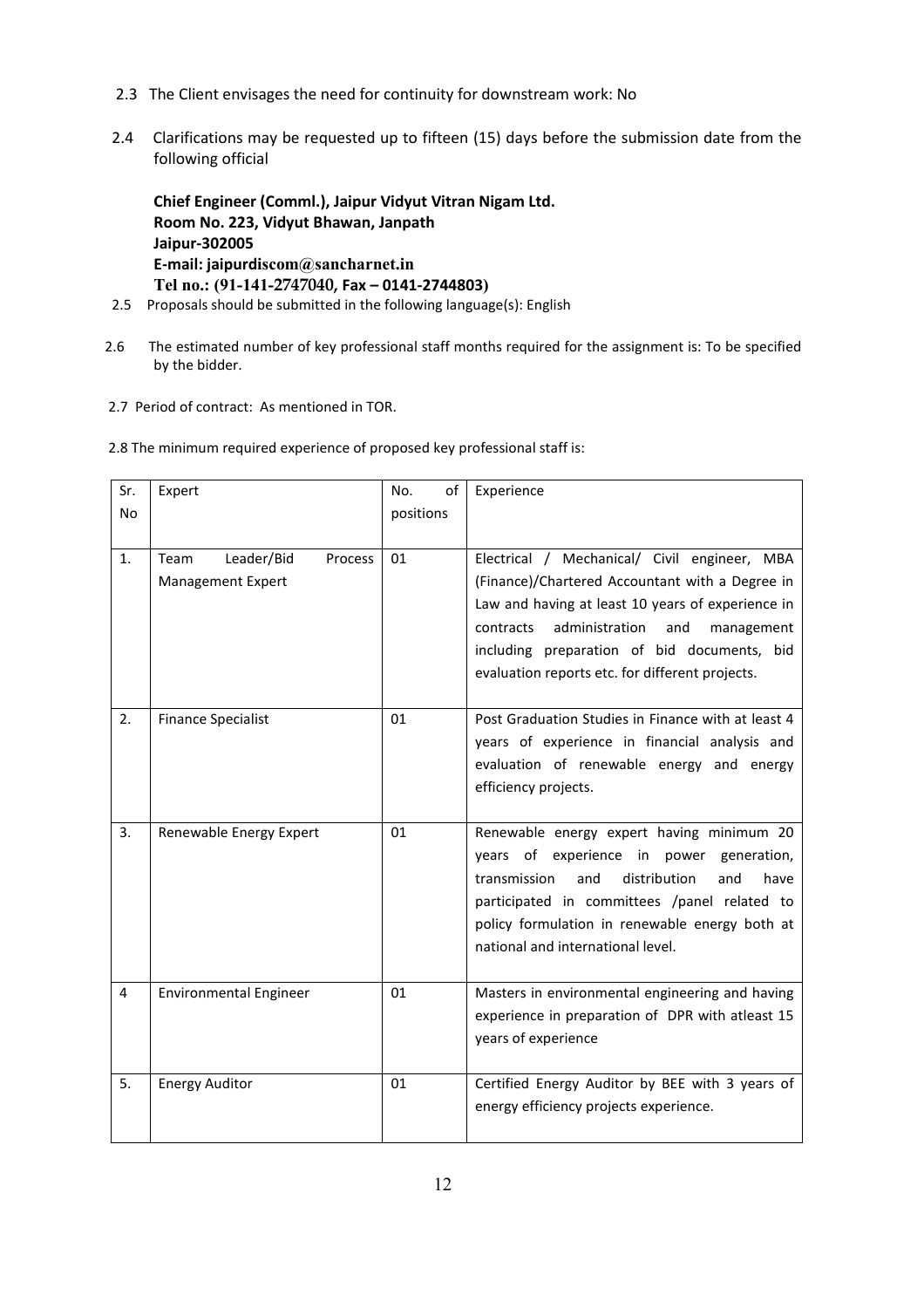| 6 | Water  | Resource Management   01 | Master                  | in. |  | Water resource: utilization                    | and |
|---|--------|--------------------------|-------------------------|-----|--|------------------------------------------------|-----|
|   | Expert |                          |                         |     |  | environmental management with energy auditor's |     |
|   |        |                          | certification from BEE. |     |  |                                                |     |
|   |        |                          |                         |     |  |                                                |     |

- 2.9 Reports, which are part of the assignment, must be written in the following language: English.
- 2.10Consultants must submit an original and one additional copies of each of the Technical and Financial proposal. However the Financial proposal has to be submitted separately.
- 2.11Proposals must remain valid for 120 days after opening of Technical Bid or 90 days from the date of opening of Financial Bid which ever is later.
- 2.12The proposal submission and for any correspondence the address is:

 Chief Engineer (Comml.), Jaipur Vidyut Vitran Nigam Ltd. Room No 223, Vidyut Bhawan, Janpath Jaipur-302005 E-mail: jaipurdiscom@sancharnet.in Tel no.: (91-141-2747040, Fax – 0141-2744803)

- 2.13 The information on the outer envelope should also include: Request for Proposal for Appointment of an Agency for Energy Auditing and Providing advisory Consultancy for Bid Process Management for Engaging Implementing Agency for Replacement of Ag-Pump sets with Energy Efficient Pump sets in Chomu Division TN- 02/2010"
- 2.14 Proposals must be submitted not later than the following date and time 30.4.2010; 14:30 IST at Jaipur, Rajasthan.
- 2.14.1 The proposals submitted would be opened at Vidyut Bhawan at 15.00 IST on 30.4.2010 and verified whether the submitted proposal are in line with the requirements provided in the bid document. The bidders may authorize their representative to be present during the opening of proposal.
- 2.15The number of points to be given under each of the evaluation criteria is:

| Sr. No. | <b>Qualification Criteria</b>                                                                                         | <b>Marks</b><br><b>Allotment</b> | <b>Maximum</b><br>marks |
|---------|-----------------------------------------------------------------------------------------------------------------------|----------------------------------|-------------------------|
|         |                                                                                                                       |                                  |                         |
|         |                                                                                                                       |                                  |                         |
| A       | Experience of advisory in Energy Efficiency projects and<br><b>Bid Process management</b>                             | 40                               |                         |
| A1      | Experience in advisory in energy efficiency/ energy<br>planning projects in last 3 years having at various<br>levels: | 20                               |                         |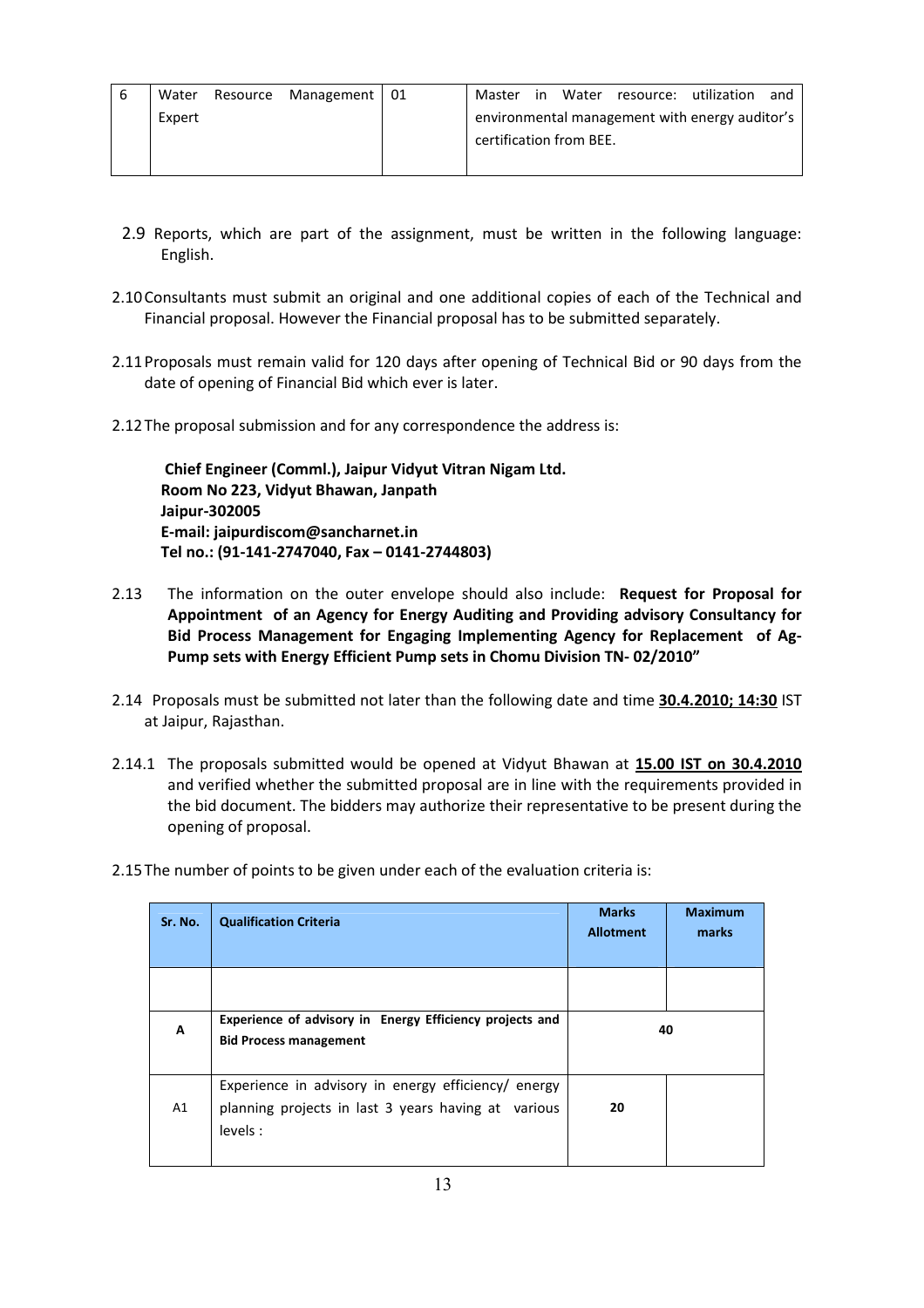| Sr. No.                            | <b>Qualification Criteria</b>                                                                            | <b>Marks</b><br><b>Allotment</b> | <b>Maximum</b><br>marks |
|------------------------------------|----------------------------------------------------------------------------------------------------------|----------------------------------|-------------------------|
|                                    |                                                                                                          |                                  |                         |
|                                    |                                                                                                          |                                  |                         |
|                                    |                                                                                                          |                                  |                         |
|                                    |                                                                                                          |                                  |                         |
| T                                  | Specific defined area (private/government)                                                               | 5                                |                         |
| $\mathbf{H}$                       | City/town/Municipality Level                                                                             | 10                               |                         |
|                                    |                                                                                                          |                                  |                         |
| Ш                                  | State Level                                                                                              | 15                               |                         |
|                                    |                                                                                                          |                                  |                         |
| Ш                                  | National Level                                                                                           | 20                               |                         |
| A2                                 | Experience in Energy efficiency mandated                                                                 | 5                                |                         |
|                                    |                                                                                                          |                                  |                         |
| $\mathbf{I}$                       | Less than 3 projects                                                                                     | 0                                |                         |
|                                    |                                                                                                          |                                  |                         |
| L                                  | 3 Projects                                                                                               | $\overline{3}$                   |                         |
| $\mathsf{I}$                       | atleast 4 Projects                                                                                       | 5                                |                         |
|                                    |                                                                                                          |                                  |                         |
|                                    |                                                                                                          |                                  |                         |
|                                    |                                                                                                          |                                  |                         |
| A <sub>3</sub>                     | Experience in carrying out successfully completed Bid<br>Process Management assignments in the last five | 15                               |                         |
|                                    | years                                                                                                    |                                  |                         |
|                                    |                                                                                                          |                                  |                         |
| I                                  | Less than 4 projects                                                                                     | 5                                |                         |
|                                    |                                                                                                          |                                  |                         |
| Ш                                  | 4 projects to 6 projects                                                                                 | 10                               |                         |
| $\ensuremath{\mathsf{III}}\xspace$ | Above 6 projects                                                                                         | 15                               |                         |
|                                    |                                                                                                          |                                  |                         |
| B                                  | and Experience of Relevant Key<br>Qualification                                                          |                                  | 40                      |
|                                    | Personnel                                                                                                |                                  |                         |
| $\mathbf{I}$                       | Team Leader/Bid Process Management Expert                                                                | 10                               |                         |
|                                    |                                                                                                          |                                  |                         |
| Ш                                  | <b>Finance Specialist</b>                                                                                | 5                                |                         |
|                                    |                                                                                                          |                                  |                         |
| Ш                                  | Renewable Energy Expert                                                                                  | 5                                |                         |
| $\sf V$                            | <b>Environmental Engineer</b>                                                                            | 5                                |                         |
|                                    |                                                                                                          |                                  |                         |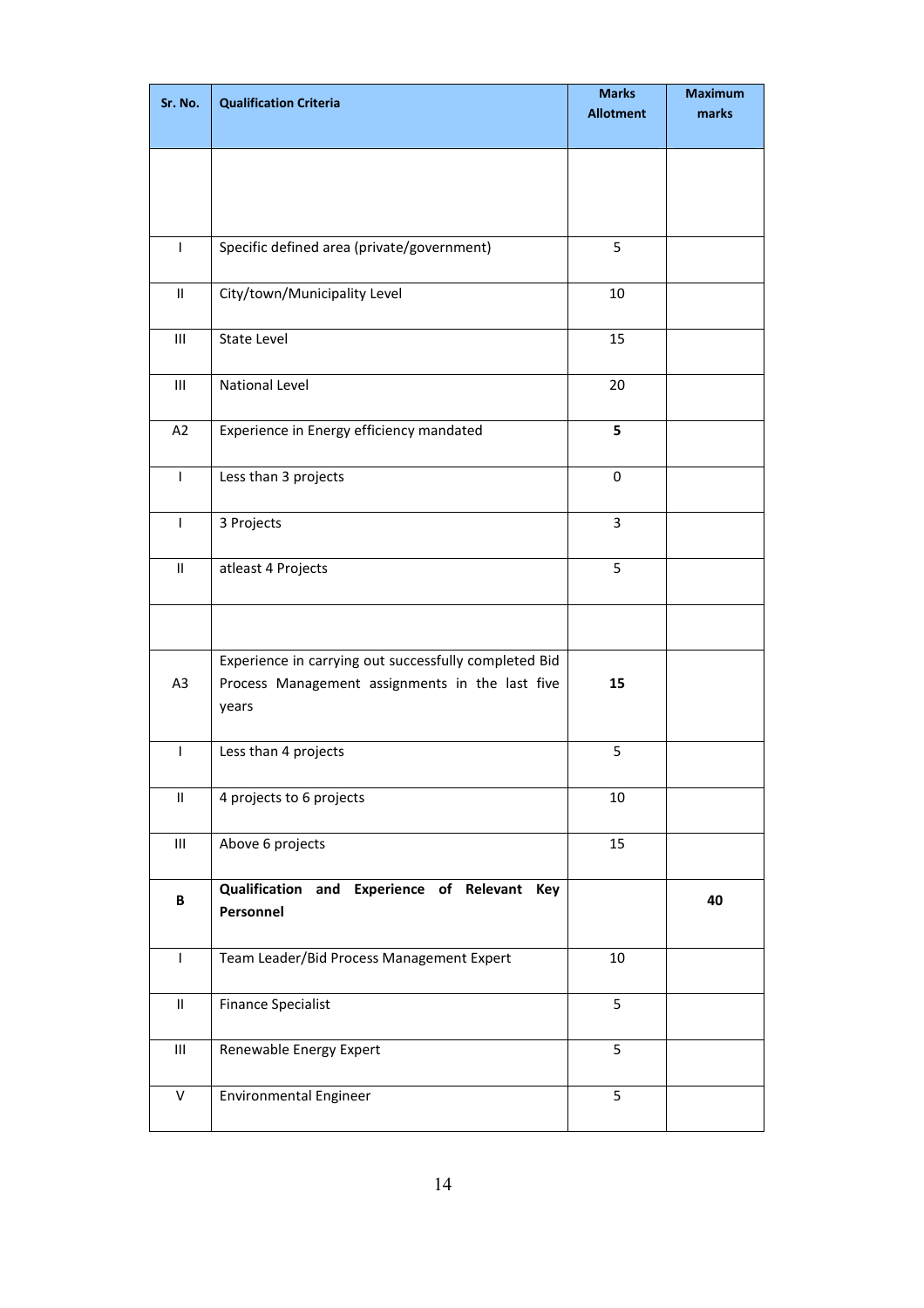| Sr. No. | <b>Qualification Criteria</b>                                              | <b>Marks</b><br><b>Allotment</b> | <b>Maximum</b><br>marks |
|---------|----------------------------------------------------------------------------|----------------------------------|-------------------------|
| VI      | Energy Auditor (BEE accredited)                                            | 10                               |                         |
| VII     | Water Resource Management Expert                                           | 5                                |                         |
| C       | Adequacy of the approach and methodology and<br>presentation by the bidder |                                  | 20                      |
|         |                                                                            |                                  |                         |
|         | <b>Total Marks</b>                                                         |                                  | 100                     |

# The minimum technical score required to pass is: 70 Points.

All the bidders who obtain the minimum technical score (70 Points) will be considered qualified in technical proposal.

2.16 Negotiations, if any, will be held at the following address – Chairman & Managing Director, Jaipur Discom, Vidyut Bhawan, Jaipur-302005.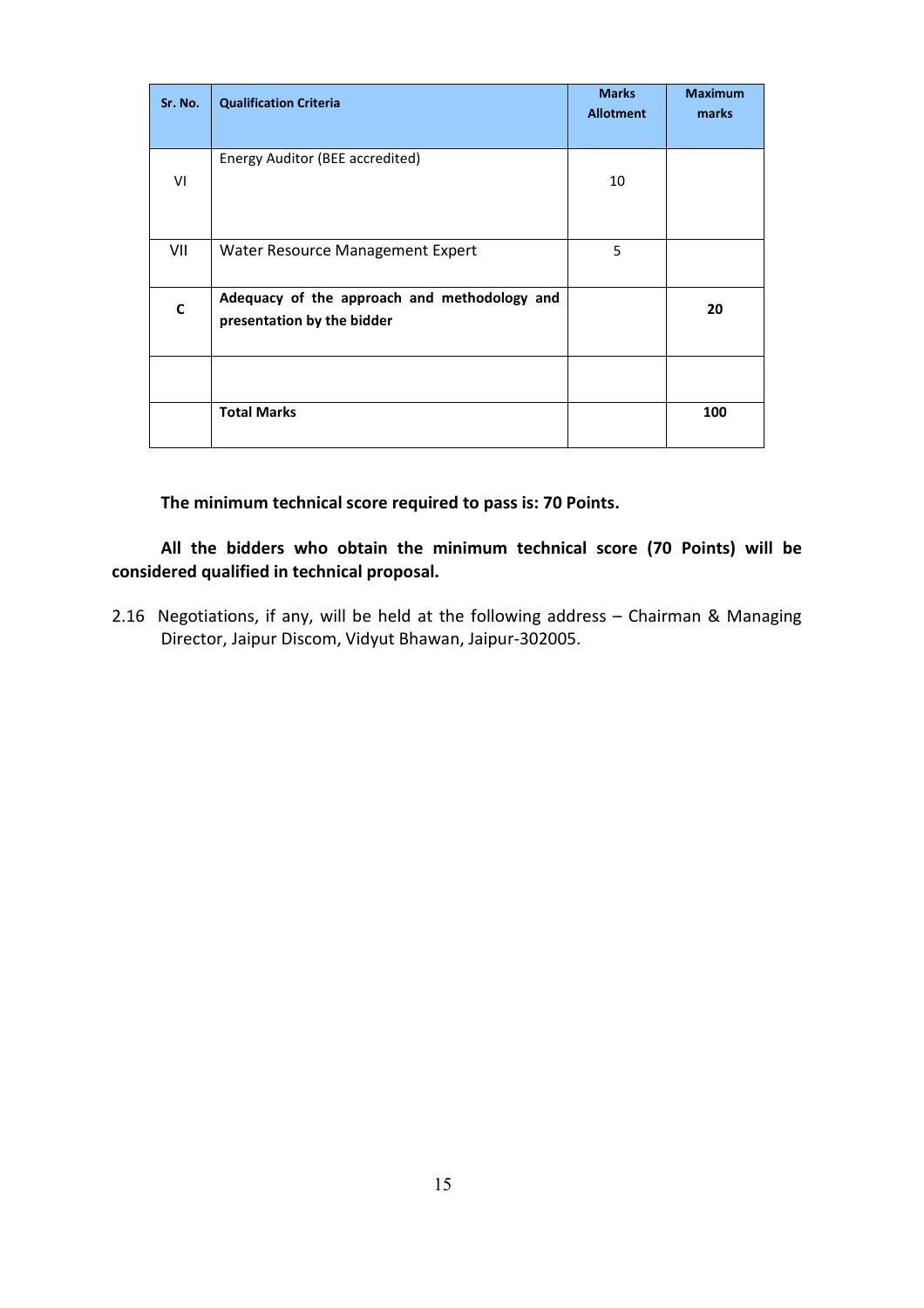# 3 TECHNICAL PROPOSAL - STANDARD FORMS

- 3A. Technical Proposal submission form.
- 3B. Firm's references.
- 3C. Comments and suggestions on the Terms of Reference and facilities to be provided by the Client.
- 3D. Description of the methodology and work plan for performing the assignment.
- 3E. Team composition and task assignments.
- 3F. Format of Curriculum Vitae of proposed key professional staff.
- 3G. Time schedule for professional personnel.
- 3H. Activity (work) schedule.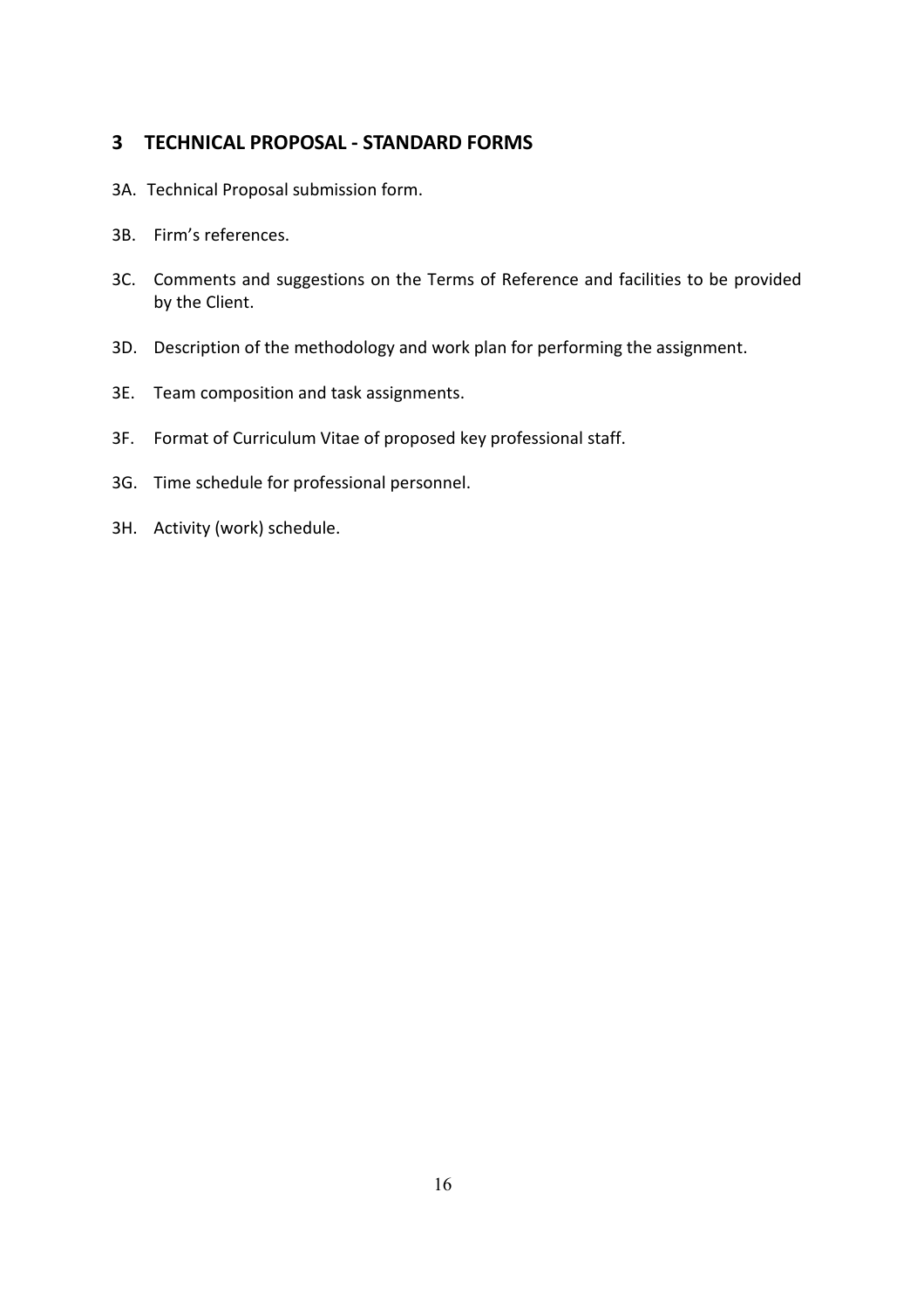3A. TECHNICAL PROPOSAL SUBMISSION FORM

[Location, Date]

| FROM: (Name of Firm) | TO: |                                          |
|----------------------|-----|------------------------------------------|
|                      |     | Chief Engineer (Commercial)              |
|                      |     | Jaipur Vidyut Vitaran Nigam Limited,     |
|                      |     | Room No.222, Vidyut Bhawan, Jyoti Nagar, |
|                      |     | Janpath, Jaipur-302005 (INDIA)           |

Dear Sir,

Subject: Request for Proposal for Appointment of an Agency for Energy Auditing and Providing advisory Consultancy for Bid Process Management for Engaging Implementing Agency for Replacement of Ag-Pump sets with Energy Efficient Pump sets in Chomu Division TN- 02/2010.

We, the undersigned, offer to provide the consulting services for the above in accordance with your Request for Proposal dated [Date], and our Proposal. We are hereby submitting our Proposal, which includes this Technical Proposal, and a Financial Proposal sealed under a separate envelope.

If negotiations are held during the period of validity of the Proposal, i.e., before [Date] we undertake to negotiate on the basis of the proposed staff. Our Proposal is binding upon us and subject to the modifications resulting from contract negotiations.

We understand you are not bound to accept any Proposal you receive.

We remain,

Yours sincerely,

Authorized Signature:

Name and Title of Signatory:

Name of Firm:

Address: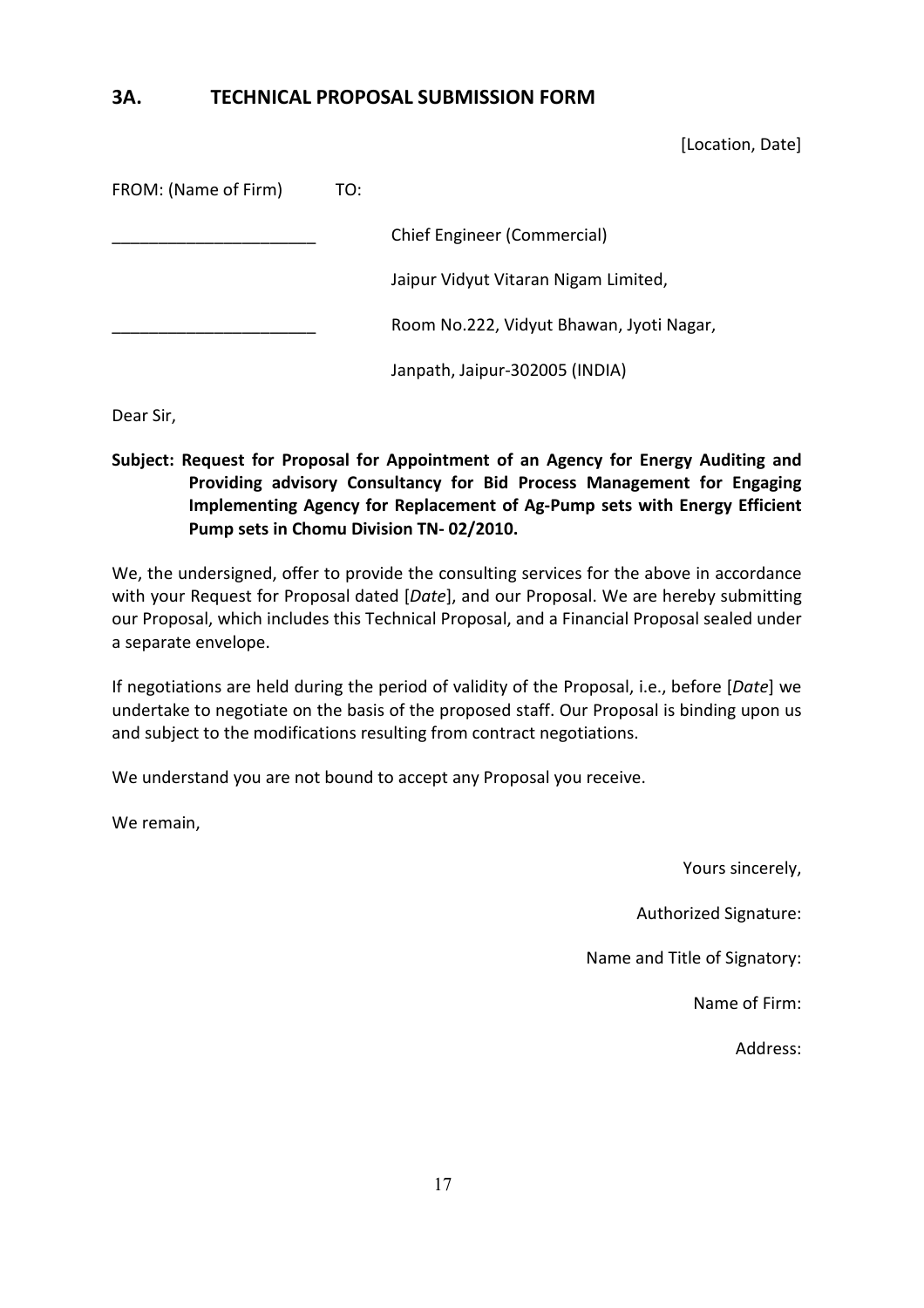# 3B. FIRM'S REFERENCES

### Relevant Services Carried Out in the Last Five Years

### That Best Illustrate Qualifications

Using the format below, provide information on each reference assignment for which your firm/entity, either individually as a corporate entity or as one of the major companies within an association, was legally contracted.

| <b>Assignment Name:</b>                 |                                                | <b>Assignment Details</b>                             |  |  |
|-----------------------------------------|------------------------------------------------|-------------------------------------------------------|--|--|
|                                         |                                                |                                                       |  |  |
|                                         |                                                |                                                       |  |  |
| Country and project Location:           |                                                | Professional staff Provided by                        |  |  |
|                                         |                                                | Your Firm/entity (profiles):                          |  |  |
|                                         |                                                |                                                       |  |  |
| Name of Clients:                        |                                                | No. of Staff:                                         |  |  |
|                                         |                                                |                                                       |  |  |
|                                         | Address of the Clients with contact details of | No. of Staff-                                         |  |  |
| the concerned person:                   |                                                | <b>Man Months</b>                                     |  |  |
|                                         |                                                | Duration of assignment:                               |  |  |
|                                         |                                                |                                                       |  |  |
|                                         |                                                |                                                       |  |  |
| <b>Start</b><br>Date                    | Completion<br>Date                             | Approx. Value of Services (in<br>Indian               |  |  |
| (Month/Year):<br>(Month/Year):          |                                                | Rupee):                                               |  |  |
|                                         |                                                |                                                       |  |  |
| Name of Associated Consultants, if any: |                                                | No. of Man Months of Key professional                 |  |  |
|                                         |                                                | staff, provided by Associated Consultants<br>$\vdots$ |  |  |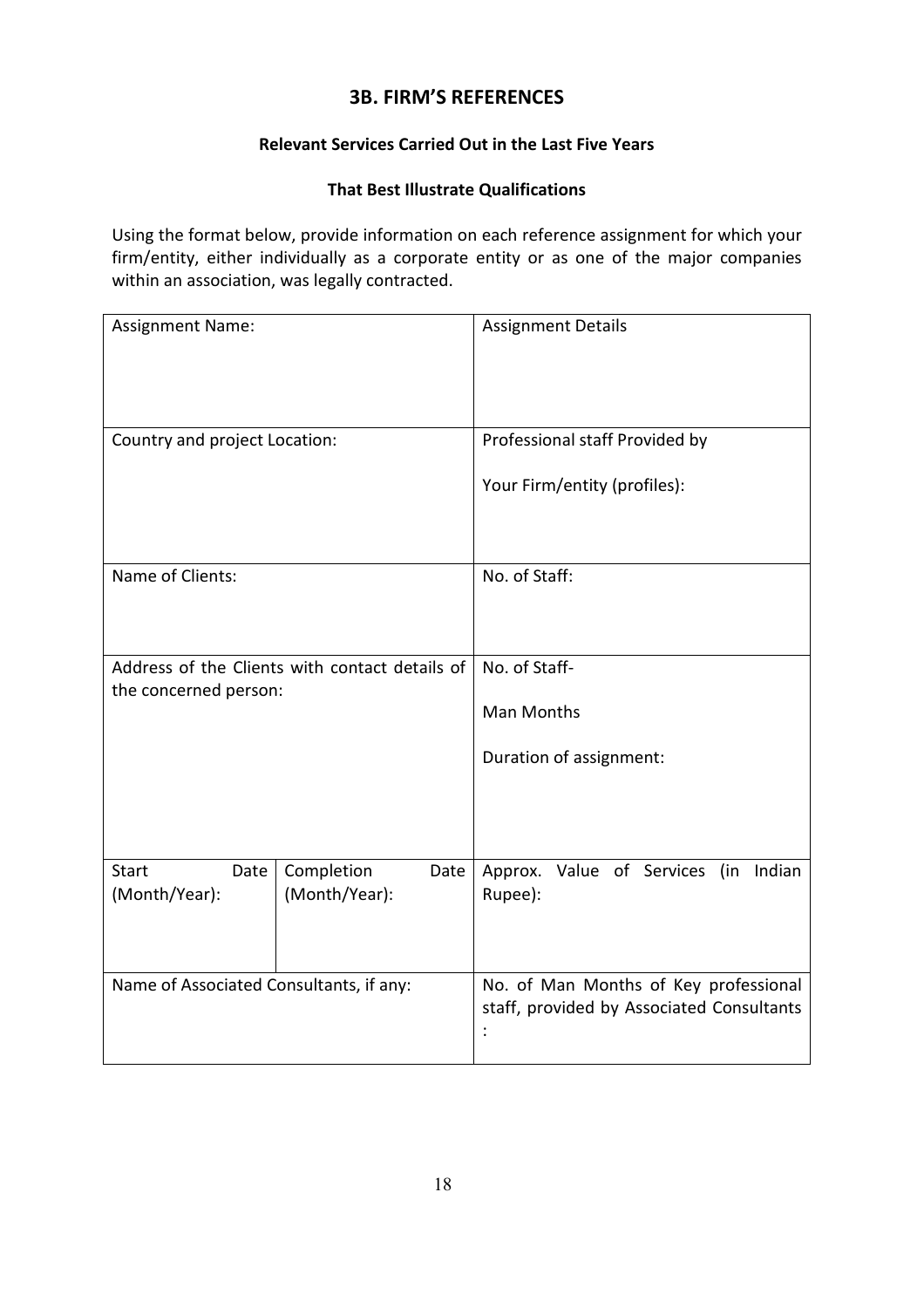Name of Senior Staff (Project Director/Coordinator, Team Leader) involved and functions performed:

Narrative Description of Project:

Description of Actual Services Provided by Your Staff:

Signature:\_\_\_\_\_\_\_\_\_\_\_\_\_\_\_\_\_\_\_\_\_\_

(Authorized Representative)

Full Name: \_\_\_\_\_\_\_\_\_\_\_\_\_\_\_\_\_\_\_\_\_\_\_\_

Title: \_\_\_\_\_\_\_\_\_\_\_\_\_\_\_\_\_\_\_\_\_\_\_\_\_\_\_\_\_

Name of Firm \_\_\_\_\_\_\_\_\_\_\_\_\_\_\_\_\_\_\_\_\_\_

Address:

\_\_\_\_\_\_\_\_\_\_\_\_\_\_\_\_\_\_\_\_\_\_\_\_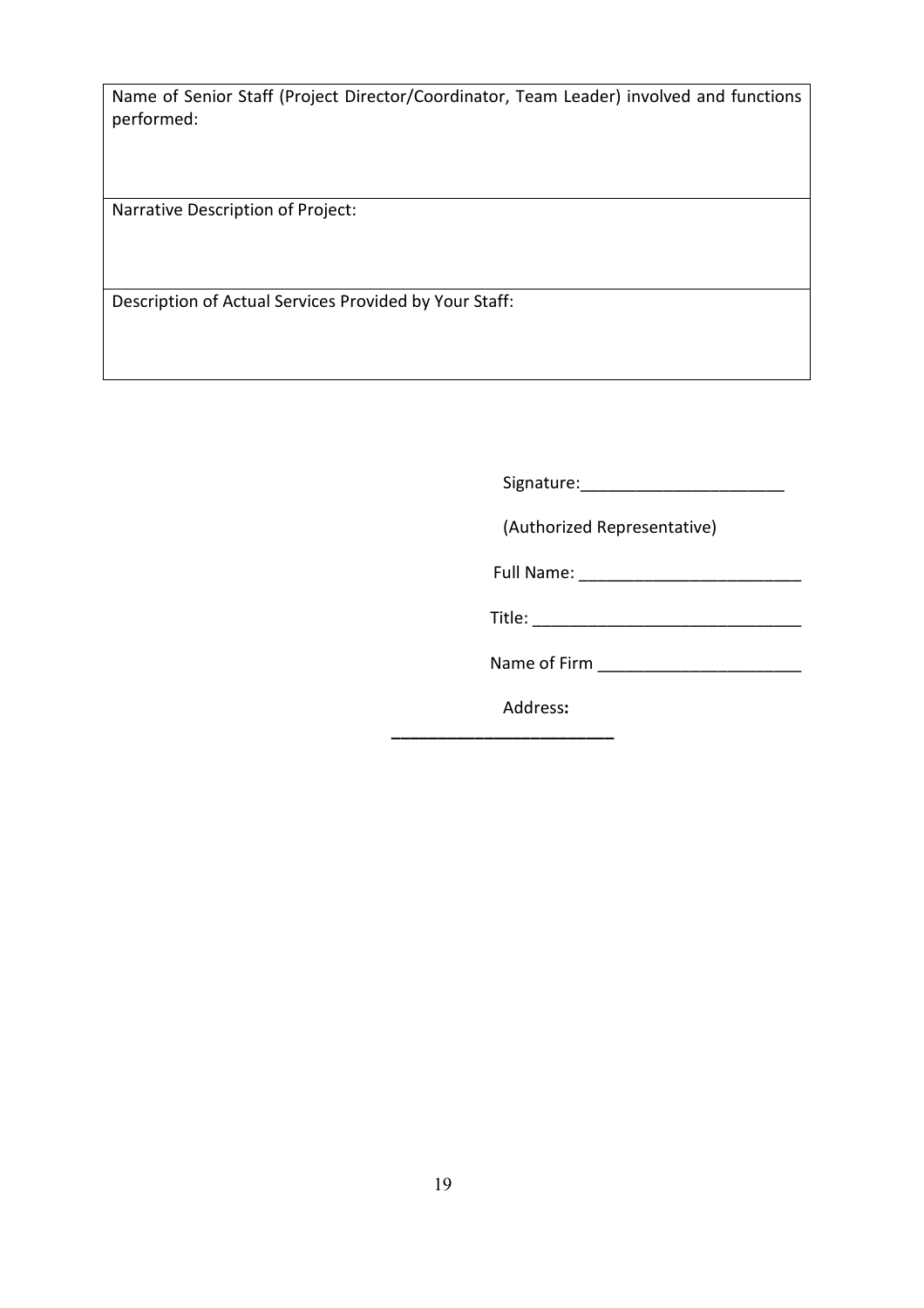# 3C. COMMENTS AND SUGGESTIONS OF CONSULTANTS ON THE TERMS OF REFERENCE AND ON DATA, SERVICES AND FACILITIES TO BE PROVIDED BY THE CLIENT.

# On the Terms of Reference:

| 1.                                                                 |  |
|--------------------------------------------------------------------|--|
| 2.                                                                 |  |
| 3.                                                                 |  |
| 4.                                                                 |  |
| 5.                                                                 |  |
|                                                                    |  |
| On the data, services, and facilities to be provided by the Client |  |
| 1.                                                                 |  |
| 2.                                                                 |  |
| 3.                                                                 |  |

5.

Signature:\_\_\_\_\_\_\_\_\_\_\_\_\_\_\_\_\_\_\_\_\_\_

(Authorized Representative)

Full Name:

Title:\_\_\_\_\_\_\_\_\_\_\_\_\_\_\_\_\_\_\_\_\_\_\_\_\_\_\_\_\_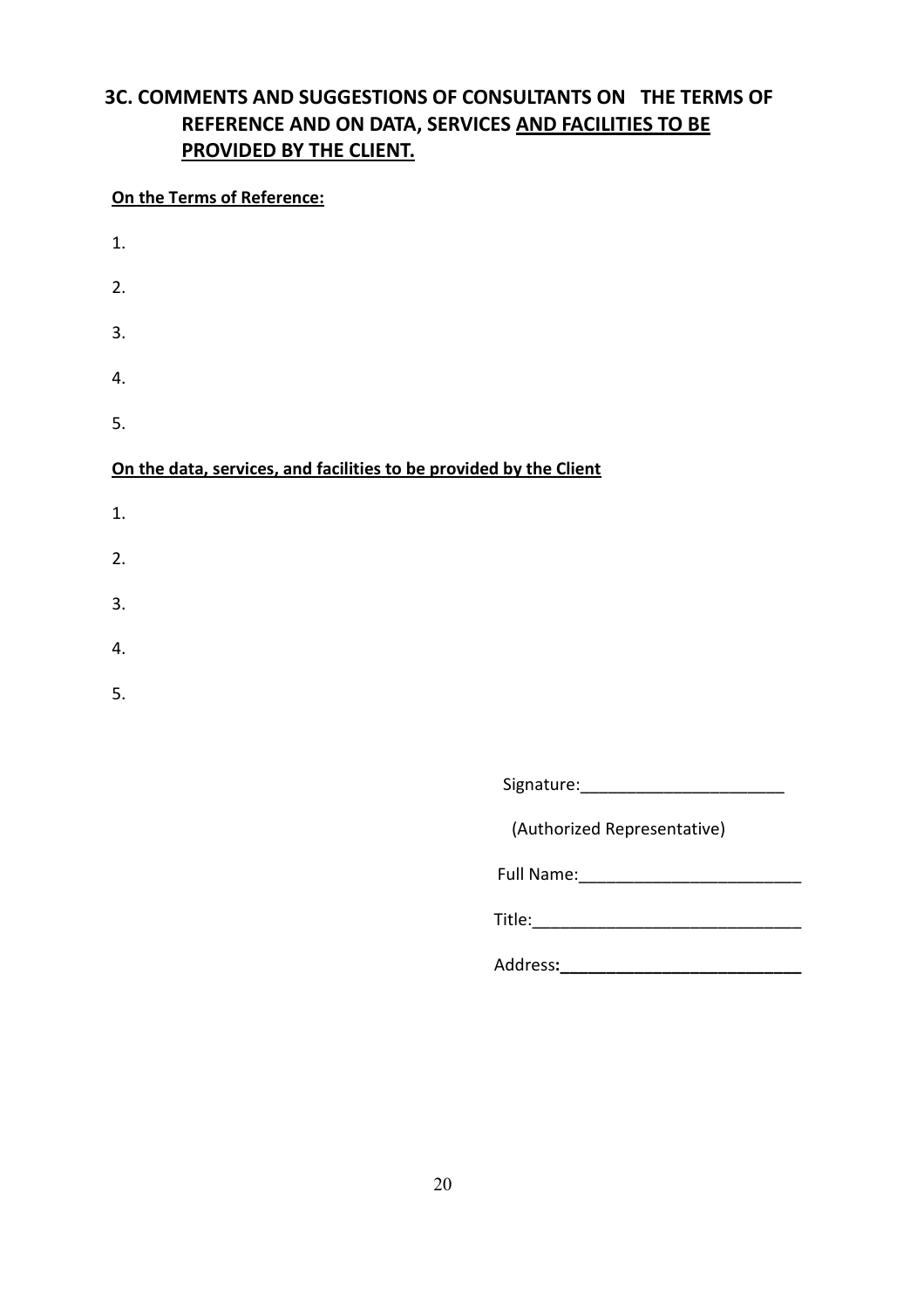# 3D. DESCRIPTION OF THE METHODOLOGY AND WORK PLAN FOR PERFORMING THE ASSIGNMENT

Signature:\_\_\_\_\_\_\_\_\_\_\_\_\_\_\_\_\_\_\_\_\_\_

(Authorized Representative)

Full Name:\_\_\_\_\_\_\_\_\_\_\_\_\_\_\_\_\_\_\_\_\_\_\_\_

Title:\_\_\_\_\_\_\_\_\_\_\_\_\_\_\_\_\_\_\_\_\_\_\_\_\_\_\_\_\_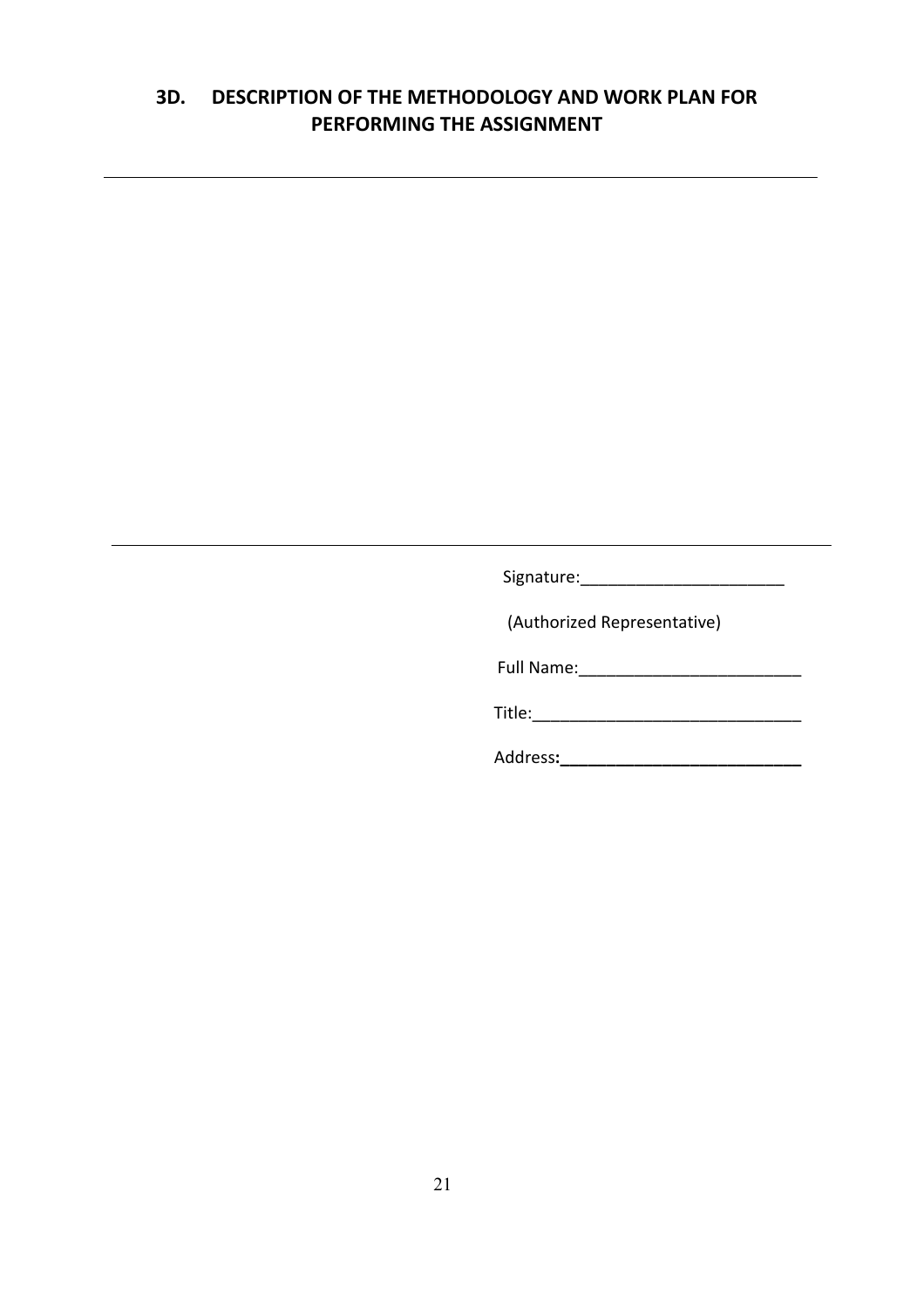# 3E. TEAM COMPOSITION AND TASK ASSIGNMENTS

# 1. Key Professionals

| SI.<br>No     | Name | Position | Task | Reference page no<br>of complete details<br>in document |
|---------------|------|----------|------|---------------------------------------------------------|
| 1.            |      |          |      |                                                         |
| 2.            |      |          |      |                                                         |
| 3.            |      |          |      |                                                         |
| 4.            |      |          |      |                                                         |
| $\cdot \cdot$ |      |          |      |                                                         |

# 2. Support Team

| SI.<br>No     | Name | Position | Task | Reference page no<br>of complete details<br>in document |
|---------------|------|----------|------|---------------------------------------------------------|
| 1.            |      |          |      |                                                         |
| 2.            |      |          |      |                                                         |
| 3.            |      |          |      |                                                         |
| 4.            |      |          |      |                                                         |
| $\cdot \cdot$ |      |          |      |                                                         |

Signature:\_\_\_\_\_\_\_\_\_\_\_\_\_\_\_\_\_\_\_\_\_\_

(Authorized Representative)

Full Name:\_\_\_\_\_\_\_\_\_\_\_\_\_\_\_\_\_\_\_\_\_\_\_\_

Title:\_\_\_\_\_\_\_\_\_\_\_\_\_\_\_\_\_\_\_\_\_\_\_\_\_\_\_\_\_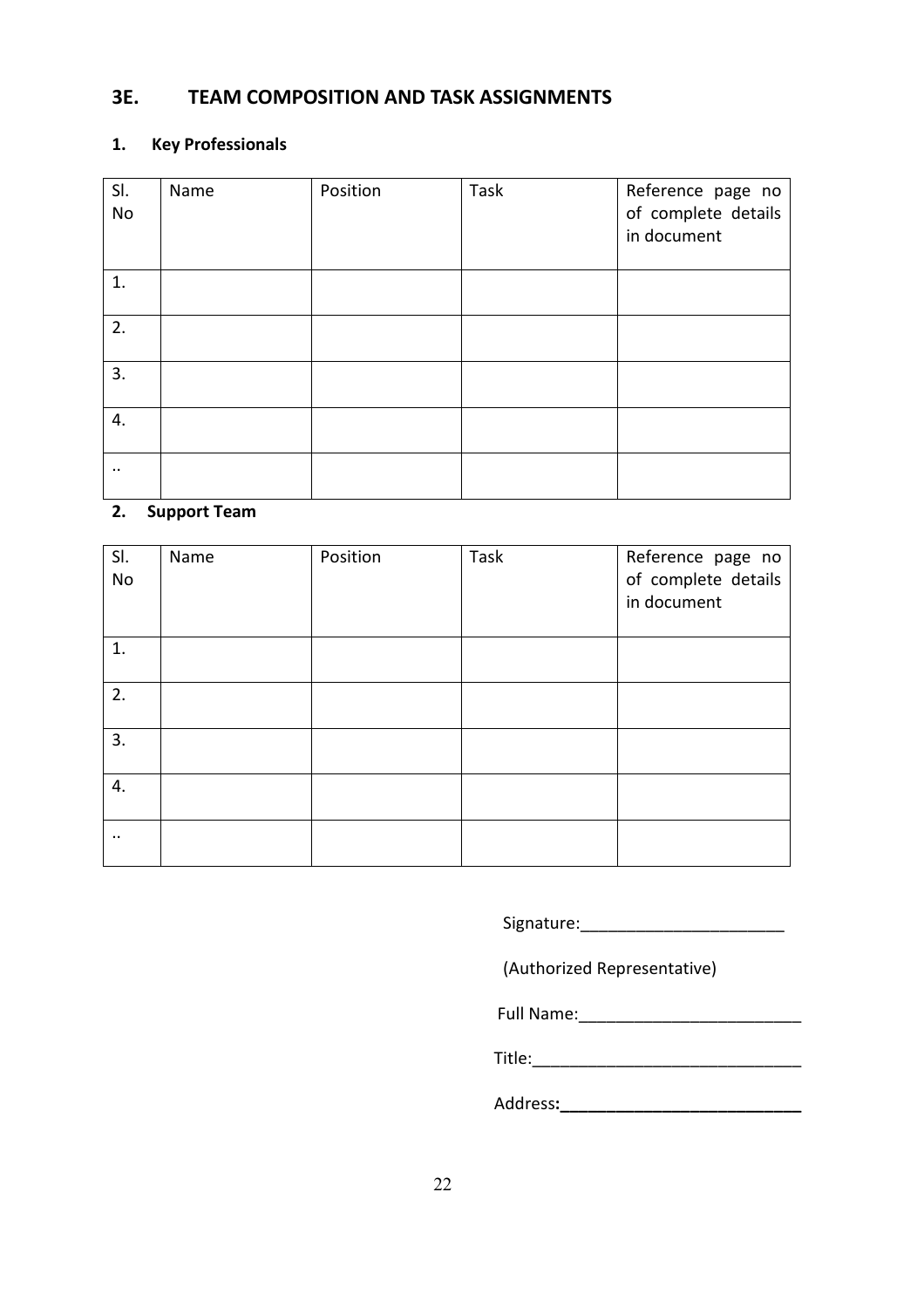# 3F. FORMAT OF CURRICULUM VITAE (CV) FOR PROPOSED KEY PROFESSIONAL STAFF & SUPPORT TEAM

| Detailed Tasks Assigned: |  |
|--------------------------|--|
|                          |  |

#### Key Qualifications:

[Give an outline of staff member's experience and training most pertinent to tasks on assignment. Describe degree of responsibility held by staff member on relevant previous assignments and give dates and locations. Use about half a page.]

#### Education:

[Summarize college/university and other specialized education of staff member, giving names of schools, dates attended, and degrees obtained. Use about one quarter of a page.]

#### Employment Record:

[Starting with present position, list in reverse order every employment held. List all positions held by staff member since graduation, giving dates, names of employing organizations, titles of positions held, and locations of assignments. For experience in last ten years, also give types of activities performed and client references, where appropriate. Use about two pages.]

#### Languages:

[For each language indicate proficiency: excellent, good, fair, or poor; in speaking, reading, and writing]

#### Certification:

I, the undersigned, certify that to the best of my knowledge and belief, these data correctly describe my qualifications, my experience, and me.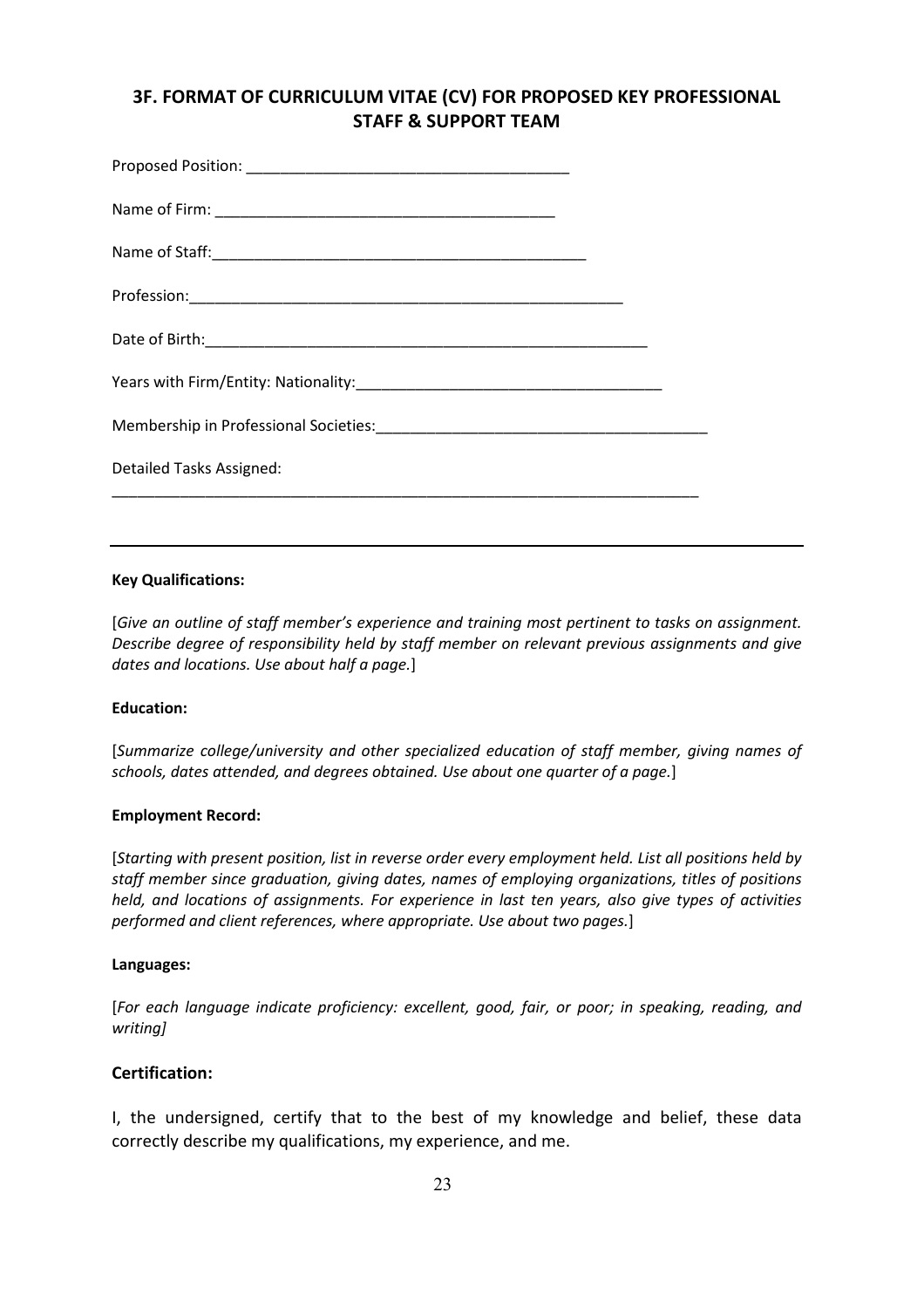# [Signature of staff member and authorized representative of the Firm] Day/Month/Year

Full name of staff member:\_\_\_\_\_\_\_\_\_\_\_\_\_\_\_\_\_\_\_\_\_\_\_\_\_\_\_\_\_\_\_\_\_\_\_\_\_\_

Signature:\_\_\_\_\_\_\_\_\_\_\_\_\_\_\_\_\_\_\_\_\_\_

(Authorized Representative)

Full Name:\_\_\_\_\_\_\_\_\_\_\_\_\_\_\_\_\_\_\_\_\_\_\_\_

Title:\_\_\_\_\_\_\_\_\_\_\_\_\_\_\_\_\_\_\_\_\_\_\_\_\_\_\_\_\_

Address: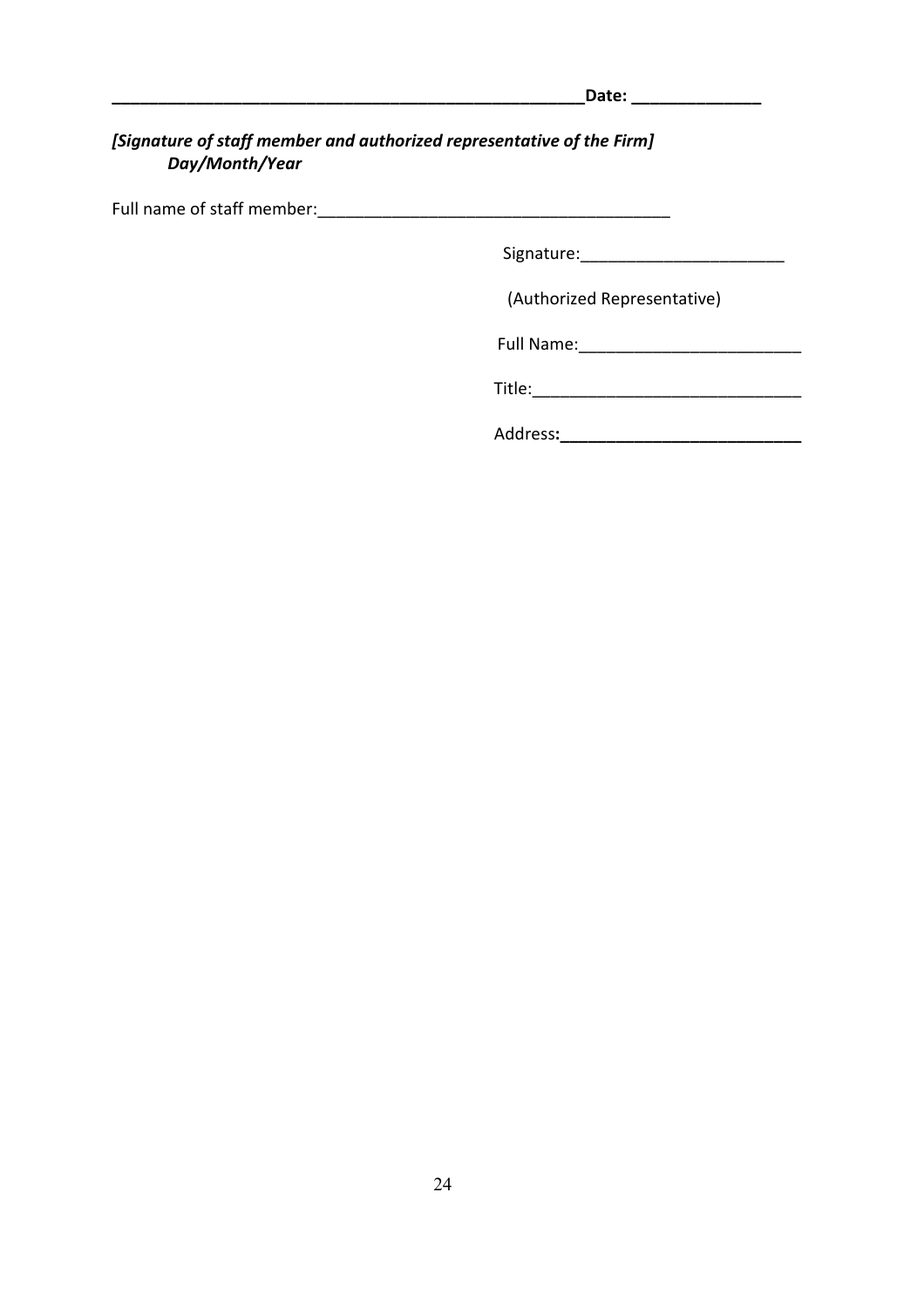# 3G. TIME SCHEDULE FOR KEY PROFESSIONAL & SUPPORT TEAM

| S.N<br>0. | Name | Position | Reports<br>Due/<br>Activities | Months (in the form of a Bar Chart) |                |                |                |   |   |                |   |                  |                           |          |          |                      |
|-----------|------|----------|-------------------------------|-------------------------------------|----------------|----------------|----------------|---|---|----------------|---|------------------|---------------------------|----------|----------|----------------------|
|           |      |          |                               | $\mathbf{1}$                        | $\overline{2}$ | $\overline{3}$ | $\overline{4}$ | 5 | 6 | $\overline{7}$ | 8 | $\boldsymbol{9}$ | $\mathbf{1}$<br>$\pmb{0}$ | $\cdots$ | $\cdots$ | Numbers of<br>Months |
| 1.        |      |          |                               |                                     |                |                |                |   |   |                |   |                  |                           |          |          |                      |
|           |      |          |                               |                                     |                |                |                |   |   |                |   |                  |                           |          |          | Sub total (1)        |
| 2.        |      |          |                               |                                     |                |                |                |   |   |                |   |                  |                           |          |          | Sub total (2)        |
| 3.        |      |          |                               |                                     |                |                |                |   |   |                |   |                  |                           |          |          |                      |
|           |      |          |                               |                                     |                |                |                |   |   |                |   |                  |                           |          |          | Sub total (3)        |
| 4.        |      |          |                               |                                     |                |                |                |   |   |                |   |                  |                           |          |          |                      |
|           |      |          |                               |                                     |                |                |                |   |   |                |   |                  |                           |          |          | Sub total (4)        |
|           |      |          |                               |                                     |                |                |                |   |   |                |   |                  |                           |          |          |                      |
|           |      |          |                               |                                     |                |                |                |   |   |                |   |                  |                           |          |          |                      |

Full-time : \_\_\_\_\_\_\_\_\_\_\_\_\_\_\_\_\_\_\_\_\_

Part-time:\_\_\_\_\_\_\_\_\_\_\_\_\_\_\_\_\_\_\_\_\_

Reports Due:\_\_\_\_\_\_\_\_\_\_\_\_\_\_\_\_\_\_\_

Activities Duration:\_\_\_\_\_\_\_\_\_\_\_\_\_\_\_\_\_

Signature:\_\_\_\_\_\_\_\_\_\_\_\_\_\_\_\_\_\_\_\_\_\_

(Authorized Representative)

Full Name:\_\_\_\_\_\_\_\_\_\_\_\_\_\_\_\_\_\_\_\_\_\_\_\_

Title:\_\_\_\_\_\_\_\_\_\_\_\_\_\_\_\_\_\_\_\_\_\_\_\_\_\_\_\_\_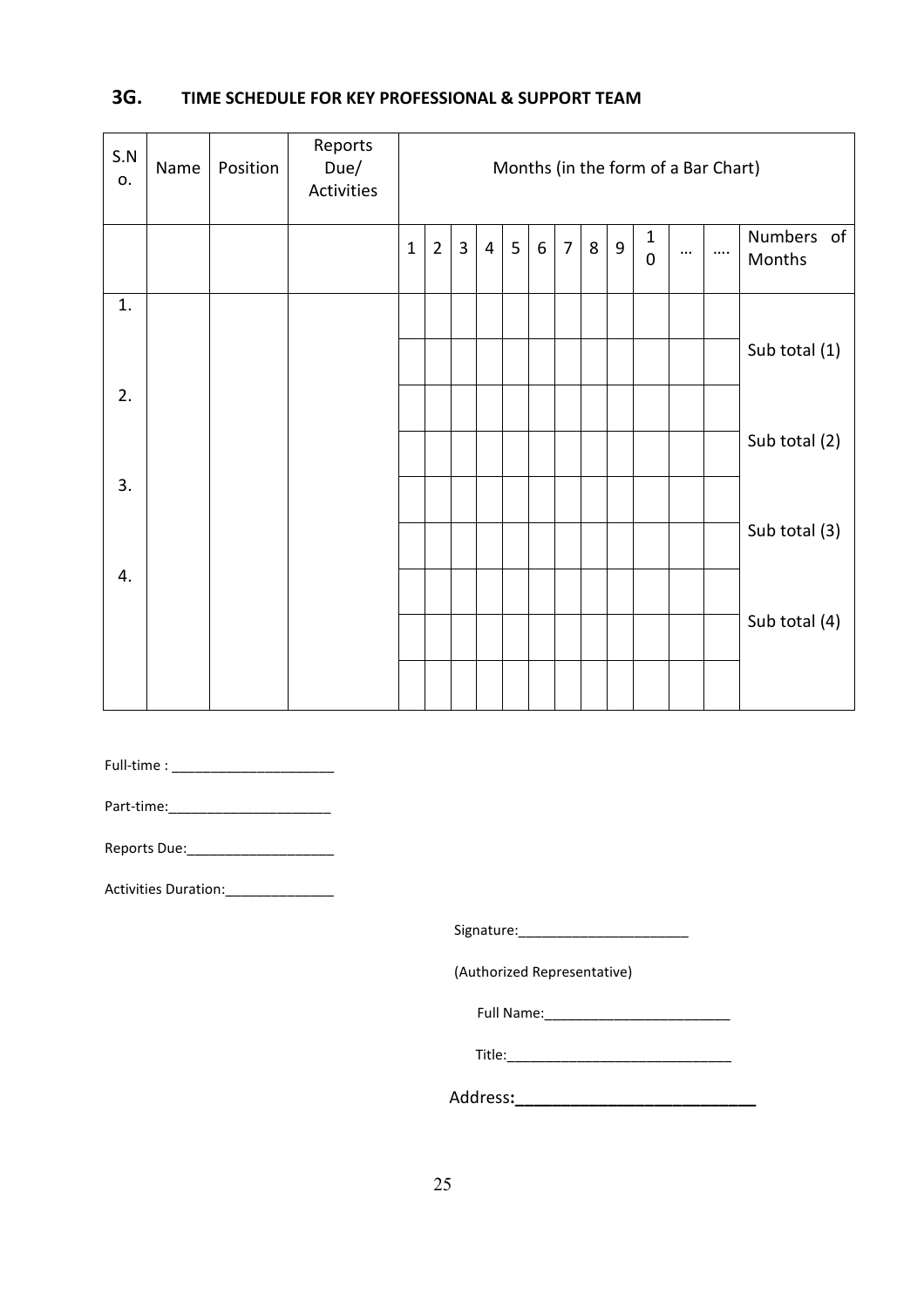# 3H. ACTIVITY (WORK) SCHEDULE

# 1. Field Investigation and Study Items:

| SI.No. | Item of<br>Activity<br>(Work) | Monthwise Program (in form of Bar Chart) |                |   |   |   |   |   |   |   |    |  |
|--------|-------------------------------|------------------------------------------|----------------|---|---|---|---|---|---|---|----|--|
|        |                               | $\mathbf{1}$                             | $\overline{2}$ | 3 | 4 | 5 | 6 | 7 | 8 | 9 | 10 |  |
|        |                               |                                          |                |   |   |   |   |   |   |   |    |  |
|        |                               |                                          |                |   |   |   |   |   |   |   |    |  |
|        |                               |                                          |                |   |   |   |   |   |   |   |    |  |
|        |                               |                                          |                |   |   |   |   |   |   |   |    |  |
|        |                               |                                          |                |   |   |   |   |   |   |   |    |  |

# B. Completion and Submission of Reports

| Report.                                      | Areas<br>covered | Programme: (Date) |
|----------------------------------------------|------------------|-------------------|
| 1.Inception                                  |                  |                   |
| 2. Preliminary Report under each module      |                  |                   |
| 3. Interim Progress Report under each module |                  |                   |
| 4. Final Report covering all areas           |                  |                   |

Signature:\_\_\_\_\_\_\_\_\_\_\_\_\_\_\_\_\_\_\_\_\_\_

 (Authorized Representative) Full Name:\_\_\_\_\_\_\_\_\_\_\_\_\_\_\_\_\_\_\_\_\_\_\_\_ Title:\_\_\_\_\_\_\_\_\_\_\_\_\_\_\_\_\_\_\_\_\_\_\_\_\_\_\_\_\_ Address:\_\_\_\_\_\_\_\_\_\_\_\_\_\_\_\_\_\_\_\_\_\_\_\_\_\_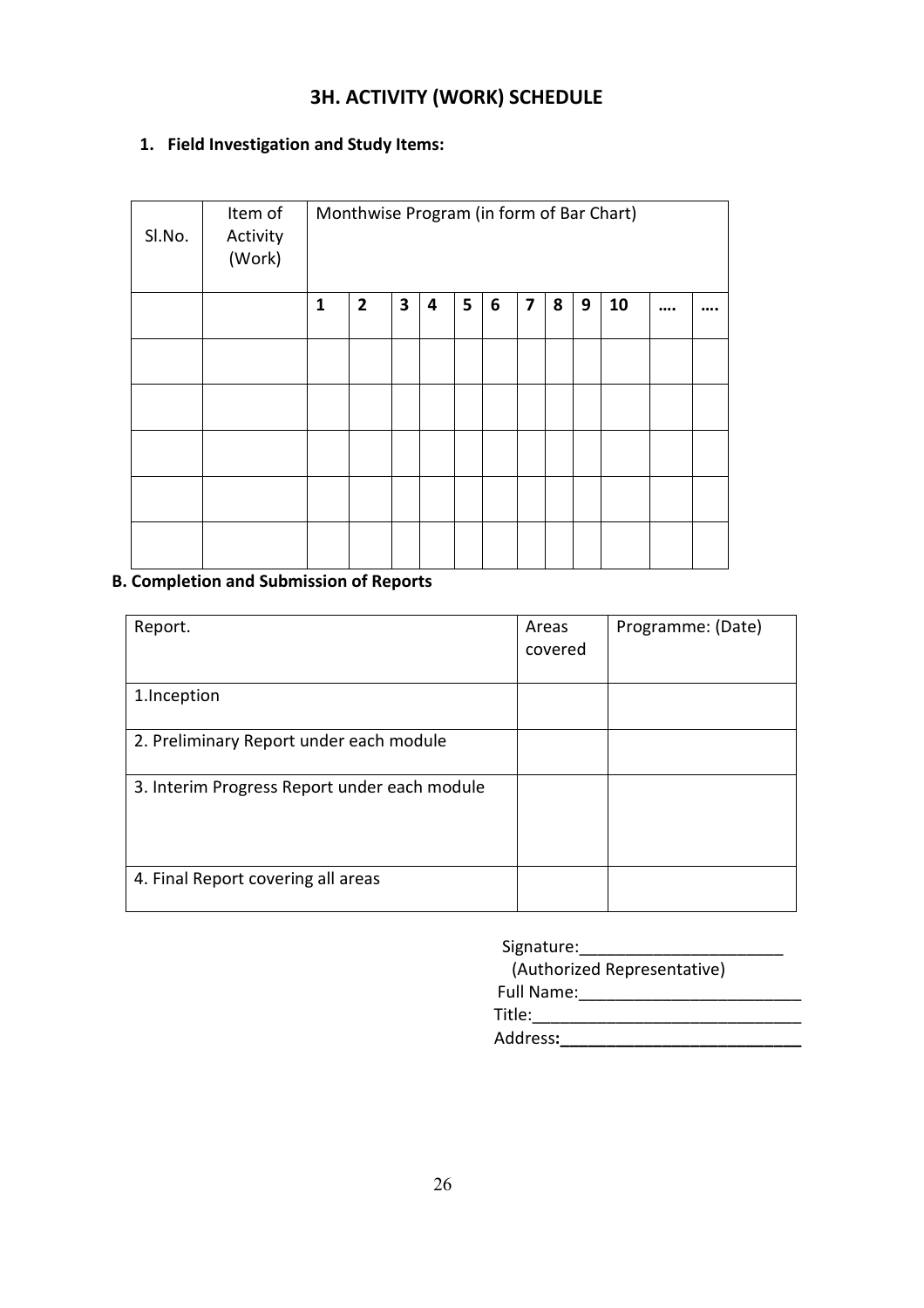# 3I. QUALIFICATION REQUIREMENTS REFERENCES

| Sr. No       | <b>Qualification Requirements</b>                                                    | qualifying<br><b>Details</b><br>of<br>parameters | Reference<br>(page no) |
|--------------|--------------------------------------------------------------------------------------|--------------------------------------------------|------------------------|
| $\mathbf{1}$ | Name of Bidder along with<br>registration certificate No.                            |                                                  |                        |
|              | Year wise turnover of Bidder FY 2006-07 in Lacs Rs<br>last three financial<br>during |                                                  |                        |
| 2            | years                                                                                | FY 2007-08 in Lacs Rs                            |                        |
|              |                                                                                      | FY 2008-09 in Lacs Rs                            |                        |

\* If any information is not provided than it will be treated as nil.

Note: Please provide relevant documentary proof in support of the above.

Signature:\_\_\_\_\_\_\_\_\_\_\_\_\_\_\_\_\_\_\_\_\_\_

(Authorized Representative)

| <b>Full Name:</b> |
|-------------------|
|-------------------|

Title:\_\_\_\_\_\_\_\_\_\_\_\_\_\_\_\_\_\_\_\_\_\_\_\_\_\_\_\_\_\_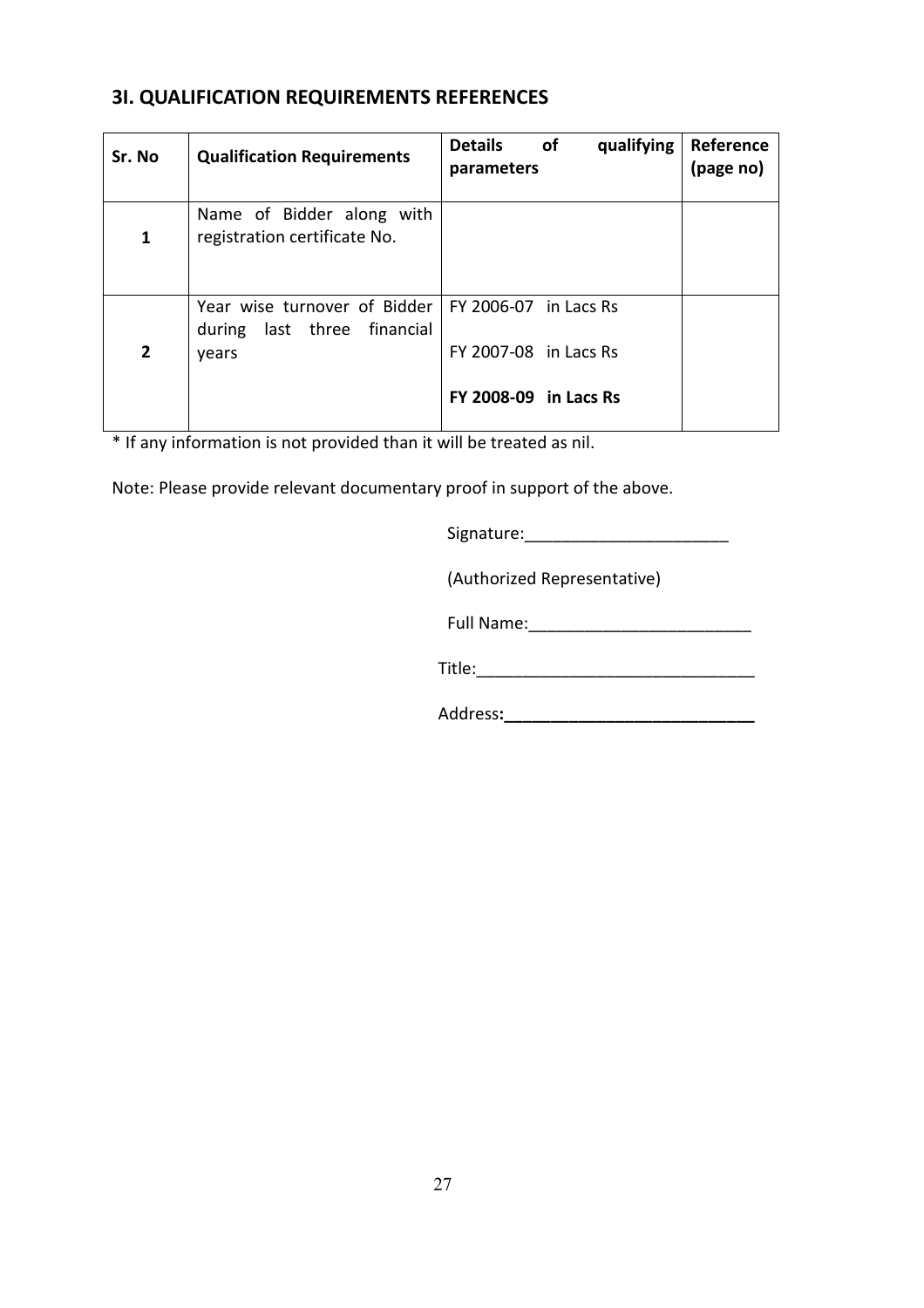## 4 FINANCIAL PROPOSAL - STANDARD FORMS

### 4A. FINANCIAL PROPOSAL SUBMISSION FORM

[Location, Date]

| TO: (Name and Address of Client)                       |
|--------------------------------------------------------|
|                                                        |
|                                                        |
|                                                        |
| From: [Name, address and telephone nos. of the bidder] |
|                                                        |
|                                                        |
|                                                        |
|                                                        |
|                                                        |
| Room No. 223, Vidyut Bhawan, Janpath                   |
|                                                        |
|                                                        |
|                                                        |
|                                                        |

#### Subject: Request for Proposal for Appointment of an Agency for Energy Auditing and Providing advisory Consultancy for Bid Process Management for Engaging Implementing Agency for Replacement of Ag-Pump sets with Energy Efficient Pump sets in Chomu Division TN- 02/2010.

Sir:

We, the undersigned, offer to perform the activities as per the scope of work mentioned in accordance with your Request for Proposal dated [Insert Date] and our Technical Proposal and we declare the following:

#### We are submitting our indicative proposal/offer as follows:

| S.No. | <b>Particular</b>                                                                                                                                  | Amount         |
|-------|----------------------------------------------------------------------------------------------------------------------------------------------------|----------------|
|       | FIXED CHARGES: For carrying out various activities as $ $ Rs.<br>per the scope of work and on terms & conditions<br>mentioned in the bid document. | (in words Rs.) |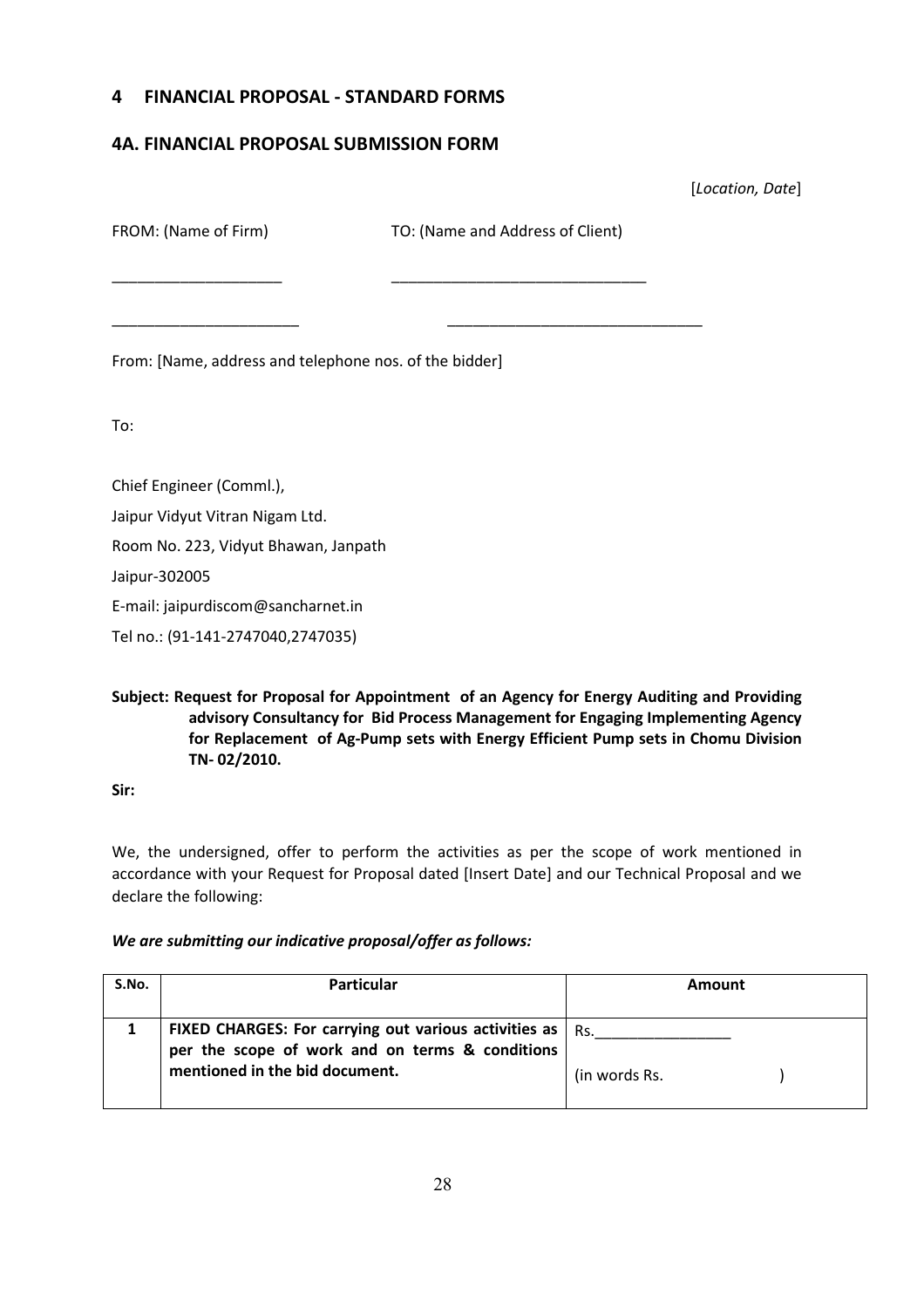ii) SUCCESS FEES: In addition to the above the consultant is also entitled to get maximum 1 % of the project cost in terms of Success fee from the Implementing Agency. However, Consultant and Implementing Agency will enter in to the separate contract for the same and JVVNL will not be responsible for paying out the amount of success fee.

iii) The charges/ price indicated should be inclusive of all taxes & duties. Any tax/ duty liveable shall be born by the consultant and any statuary increase in the taxes/ duties in future shall be born by Consultant and decrease shall be pass on to JVVNL.

We hereby certify that the quoted/agreed prices are inclusive of all taxes/ service tax /levies/duties including octroi duty, other local duties and taxes as applicable and shall not be charged extra. We declare that the above quoted rate is firm and shall not be subject to any variation for the entire period of the consultancy.

Our proposal shall remain valid for 120 days after opening of Technical Bid or 90 days from the date of opening of Financial Bid which ever is later.

Our Financial Proposal shall be binding upon us subject to the modifications resulting from Contract negotiations, up to expiration of the validity period of the Proposal.

We understand you are not bound to accept any Proposal you receive.

We are enclosing herewith Power of Attorney in the name of the person who has signed this offer on behalf of the Firm/Organisation

Yours sincerely,

Signature:\_\_\_\_\_\_\_\_\_\_\_\_\_\_\_\_\_\_\_\_\_\_

(Authorized Representative)

Full Name:

 $\blacksquare$ 

Address:

SECTION 5: TERMS OF REFERENCE

5.1 BACKGROUND

Note: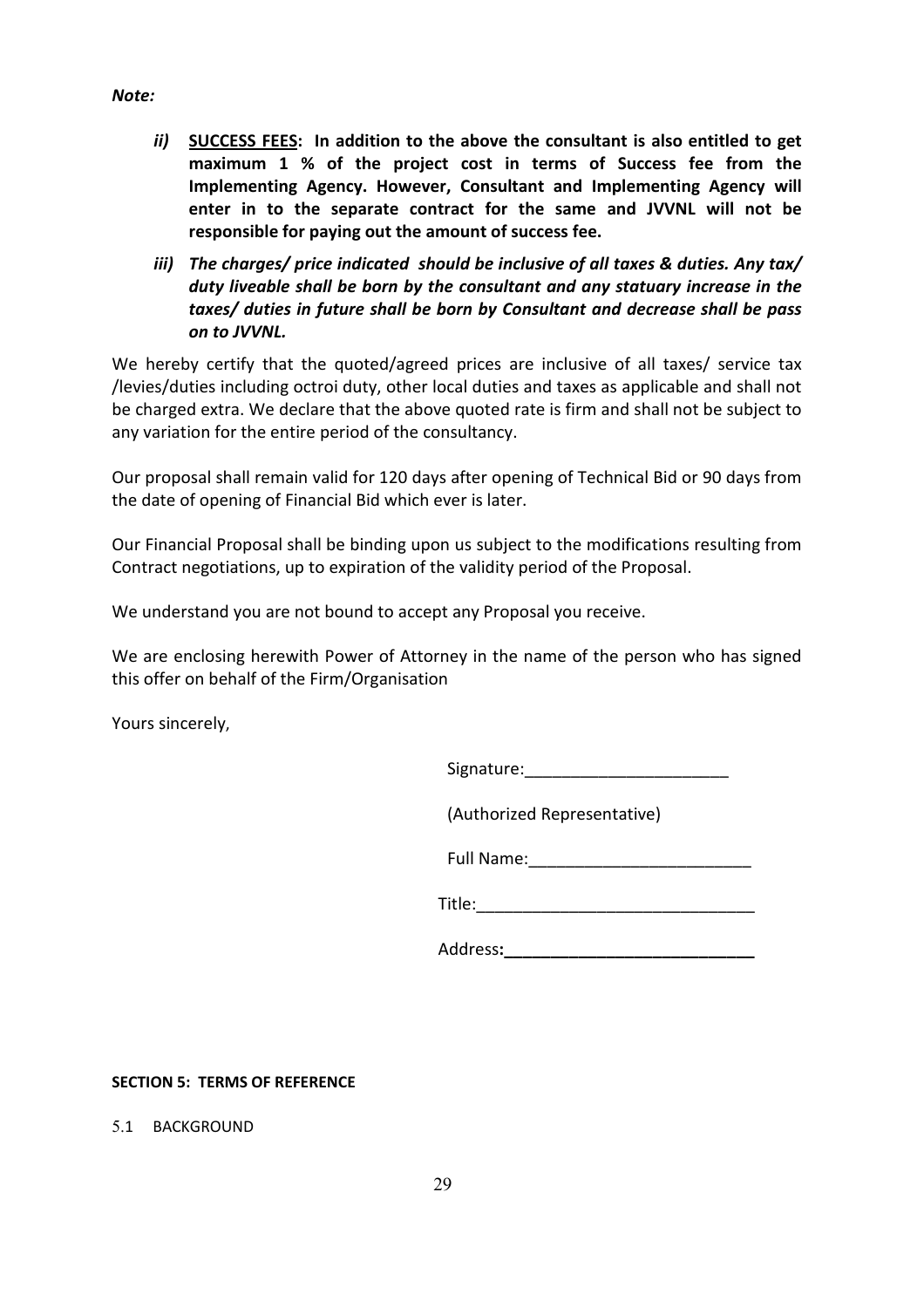- 5.1.1 In Rajasthan, the agriculture is dependent on ground water for irrigation and it is estimated that 70% of the irrigation is from wells/tube wells/ pump sets. It is estimated that approximately 60% -70% of such pump sets/tube wells use electricity. The accelerated release of all pending agriculture connections is expected to increase the use of electricity for irrigation in future.
- 5.1.2 In recent years, the ground water table has been receding and the farmers have been forced to go deeper and install higher capacity pump sets in many districts of Rajasthan. Simultaneously, there is a threat of depleting ground water resources due to lower replenishment from rain and expanding dark zones across the state. The adjacent figure indicates the over-exploited and critical regions in terms of depleting ground water.
- 5.1.3 The subsidized tariff has also led to sub-optimal utilization of water and electricity resulting in wastage and burden on both environment and financial viability of the Discoms.
- 5.1.4 The agriculture consumers in Rajasthan have been using assembled and locally manufactured motors and pump sets in their installations. These motors and pump sets have lower efficiency and hence consume more electricity for the same level of water output when compared to branded motor and pump sets i.e. energy efficient pump sets.
- 5.1.5 Replacement of local and assembled pump sets by branded pump sets would not only result in lowering the electricity consumption for farmers thereby reduction in energy bill but also reduce the demand for utilities. Along with the replacement of pump sets, the corrective measures in pump installations can also help in efficient utilisation of the water resources. Keeping these objectives in mind, Jaipur Discom has carried out a cost benefit analysis in order to find out the commercial viability of such kind of initiatives and the details of which are presented in the subsequent sections.
- 5.1.6 JAIPUR VIDYUT VITRAN NIGAM LIMITED (JVVNL) has envisaged to launch a pilot scheme in Chomu division under Jaipur District Circle of JVVNL by replacing existing 25,000 agriculture Pump Sets of various ratings, by energy efficient pump sets . In respect of energy conservation activities proposed to be taken by replacement of energy efficient Agri. pumpsets by energy efficient pumpsets assuring saving of energy more than 20% of the existing level of energy consumption is proposed to be taken up by Discoms.
- 5.1.7 With these objectives JVVNL invites RFP from consultants for the following modules of work.
	- 1. MODULE -I: CONDUCTING A DETAILED INVESTMENT GRADE ENERGY AUDIT AND DEVELOPING A BASELINE FOR IMPLEMENTATION OF AG-PUMP SET EFFICIENCY ESCO PROJECT IN CHOMU DIVISION UNDER JAIPUR DISCOM.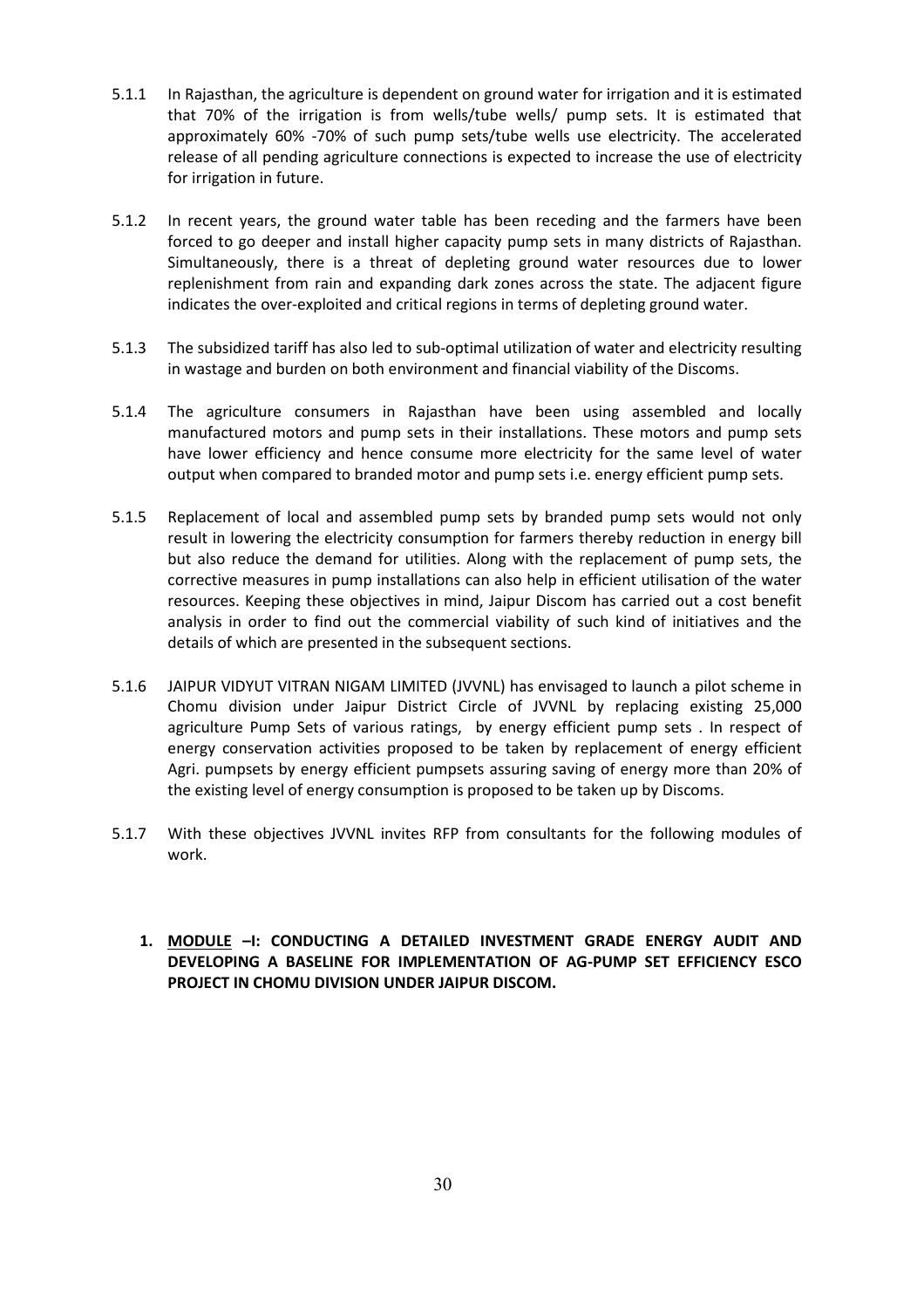- 2. MODULE –II: PREPARING REQUEST FOR PROPOSAL DOCUMENT FOR ENGAGING IMPLEMENTING AGENCY FOR REPLACEMENT OF PUMPS.
- 3. MODULE –III: BID PROCESS MANAGEMENT AND SUPPORT TO PLACE ORDER TO IMPLEMENTING AGENCY.
- 4. MODULE –IV: MONITORING & VERIFICATION ARRANGEMENT AND POST IMPLEMENTATION SUPPORT. TO PROVIDE INFORMATION AND SUPPORT TO THE CDM CONSULTANT OF JVVNL TO GET REGISTERED THE PROJECT FOR CDM BENEFITS

 Consultant is required to bid for all the modules. The description of the activities covered under each module is given under the heading Scope of work:

#### 5.2 SCOPE OF WORK:

#### MODULE –I: CONDUCTING A DETAILED INVESTMENT GRADE ENERGY AUDIT AND DEVELOPING A BASELINE FOR IMPLEMENTATION OF AG-PUMP SET EFFICIENCY ESCO PROJECT IN CHOMU DIVISION UNDER JAIPUR DISCOM.

The consultant will undertake the following tasks under this MODULE:

- a) Provide an overview of existing facilities and current operating system like electrical distribution system, Ag metering system, Ag tariffs, subsidy, electricity and water consumption pattern of agricultural sector in the area where DPR is being prepared.
- b) Conduct a survey to collect detailed information about all the agricultural consumers connected to these feeders such as details about pumps (number, Type, make, age and rating), willingness of farmers to participate in the project, and their socio-economic conditions, as per format placed as Annexure 'A'.
- c) Collect detailed information about water requirements/ consumption, status of meter installation, number of harvesting cycles, underground water level in different seasons, power supply pattern, tariff.
- d) Carry out a detailed energy audit (performance evaluation) of all the 25000 Nos. pumps, by measuring the suction and discharge head, ground level with respect to mean sea level, power input and water flow using its own instruments.
- e) Evaluate operating efficiency of all the pumps and also determine the an efficiency index in l/s per kW for the existing pumping system and record the site conditions like delivery valve position, pressures on inlet, foot valve and delivery side of pump, working of foot valve and type of piping.
- f) Establish a baseline of energy and water consumption in different seasons for all pumps connected to these feeders.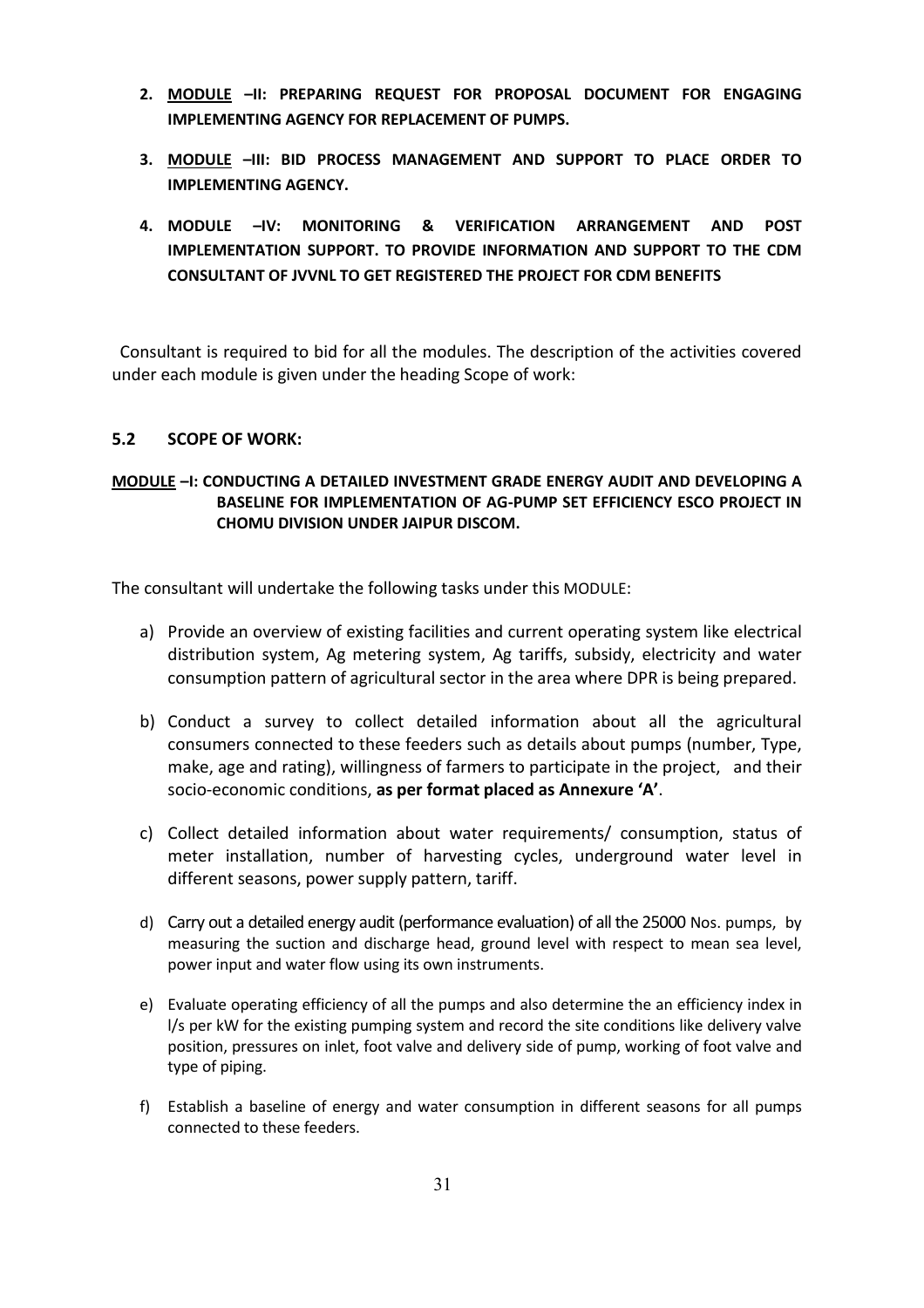- g) Determine the capacity and type of new energy efficient pump that can replace the existing pumps for the same discharge.
- h) Quantify the extent of energy savings/performance improvement that can be achieved by replacing the existing pumps with that of best efficiency pump available based on the analysis of the measurements.
- i) Recommend various technically sound and economically viable measures to improve the end-use energy efficiency like optimum sizing of pump of best efficiency available in the market for the same discharge and change of foot valve, and change of piping system etc.
- j) Provide a detailed estimate of the costs associated with the implementation of each of the proposed energy conservation measure (ECM) in the report including breakdown for labor, materials and equipment.
- k) Develop a manual on best practices covering best operating and maintenance practices, supplies of spare parts and list of companies for repair of recommended new energy efficient pump etc.
- l) To evaluate the estimated cost of the project in view of the ESCO mode.
- m) To evaluate the probable earning of CER's in this project, with required calculations etc.
- n) Finally prepare a draft DPR covering all the above details and furnish the same for approval of JVVNL. After receipt of approval of draft DPR the consultant would prepare Final DPR on the lines of instructions elaborated in the approval and furnish the same to JVVNL for final approval.
- o) During the implementation of the project, JVVNL is free to stop the project for further implementing it for the next stage, if deemed appropriate.

p) For analysing data and the out come of the project, JVVNL may stop the next stage of MODULE – I in between the project.

### MODULE –II: PREPARING REQUEST FOR PROPOSAL DOCUMENT FOR ENGAGING IMPLEMENTING AGENCY FOR REPLACEMENT OF PUMPS.

The consultant would prepare a design document (RFP) for the pilot project and implement so as to institute Implementing Agency target areas. The design documents would constitute the following: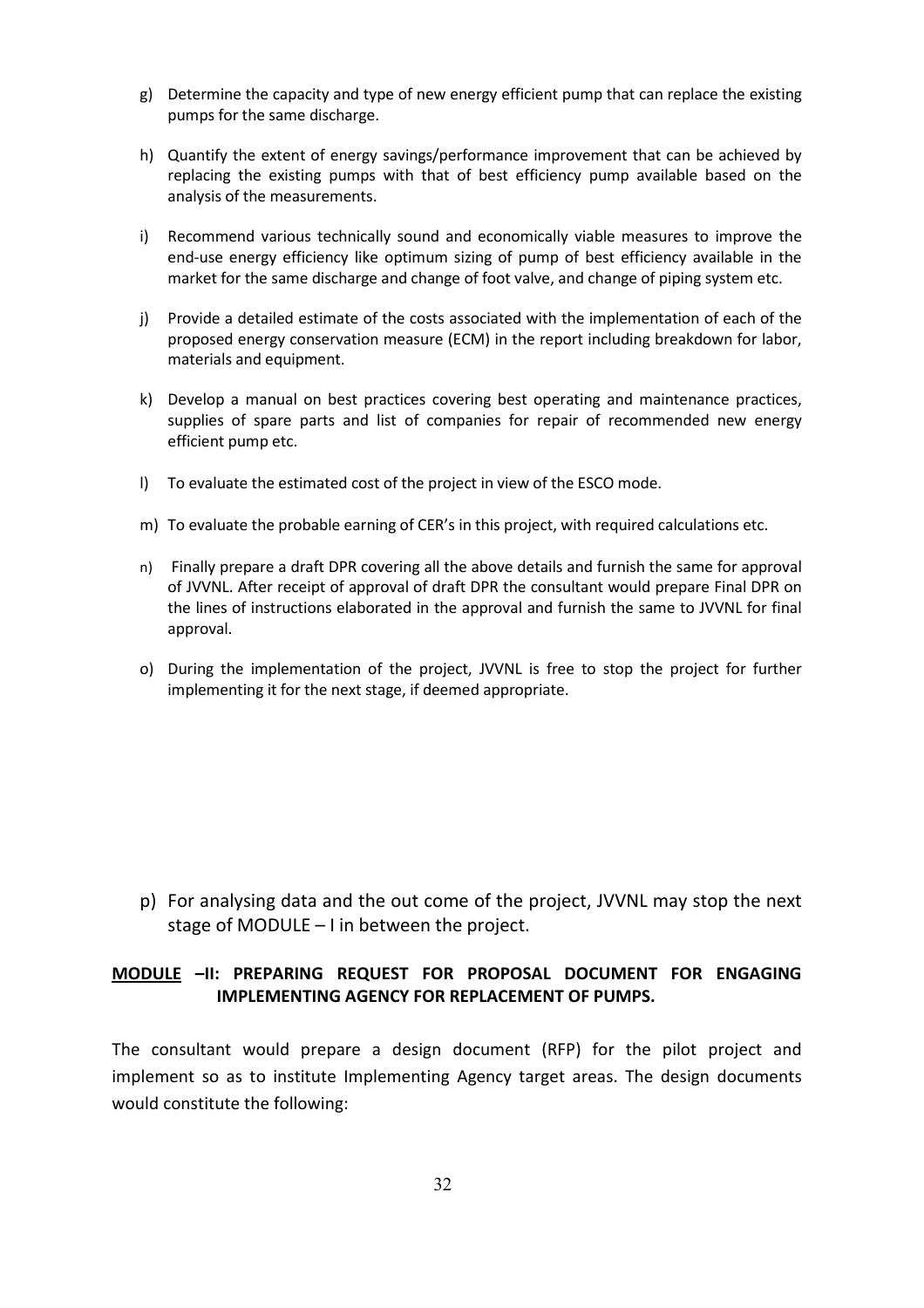- i. Based on the need assessment, determine the short listing criteria, the role of the Implementing Agency, the tasks to be performed and the competence that the Implementing Agency must get and the evaluation criteria.
- ii. Prepare information for each target area to be circulated to prospective bidders.
- iii. Preparation of the bidding documents including the drafting of Distribution Implementing Agency Agreement, the agreement should clear lay down the roles and responsibilities of JVVNL and the Implementing Agency; it shall explain in details the payment structure, sharing of profits, etc.

### Support for Selection of project area in Pilot/target areas:

The consultants would support the utility for implementation of agriculture pump efficiency project in ESCO mode in target area. The consultants would select Project areas for Implementing Agency in this phase. The criteria for selection must be designed by the consultants and must include the following:

- I. Opportunity for saving of energy
- II. The returns in the initial period and over time.
- III. The Control and MIS required for monitoring energy efficiency improvements
- IV. The technical constraints especially during phasing up to a more evolved from the deliverable for this subtask is the recommended site with the rationale for selection

# MODULE –III: BID PROCESS MANAGEMENT AND SUPPORT TO PLACE ORDER TO IMPLEMENTING AGENCY:

The consultants would be required to manage the entire bidding process for the selection evaluation and appointment of Implementing Agency for identified target areas, this sub task would inter-alia include:

- i. Pre-bid Conference and addressing the queries of the bidders
- ii. Evaluation of bid including the technical and financial bids
- iii. Due-diligence of document submitted by the bidders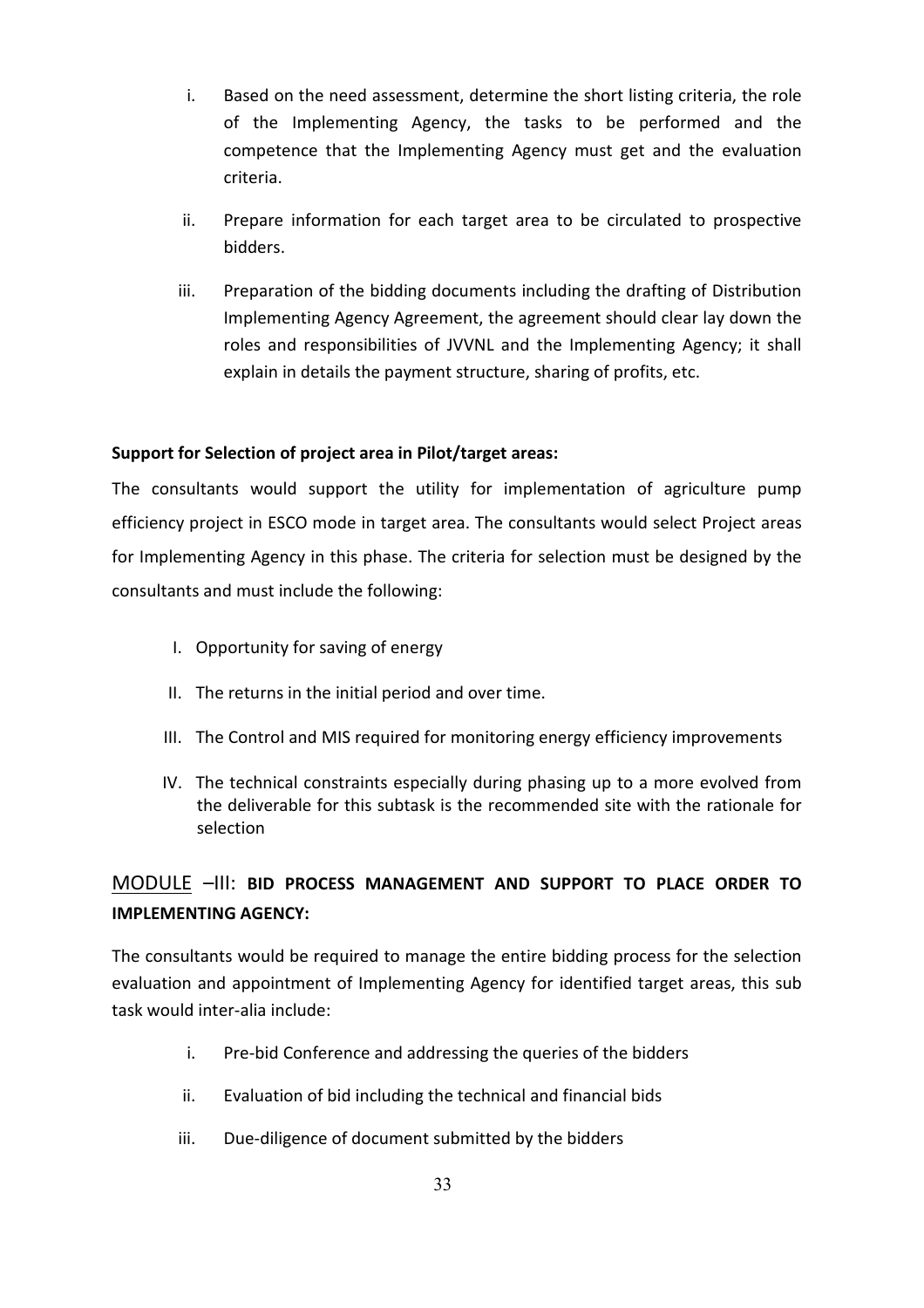- iv. Selection of successful bidder and award of letter of intent.
- v. Assistance in negotiations with preferred Implementing Agency partner, if required.

This MODULE shall be considered as completed when the Work Order is placed to the Implementing Agency / Contract agreement signed between JVVNL & Implementing Agency / MOU signed between Implementing Agency & JVVNL.

MODULE –IV: MONITORING & VERIFICATION ARRANGEMENT AND POST IMPLEMENTATION SUPPORT. TO PROVIDE INFORMATION AND SUPPORT TO THE CDM CONSULTANT OF JVVNL TO GET REGISTERED THE PROJECT FOR CDM BENEFITS.

- I. The consultant would take corrective measures including changes in the scheme design (as and when required), getting due approvals from approvals from concerned authority (ies).
- II. This would also include assistance in interactions with the commission for requisite approvals.
- III. To provide information and support to the CDM consultant of JVVNL to get registered the project for CDM benefits.

IV. To verify the savings /pump replacement activities independently or with JVVNL team.

b) The consultant would be required to provide post implementation support till the end of the complete project for monitoring and suggesting corrective measures required in the ESCO mode arrangement. This support would require on site support and at Discom head office for monitoring the activities/ performance of Implementing Agency and training to identified Discom staff for undertaking the monitoring of the implementation of ESCO arrangement.

# 5.3 Reporting:

The firm is required to report to JVVNL about the progress of work on monthly basis. Meeting will be held every month at JVVNL Jaipur Office, wherein firm will be required to report the progress of the work. The work carried out till that stage will be discussed and JVVNL's views will be incorporated. The revisions, if necessary will be carried out by the firm. No additional fees is payable on account of such revision.

# 5.4 Deliverables & Time Schedule

The consultant is required to submit the following as deliverables for the project: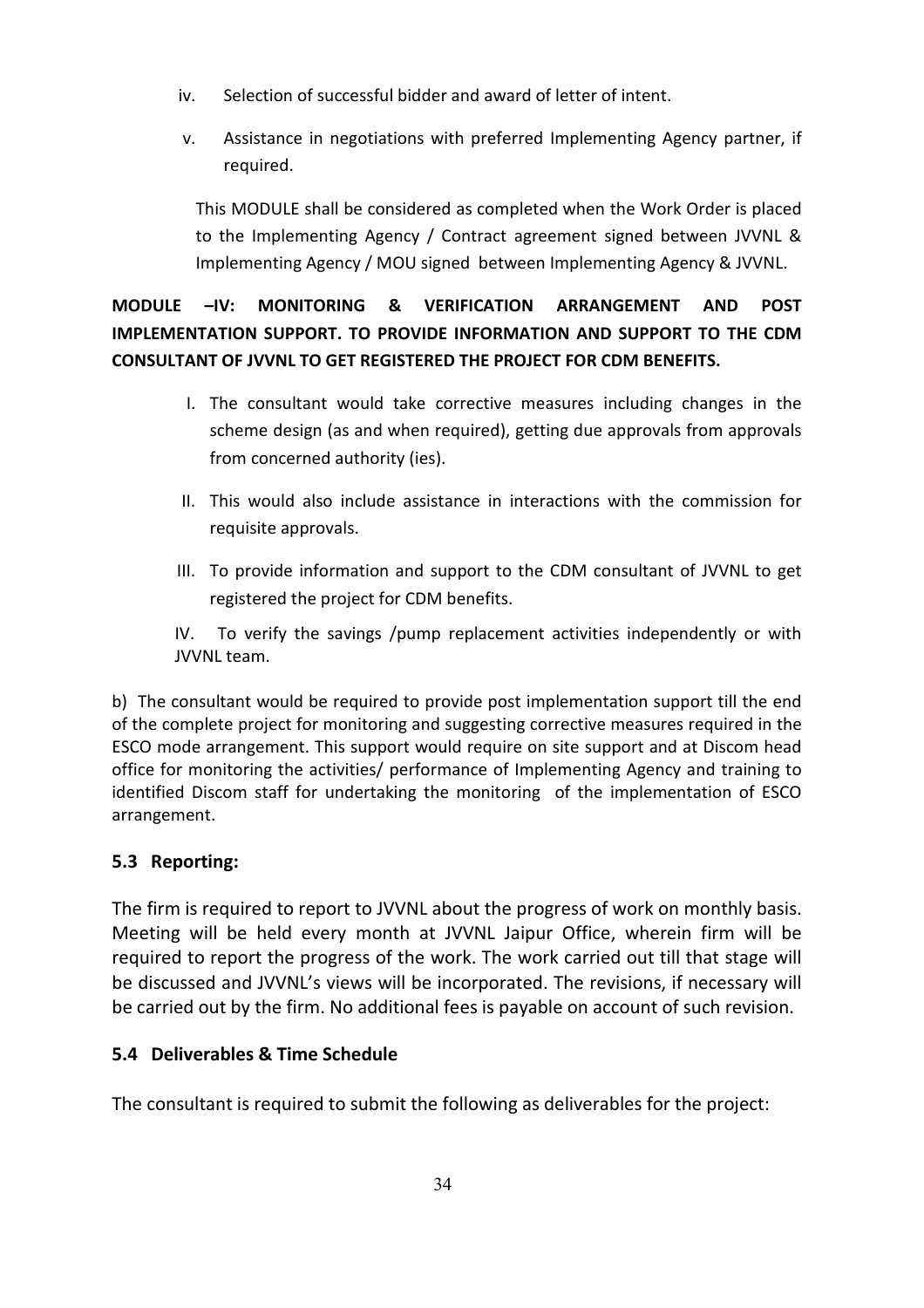| S.NO. | MODULE -I: Developing a Baseline for implementation of Ag-Pump set efficiency<br>IMPLEMENTING AGENCY project in CHOMU division under JAIPUR DISCOM      |                                                                                    |                                                            |  |  |  |
|-------|---------------------------------------------------------------------------------------------------------------------------------------------------------|------------------------------------------------------------------------------------|------------------------------------------------------------|--|--|--|
| 1.    | <b>PARTICULARS OF TASK</b>                                                                                                                              | <b>PAYMENTS</b>                                                                    | <b>TIME</b><br><b>SCHUDULE</b><br>(Months)                 |  |  |  |
|       | Submission<br>&<br>of<br>i)<br>approval<br>including<br>Inception<br>the<br>report<br>strategy paper for implementation<br>of the project in ESCO mode. | 10% of the contract price<br>BG<br>of<br>equivalent<br>against<br>amount.          | $\mathbf{1}$                                               |  |  |  |
|       | ii) Submission & Approval of draft<br>DPR on detailed investment grade<br>energy Audit                                                                  | 20 % of the contract price<br>of<br>BG<br>equivalent<br>against<br>amount.         | 6                                                          |  |  |  |
|       | iii) Submission & Approval of Final<br>DPR on detailed Investment grade<br>energy audit                                                                 | 10 % of the contract price and<br>B.G. furnished at i) & ii) above<br>be returned. | $\mathbf{1}$                                               |  |  |  |
| 2.    | <b>MODULE -II:</b> Submission & approval<br>of RFP<br>document<br>for<br>engaging<br>Implementing<br>Agency<br>for<br>replacement of pumps              | 10% of the contract price                                                          | To be submitted<br>with final DPR<br>of energy<br>auditing |  |  |  |
| 3.    | <b>Bid</b><br>MODULE-III:<br>Process<br>Management & placement of order to<br><b>Implementing Agency</b>                                                | 10% of the contract price                                                          | 1 month after<br>receipt of<br>approval of RFP             |  |  |  |
| 4.    | <b>MODULE-IV:</b> Monitoring, Verification<br>arrangement<br>and<br>Post<br><b>Implementation Support</b>                                               | 40% of the contract price                                                          | After<br>Completion of<br>work                             |  |  |  |

# 5.5 Methodology

- 5.5.1 Assistance to Discoms shall be carried out based on the existing infrastructure, working system/ procedure, organizational structure and prevalent laws, rules & regulations. The consultant shall have interaction with the concerned wings and prepare a base line policy paper showing expectations from the proposed system, which may not be forthcoming under the existing set-up. The cumulative findings shall form the basis of preparing the final report.
- 5.5.2 In order to achieve the above objectives and carry out work as defined under the scope, the consultant shall clearly spell out the methodology to be adopted by in their response to RFP.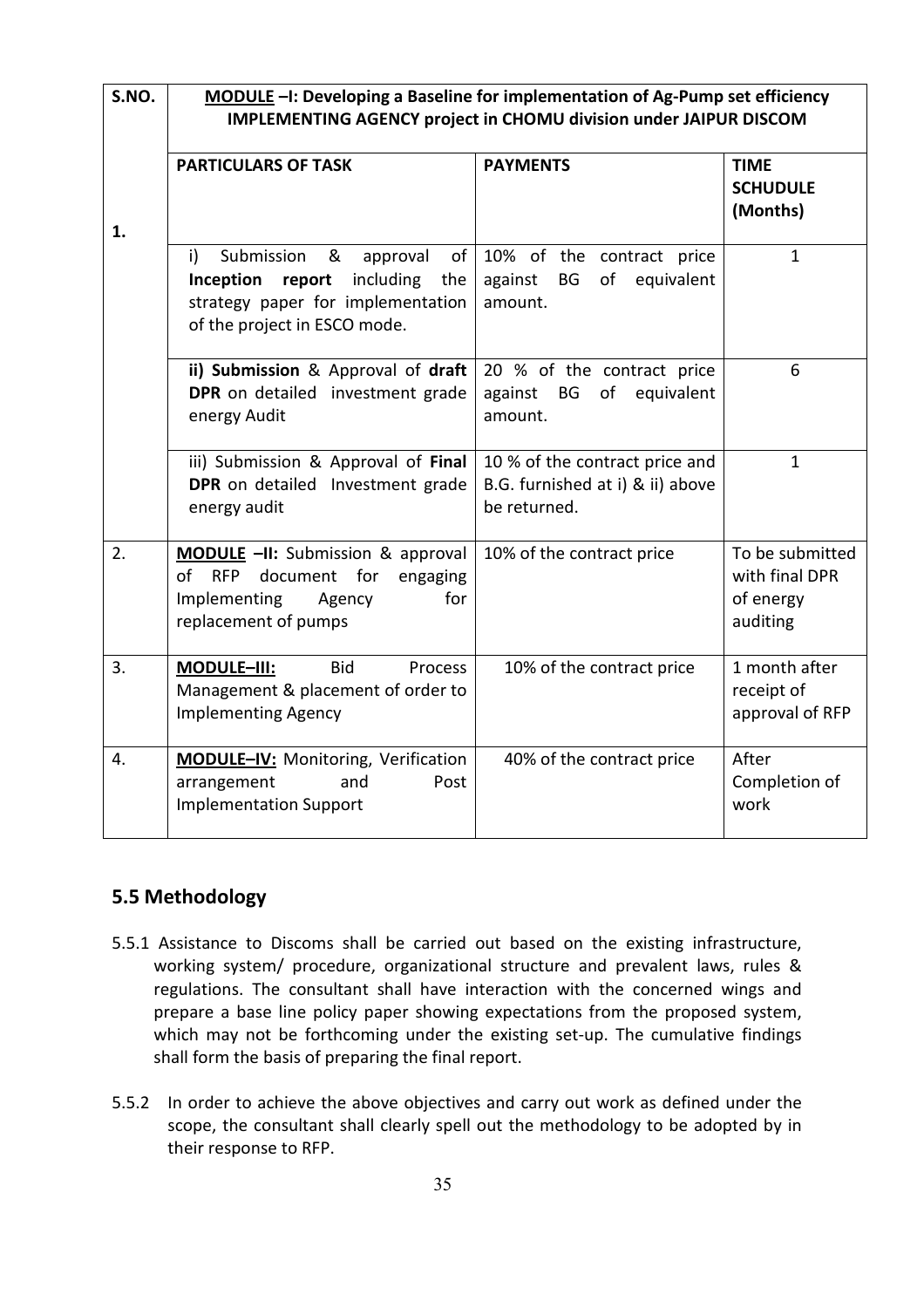# 5.6 Competency and Expertise Requirements

- 5.6 .1 The consultants shall necessarily possess the following competence and expertise:
	- a) The consultant will need to possess multi dimensional capability to adequately meet the requirement of the consultancy.
	- b) The consultant is expected to carry out its assignment with due diligence and in accordance with prevailing standards of the profession.
	- c) The consultant will need to be able to work efficiently with senior management and officers of Discoms.

# 5.7 Reporting Arrangements

- 5.7 .1 The consultant shall report to the Officer nominated by the Discom, who will closely monitor the progress.
- 5.7.2 The consultant should nominate one nodal Officer/Manager/Project Manager for the entire consultancy period.
- 5.7.3 The consultant shall submit Monthly Progress Reports by 10th of every calendar month along with the details of MODULE carried out by its team to the Nominated Officer of the Discom. The milestone payments to consultants would also be linked to the on-site time spent by the consultants.

# 5.8 Data, Services, and Facilities to be provided by the Client

- I. Rajasthan Power Sector Reforms Act, 1999 and Notification / Rules / Orders issued /published there under.
- II. Electricity Act 2003.
- III. Notifications/Regulations Published by the Rajasthan Electricity Regulatory Commission.
- IV. Memorandum and Articles of association of Jaipur Discom.
- V. Annual report with the Statement of Annual Account of five years up to the year 2009 of Discom.
- VI. All statistical information / annual administrative Report / Annual Financial Statements (Budget) latest published by Discoms.
- VII. Any other information / documents, if available; as indicated in these TOR which may be reasonably required by the Consultant for completing the assignment.
- VIII. Any other information / documents related to different loss reduction initiatives, Agriculture connection status, connection release plan etc.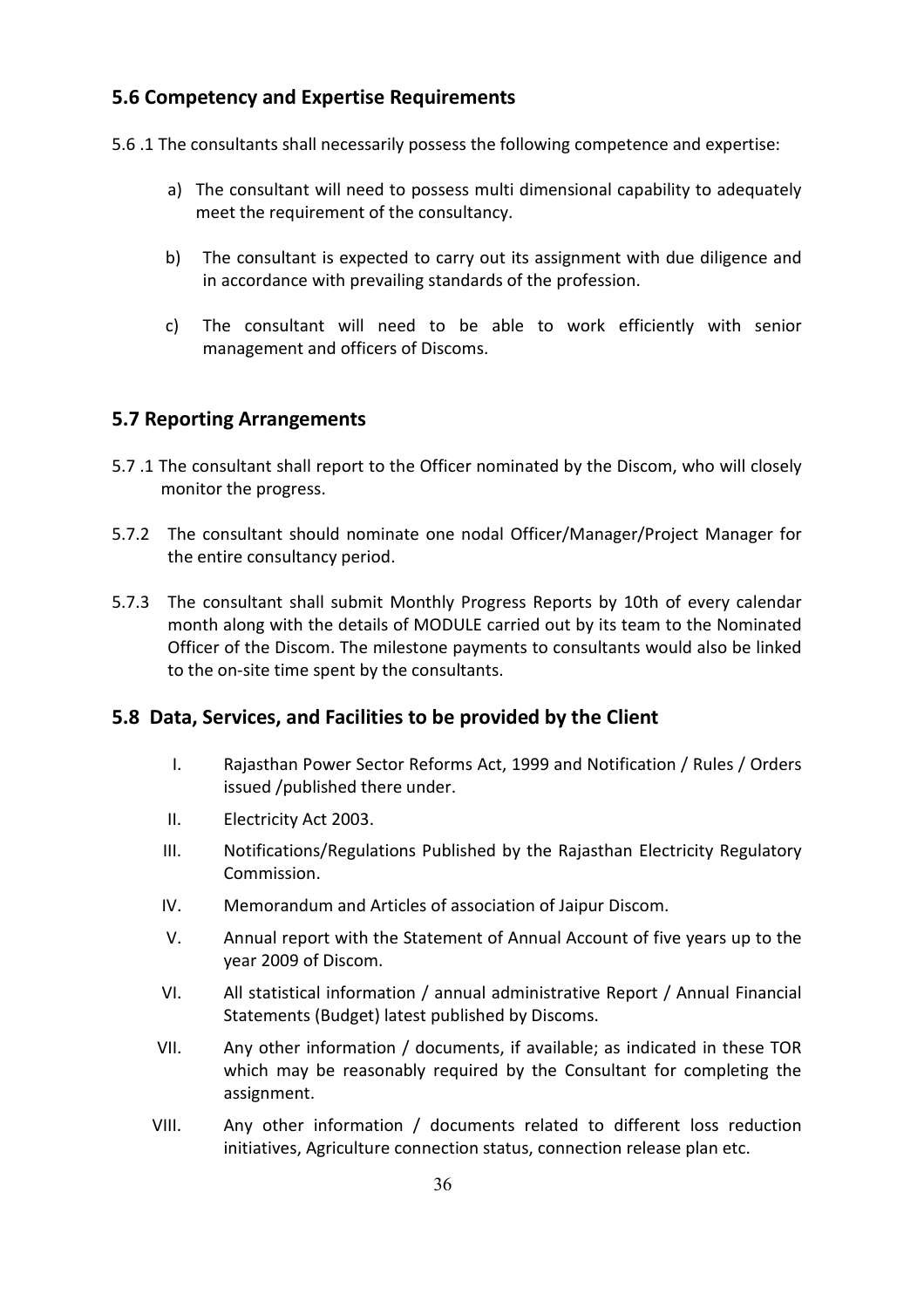Note: All other facilities like office space, telephone, conveyance, Computer, Printer, Photo Copier, FAX Machine, Lap Top Computers, Internet / e-mail Connection, modem etc., will not be provided and will have to be arranged by the Consultants.

# 5.9 Conduct of Work

- 5.9.1 In order to assist JVVNL in implementation, and for an orderly and well- informed decision making process and effective follow-up, each of the tasks should be executed in such a way as to provide for;
	- a) Presentation and discussions on the findings and diagnosis of the Consultant, the options available, and the criteria to assess the options;
	- b) Formulation of detailed recommendation consistent with the above Scope; and
	- c) Formulation of implementation program including recommendations to the counterpart arrangement required for effective implementation.
- 5.9.2 Given the nature and complexity of the work involved, it will be necessary to provide effective supervisory control over the activities in the preparation of the plan. The Consultant should identify in his proposal a Project Manager. The Project Manager so proposed should preferably be a long-term employee from the consultant's existing staff and has an extensive experience of successful execution of such assignments.
- 5.9.3 In order to minimize the cost of the assignment in JVVNL, the consultants will be expected to utilize the results of the experience gained in other Power Utilities in India, where it is applicable in JVVNL, but the Consultant's explicit opinion as to the pertinence to JVVNL and its practical use therein will be required.
- 5.9.4 It is expected that the Consultants will utilize the state of the art technology and techniques as suited to local condition for preparation of the Report.
- 5.9.5 The consultant will work closely with the Discom's counter-part team as part of total implementation and certification and transaction process.
- 5.9.6 The consultant is required to provide CVs of the key team member(s) in the proposal, who should be full time employees from the consultants' existing staff with experience of similar experiences in the power sector.

# 5.10 Outcome and Deliverables

- 5.10.1 Submission of Documents and reports (one original with four copies) related to the studies and tasks described as stated below followed by a presentation:
- **5.10.2 An Inception report**, followed by the presentation, which will fully describe the work plan and steps to be undertaken in this assignment, with tentative schedule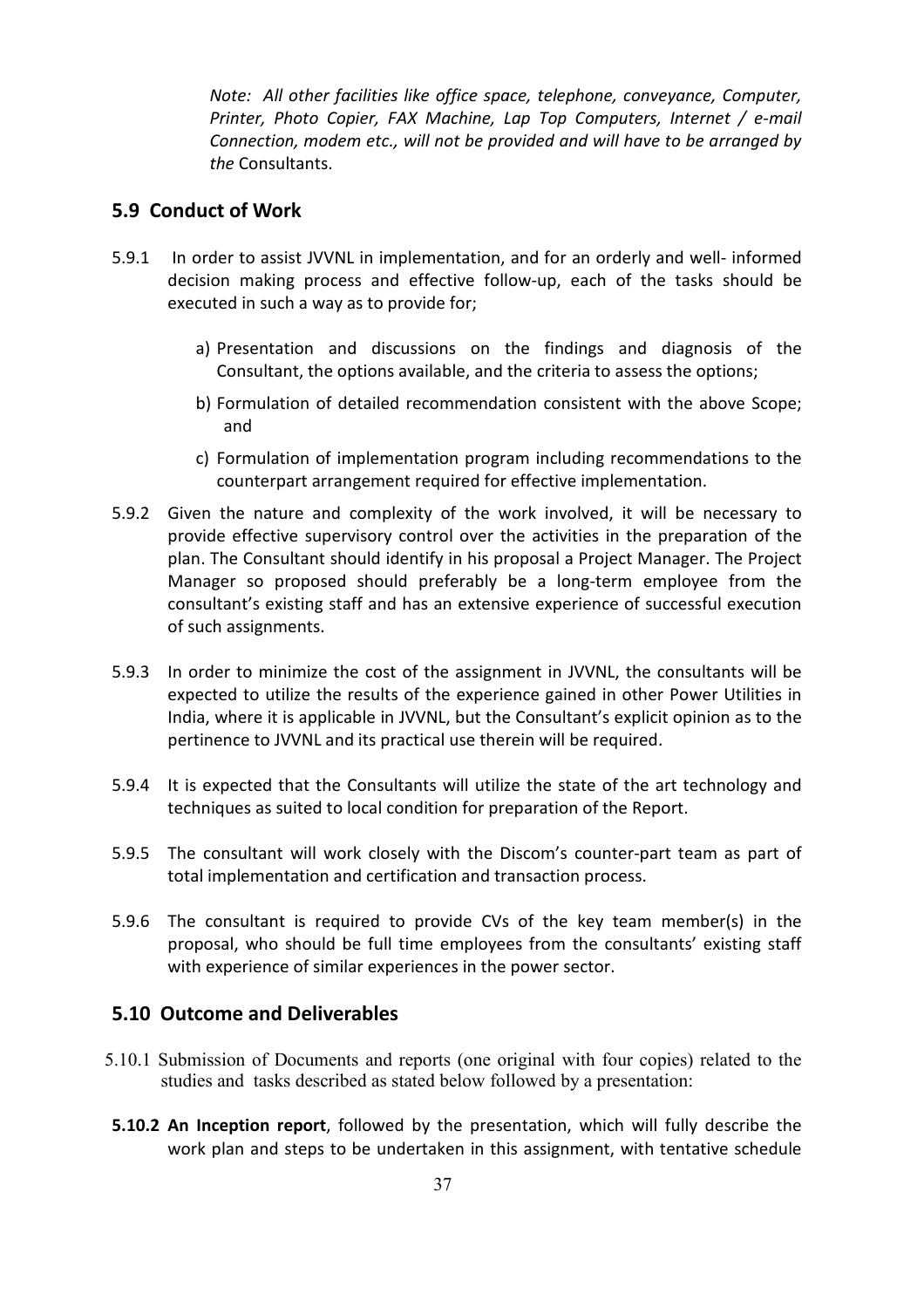including the task to be accomplished by all parties. The Consultants should indicate a responsibility matrix, in their proposal indicating the responsibilities of the Consultants and the client for each of the identified activities. Inception Report would be submitted within one (1) months from the commencement of the assignment.

- 5.10.3 The Draft DPR, comprising diagnostic study & development of documentation for each project as per the scope of work.
- 5.10.4 The Final DPR, comprising the document containing the detail analysis of the existing facilities in the project area and energy consumption patter of the project area.
- 5.10.5 BID Document/ RFP, comprising the document for appointment of the Implementing Agency for the implementation of the project.
- 5.10.6 The consultant should submit monthly progress report during the execution of the project by the Implementing Agency .

### 5.11 Composition of Review Committee

- a. The work done and the output delivered by the present Consultants would be reviewed and monitored by the Task Force constituted by the Discom.
- b. The Reports prepared and received from consultants by the Discom would be considered in the Committee constituted for this project.
- c. All the report shall be submitted in five copies (1 Original and four copies) along with the soft copy.

#### 5.12 TERMS & MODE OF PAYMENT:

 a) After completing each task in terms of RFP, the consultant will submit the bill in triplicate to CE(COMML), JVVNL for arranging payment. The 90 % payment shall be done by A.O.(Cash), JVVNL, Jaipur. The payment shall be released, subject to any deductions covered under the contract and as per payment policy of JVVNL/ RFP.

 b) The balance 10% payment will be treated as performance guarantee and shall be made after 6 months from the date of completion of project and after meeting out all legal and contractual liabilities by the consultant as per terms and conditions of the contract. The firm may alternatively like to furnish the Bank Guarantee of equivalent amount against performance guarantee from a scheduled Bank on non-judicial stamp paper of Rs. 100/- in the prescribed format addressed to AO(Cash), JVVNL, Jaipur. Such B.G. should remain valid atleast for a period of two years from the date of issue of work order and it is responsibility of the consultant to renew it time to time till the currency of the contract.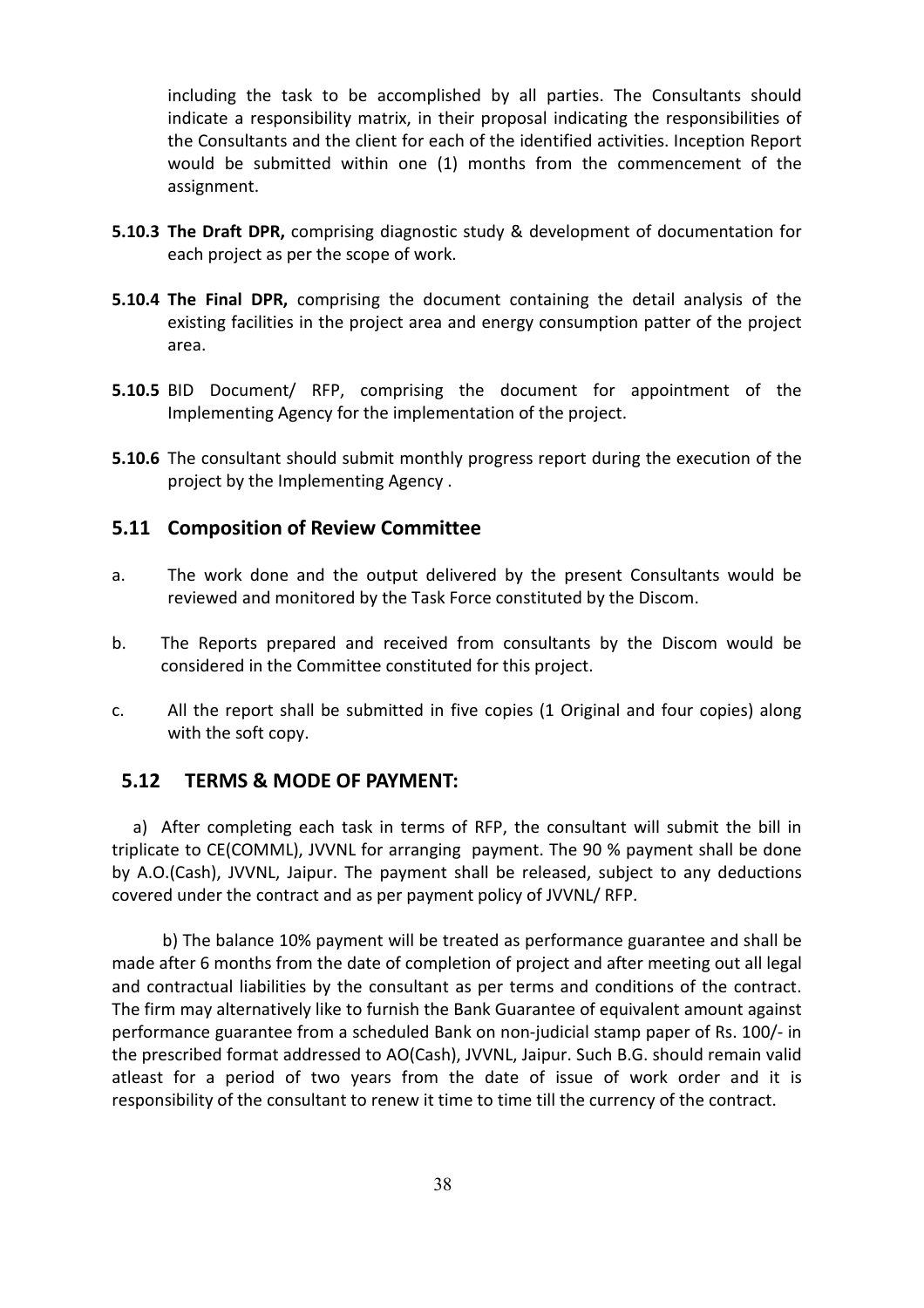# 5.13 SECURITY DEPOSIT/ GUARANTEE:-

a) In order to secure/assure due fulfillment of the contract, the successful Bidder(s) shall furnish from the date of receipt of letter of intent/ detailed work order, either in cash/ DD with the Accounts Officer (cash), JVVNL, Jaipur or in the form of Bank Guarantee from a scheduled Bank for 2% of contract value, on non-judicial stamp paper worth Rs. 100/- (Rs. One hundred) in the prescribed format, addressed to the AO(Cash), JVVNL, Jaipur AO(Cash), JVVNL, Jaipur. The Bank Guarantee will remain valid up to a period of 3 months after ascertaining the successful and satisfactory completion of contract. The security in the form of cash/DD/BG will be refundable after 3 months of successful completion of work.

b) Unless otherwise specifically required to be retained/forfeited by the NIGAM, the Security deposit/Bank Guarantee shall be refundable on request of the contractor after three months on completion of the entire work to the satisfaction of the NIGAM.

c) If the contractor fails or neglect to observe or perform any of his obligation under the contract, it will be lawful for the NIGAM to forfeit either in whole or in part at his absolute discretion, the Security deposit furnished by the contractor.

d) No interest shall be payable on such deposits.

### IMPLEMENTING AGENCY:

 Implementing Agency shall be an ESCO or Pump manufacturer who shall implement the replacement of pumps on ESCO mode. The implementing agency shall be selected by way of floating RFP for pump replacement.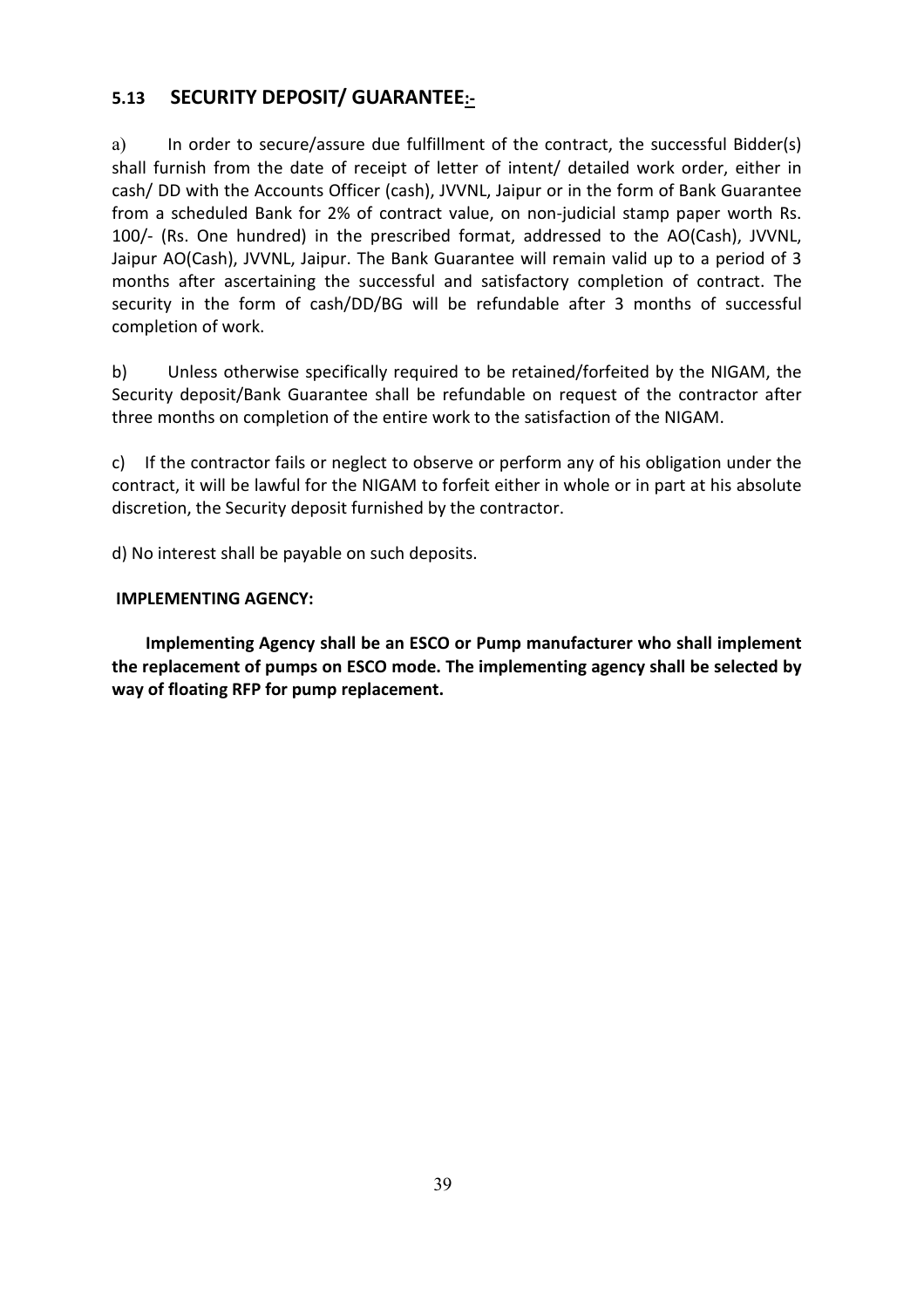# SECTION 6

# STANDARD FORM OF CONTRACT

# CONTRACT FOR CONSULTANT'S SERVICES

#### Between

\_\_\_\_\_\_\_\_\_\_\_\_\_\_\_\_\_\_\_\_\_\_\_\_\_\_\_

[Name of Client]

and

[Name of Consultants]

Dated: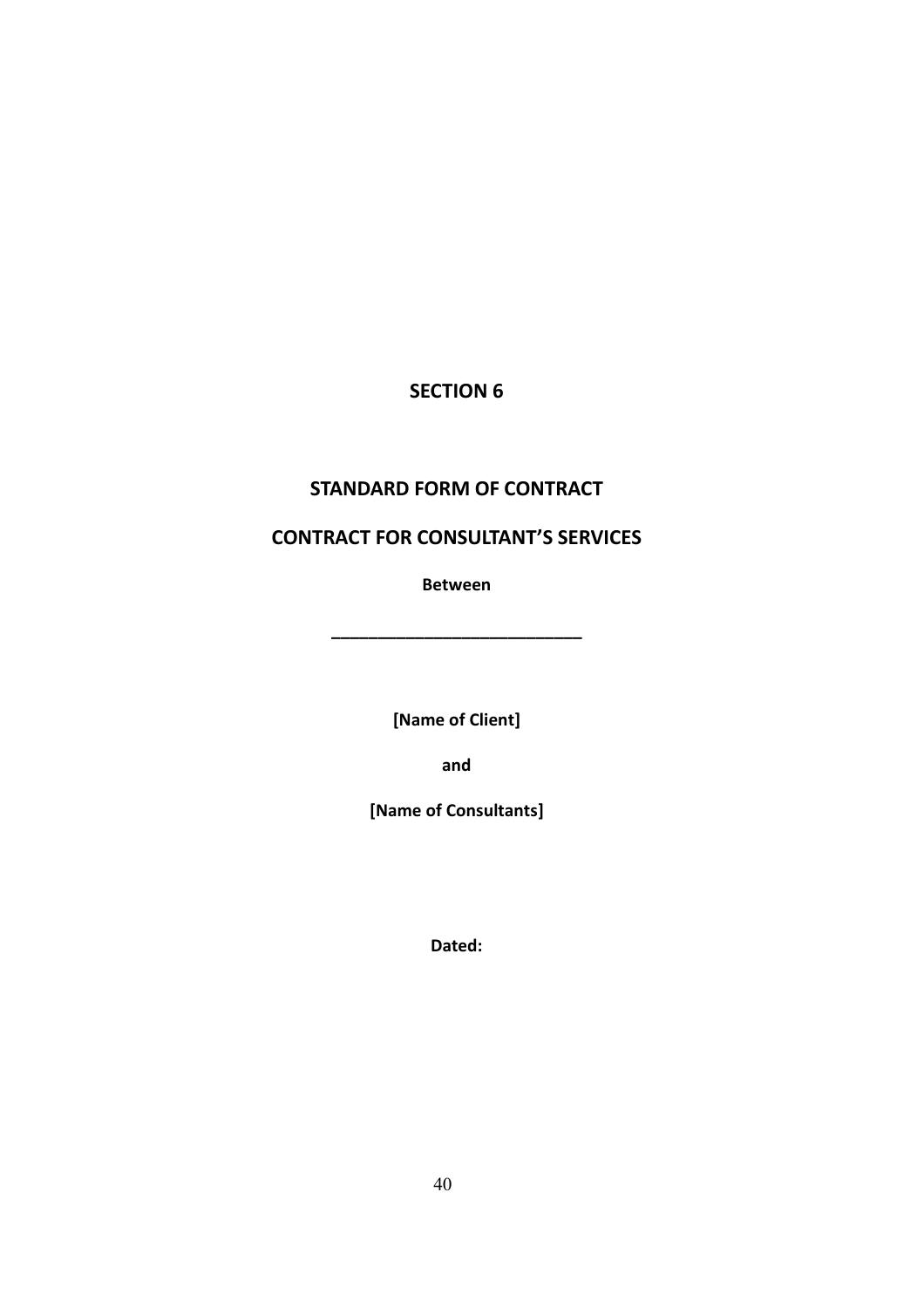# 1. FORM OF CONTRACT

# Lump Sum Remuneration

|                 | This CONTRACT (hereinafter called the "Contract") is made the      | day of the              |
|-----------------|--------------------------------------------------------------------|-------------------------|
|                 | month of $\qquad \qquad$ , 20 $\qquad$ , between, on the one hand, | (hereinafter            |
|                 | called the "Client") and, on the other hand,                       | (hereinafter called the |
| "Consultants"). |                                                                    |                         |

[\*Note: If the Consultants consist of more than one entity, the above should be partially amended to read as follows:

"......(hereinafter called the "Client") and, on the other hand, a joint venture consisting of the following entities, each of which will be jointly and severally liable to the Client for all the Consultants' obligations under this Contract, namely, \_\_\_\_\_\_\_\_\_\_\_\_\_\_\_\_ and

\_\_\_\_\_\_\_\_\_\_\_\_\_\_\_\_\_\_\_\_\_\_\_ (hereinafter called the "Consultants.")"]

#### WHEREAS

- (a) the Client has requested the Consultants to provide certain consulting services as defined in the General Conditions of Contract attached to this Contract (hereinafter called the "Services");
- (b) the Consultants, having represented to the Client that they have the required professional skills, and personnel and technical resources, have agreed to provide the Services on the terms and conditions set forth in this Contract;

NOW THEREFORE the parties hereto hereby agree as follows:

1. The following documents attached hereto shall be deemed to form an integral part of this Contract: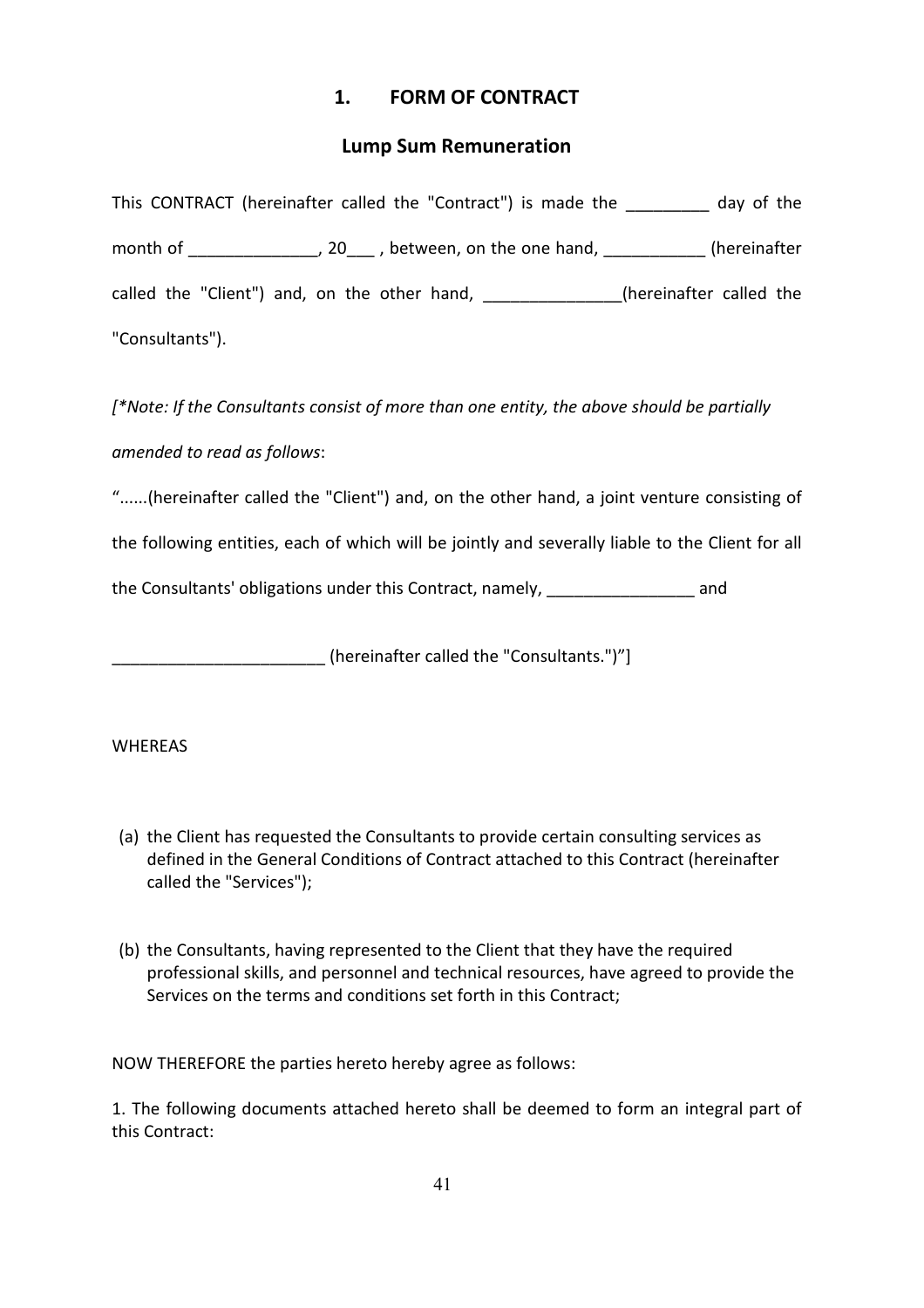(a) The General Conditions of Contract (hereinafter called "GC");

(b) The Special Conditions of contract (hereinafter called "SC");

(c) The following Appendices:

[Note: If any of these Appendices are not used, the words "Not Used" should be inserted below next to the title of the Appendix on the sheet attached hereto carrying the title of that Appendix.]

Appendix A: Description of the Services \_\_\_\_\_\_\_\_\_\_\_\_\_\_

Appendix B: Reporting Requirements \_\_\_\_\_\_\_\_\_\_\_\_\_

Appendix C: Key Personnel and Sub-consultants

Appendix D: Breakdown of Contract Price in Indian Rupee \_\_\_\_\_\_\_\_

Appendix E: Services and Facilities Provided by the Client

Appendix F: Form of Guarantee for Advance Payments

2. The mutual rights and obligations of the Client and the Consultants shall be as set forth in

the Contract, in particular:

- (a) The Consultants shall carry out the Services in accordance with the provisions of the Contract; and
- (b) the Client shall make payments to the Consultants in accordance with the provisions of the Contract.

IN WITNESS WHEREOF, the Parties hereto have caused this Contract to be signed in their respective names as of the day and year first above written.

FOR AND ON BEHALF OF

[NAME OF CLIENT]

#### By

(Authorized Representative)

FOR AND ON BEHALF OF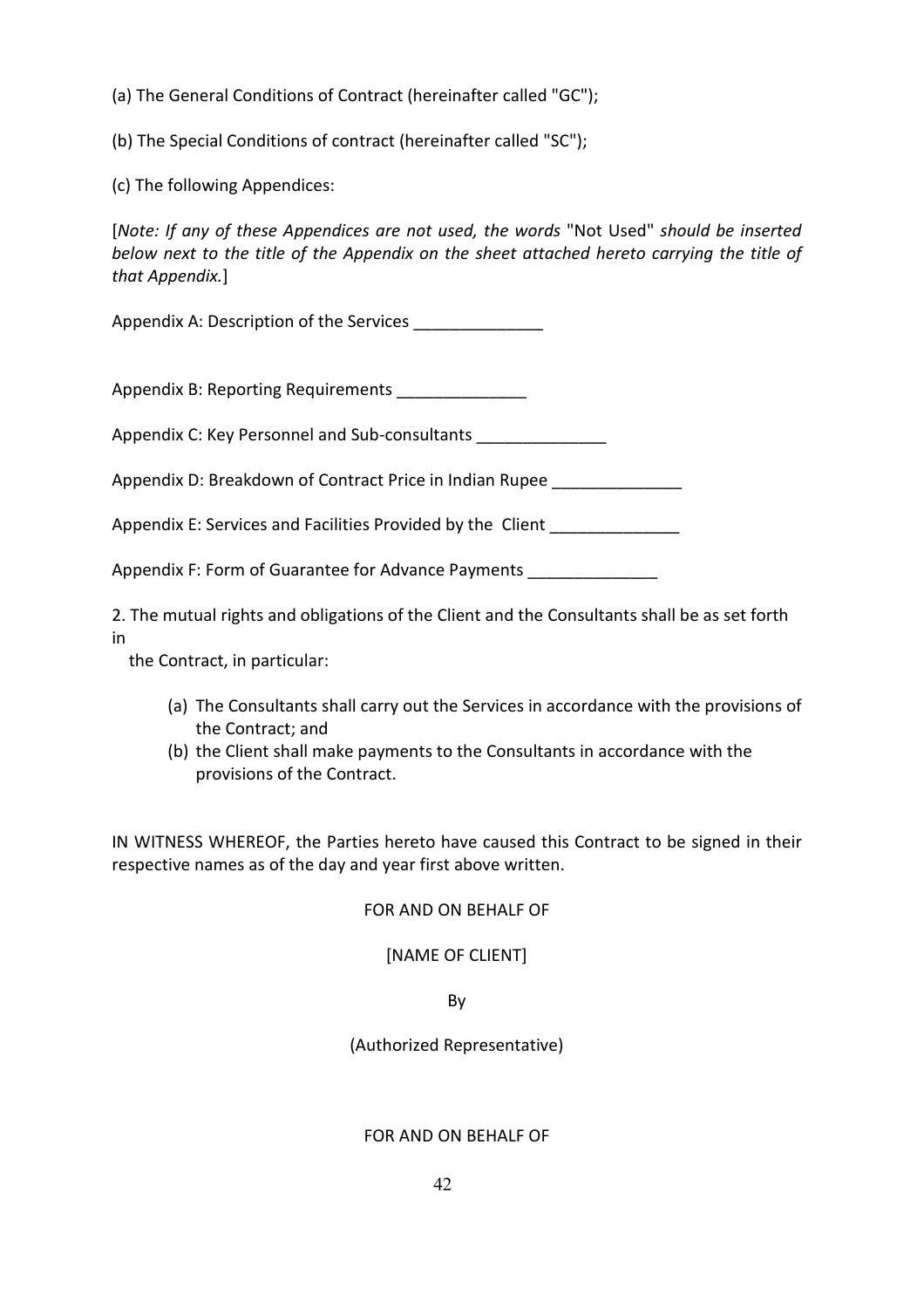#### [NAME OF CONSULTANT]

By

(Authorized Representative)

[Note: If the Consultants consist of more than one entity, all of these entities should appear as signatories, e.g., in the following manner:]

#### FOR AND ON BEHALF OF

#### [NAME OF CLIENT]

By

(Authorized Representative)

### FOR AND ON BEHALF OF

# [NAME OF CONSULTANT]

By

(Authorized Representative)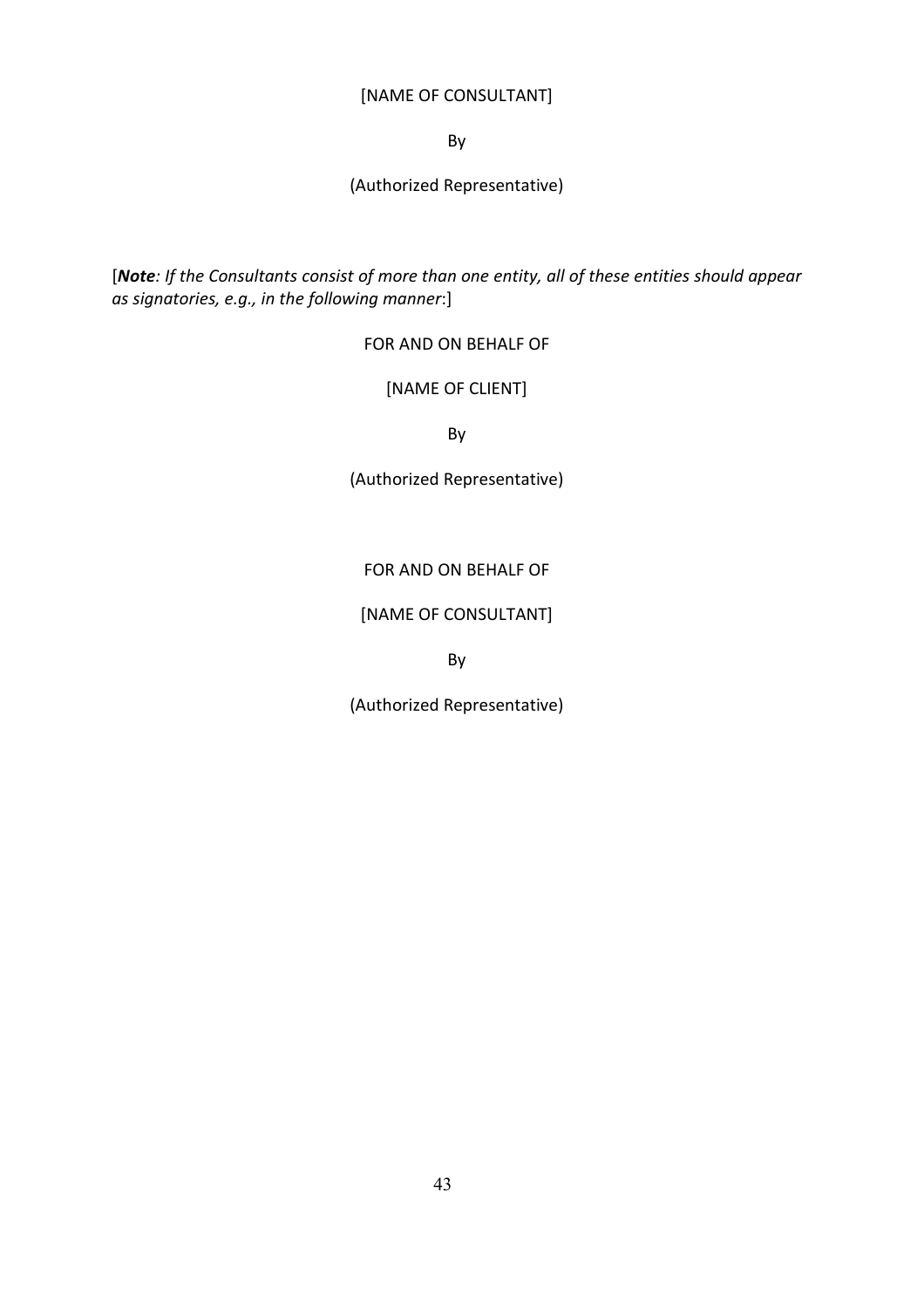# II. GENERAL CONDITIONS OF CONTRACT

## 1. GENERAL PROVISIONS

#### 1.1 Definitions

Unless the context otherwise requires, the following terms whenever used in this Contract has the following meanings:

- (a) "Applicable Law" means the laws and any other instruments having the force of law in the Government's country [or in such other country as may be specified in the Special Conditions of Contract (SC)], as they may be issued and in force from time to time;
- (b) "Contract" means the Contract signed by the Parties, to which these General Conditions of Contract (GC) are attached, together with all the documents listed in Clause 1 of such signed Contract;
- (c) "Contract Price" means the price to be paid for the performance of the Services.
- (d) "JVVNL" means Jaipur Vidyut Vitaran Nigam Limited.
- (d) "GC" means these General Conditions of Contract;
- (e) "Government" means the Government Client's country;
- (f) "Local currency" means the currency of the Government;
- (g) "Member", in case the Consultants consist of a joint venture of more than one entity, means any of these entities, and "Members" means all of these entities; "Member in Charge" means the entity specified in the SC to act on their behalf in exercising all the Consultants' rights and obligations towards the Client under this Contract;
- (h) "Party" means the Client or the Consultants, as the case may be, and Parties means both of them;
- (i) "Personnel" means persons hired by the Consultants or by any Sub-consultant as employees and assigned to the performance of the Services or any part thereof;
- (j) SC" means the Special Conditions of Contract by which these General Conditions of Contract may be amended or supplemented;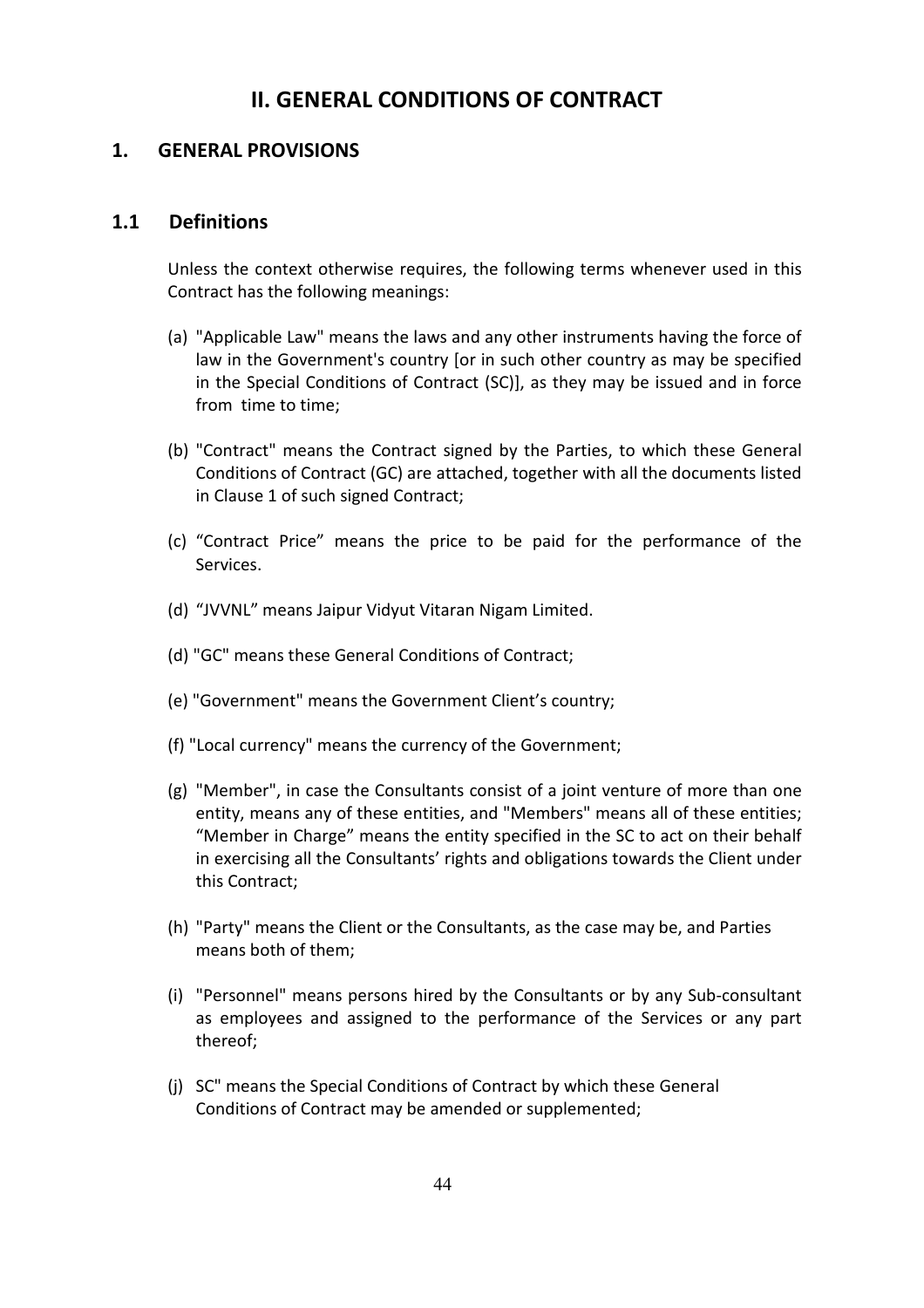- (k) "Services" means the work to be performed by the Consultants pursuant to this Contract as described in Appendix A; and
- (l) "Sub-consultant" means any entity to which the Consultants subcontract any part of the Services in accordance with the provisions of Clauses 3.5 and 4.
- (m)Implementing Agency shall be an ESCO or Pump manufacturer.

# 1.2 Law Governing the Contract

This Contract, its meaning and interpretation, and the relation between the Parties shall be governed by the Applicable Law.

# 1.3 Language

This Contract has been executed in the language specified in the SC, which shall be the binding and controlling language for all matters relating to the meaning or interpretation of this Contract.

### 1.4 Notices

Any notice, request or consent made pursuant to this Contract shall be in writing and shall be deemed to have been made when delivered in person to an authorized representative of the Party to whom the communication is addressed, or when sent by registered mail, telex, telegram or facsimile to such Party at the address specified in the SC.

# 1.5 Location

The Services shall be performed at such locations as are specified in Appendix A and, where the location of a particular task is not so specified, at such locations, whether in the Government's country or elsewhere, as the Client may approve.

# 1.6 Authorized Representatives

Any action required or permitted to be taken, and any document required or permitted to be executed, under this Contract by the Client or the Consultants may be taken or executed by the officials specified in the SC.

# 1.7 Taxes and Duties

Unless otherwise specified in the SC, the Consultants, Sub-consultants and their Personnel shall pay such taxes, duties, fees and other impositions as may be levied under the Applicable Law, the amount of which is deemed to have been included in the Contract Price.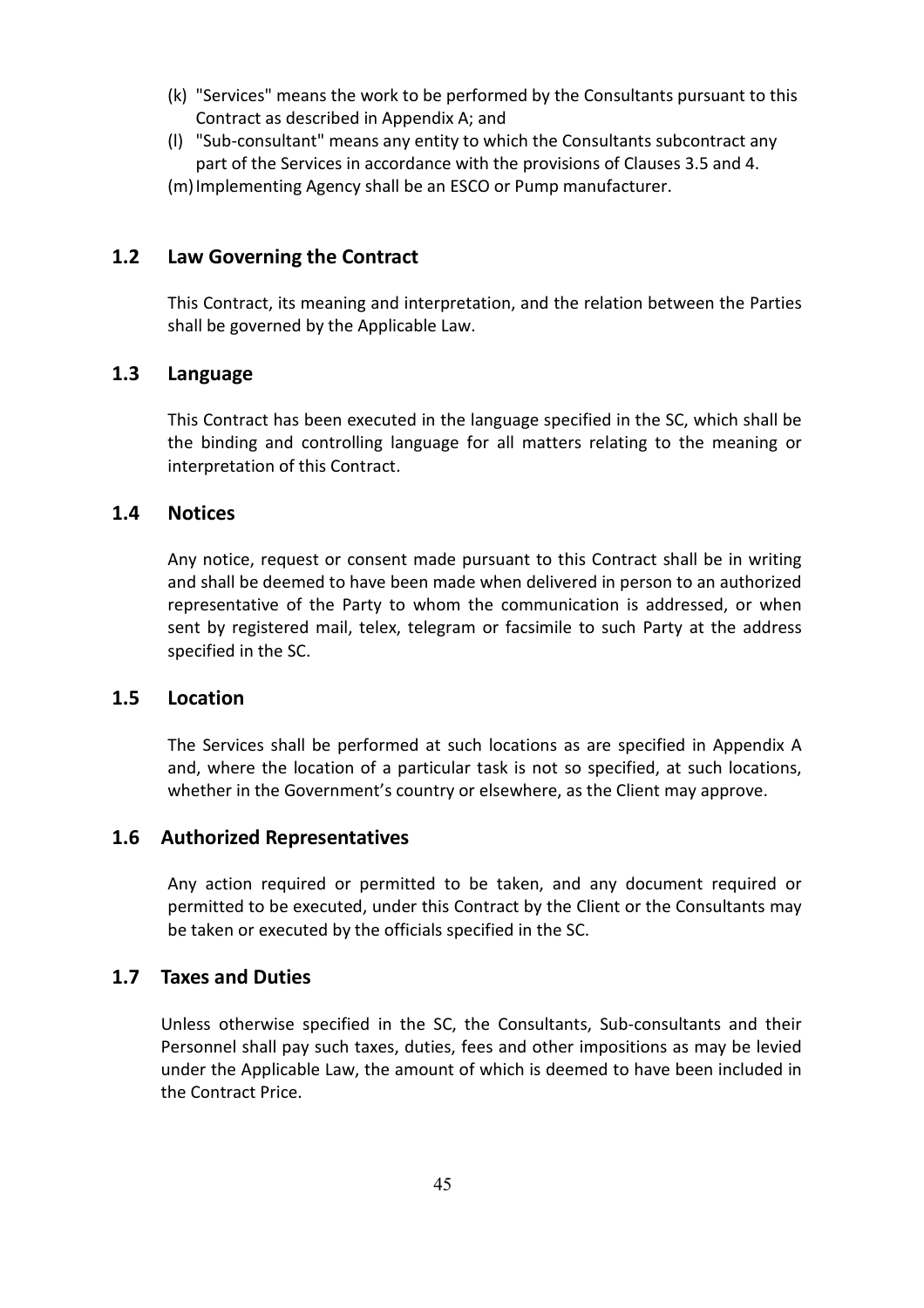# 2. COMMENCEMENT, COMPLETION, MODIFICATION AND TERMINATION OF CONTRACT

### a) Effectiveness of Contract

This Contract shall come into effect on the date the Contract is signed by both Parties and such other later date as may be stated in the SC.

### b) Commencement of Services

The Consultants shall begin carrying out the Services thirty (30) days after the date the Contract becomes effective, or at such other date as may be specified in the SC.

### c) Expiration of Contract

Unless terminated earlier, this Contract shall terminate at the end of such time period after the Effective Date as is specified in the SC.

### d) Modification

Modification of the terms and conditions of this Contract, including any modification of the scope of the Services or of the Contract Price, may only be made by written agreement between the Parties.

### e) Force Majeure

#### 2.5.1 Definition

For the purposes of this Contract, "Force Majeure" means an event which is beyond the reasonable control of a Party, and which makes a Party's performance of its obligations under the Contract impossible or so impractical as to be considered impossible under the circumstances.

#### 2.5.2 No Breach of Contract

The failure of a Party to fulfil any of its obligations under the contract shall not be considered to be a breach of, or default under this Contract in so far as such inability arises from an event of Force Majeure, provided that the Party affected by such an event (a) has taken all reasonable precautions, due care and reasonable alternative measures in order to carry out the terms and conditions of this Contract, and (b) has informed the other Party as soon as possible about the occurrence of such an event.

#### 2.5.3 Extension of Time

Any period within which a Party shall, pursuant to this Contract, complete any action or task, shall be extended for a period equal to the time during which such Party was unable to perform such action as a result of Force Majeure.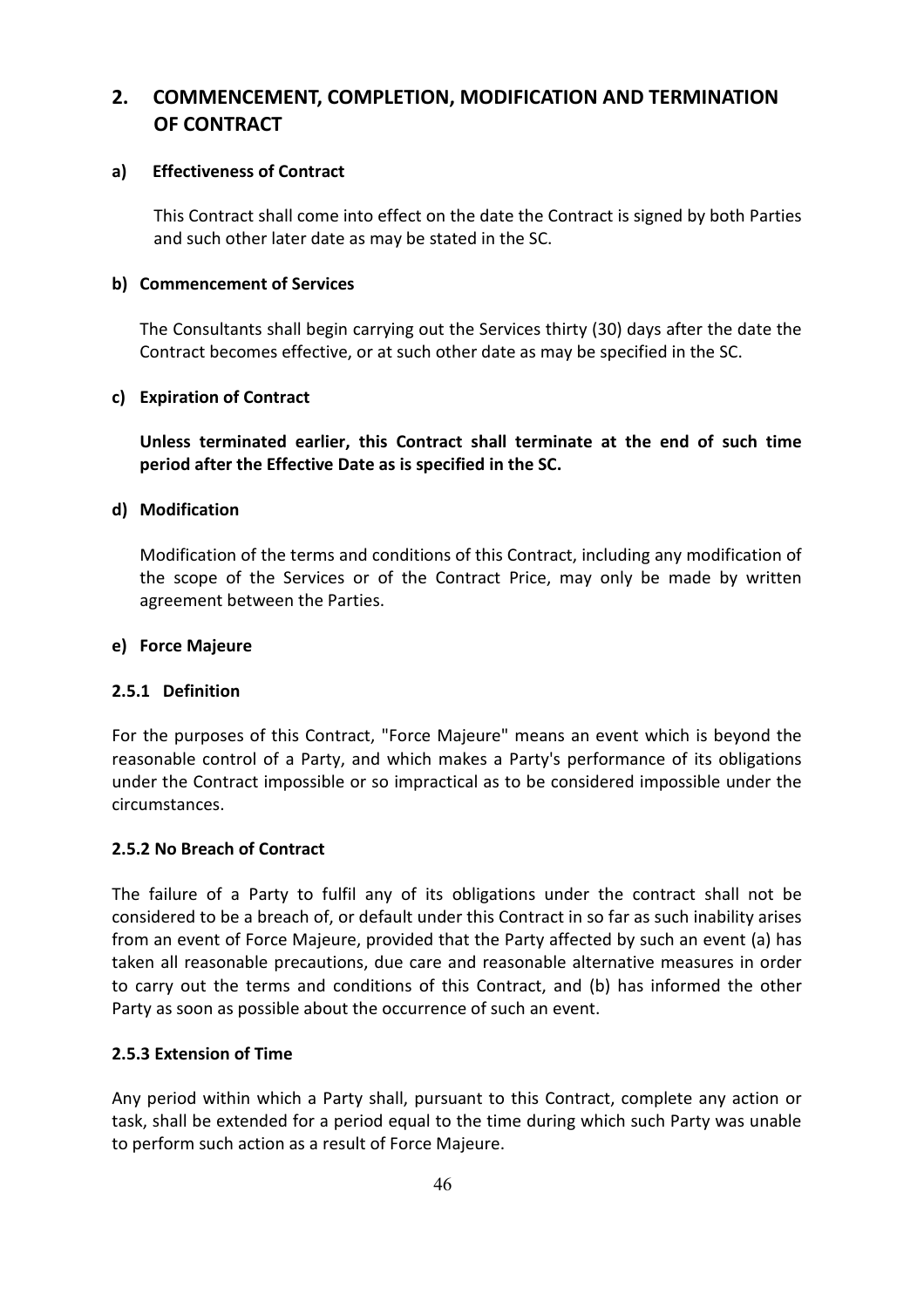# 2.6 Termination

# 2.6.1 By the Client

The Client may terminate this Contract, by not less than thirty (30) days' written notice of termination to the Consultants, to be given after the occurrence of any of the events specified in paragraphs (a) to (d) of this Clause and sixty (60) days' in the case of the event referred to in (e):

- (a) If the Consultants do not remedy a failure in the performance of their obligations under the Contract, within thirty (30) days of receipt after being notified or within such further period as the Client may have subsequently approved in writing.
- (b) If the Consultants become insolvent or bankrupt.
- (c) If, as the result of Force Majeure, the Consultants are unable to perform a material portion of the Services for a period of not less than sixty (60) days.
- (d) If the consultant, in the judgment of the Client has engaged in corrupt or fraudulent practices in competing for or in executing the Contract.
- (e) If the Client, in its sole discretion and for any reason whatsoever, decides to terminate this Contract.

For the purpose of this clause

" corrupt practice" means the offering, giving, receiving or soliciting of anything of value to influence the action of a public official in the selection process or in contract execution.

"fraudulent practice" means a misrepresentation of facts in order to influence a selection process or the execution of a contract to the detriment of the Borrower, and includes collusive practice among consultants (prior to or after submission of proposals) designed to establish prices at artificial non-competitive levels and to deprive the Borrower of the benefits of free and open competition.

# 2.6.2 By the Consultants

The Consultants may terminate this Contract, by not less than thirty (30) days' written notice to the Client, such notice to be given after the occurrence of any of the events specified in paragraphs (a) and (b) of this Clause.

> (a) If the Client fails to pay any monies due to the Consultants pursuant to this Contract and not subject to dispute within forty five (45) days after receiving written notice from the Consultants that such payment is overdue; or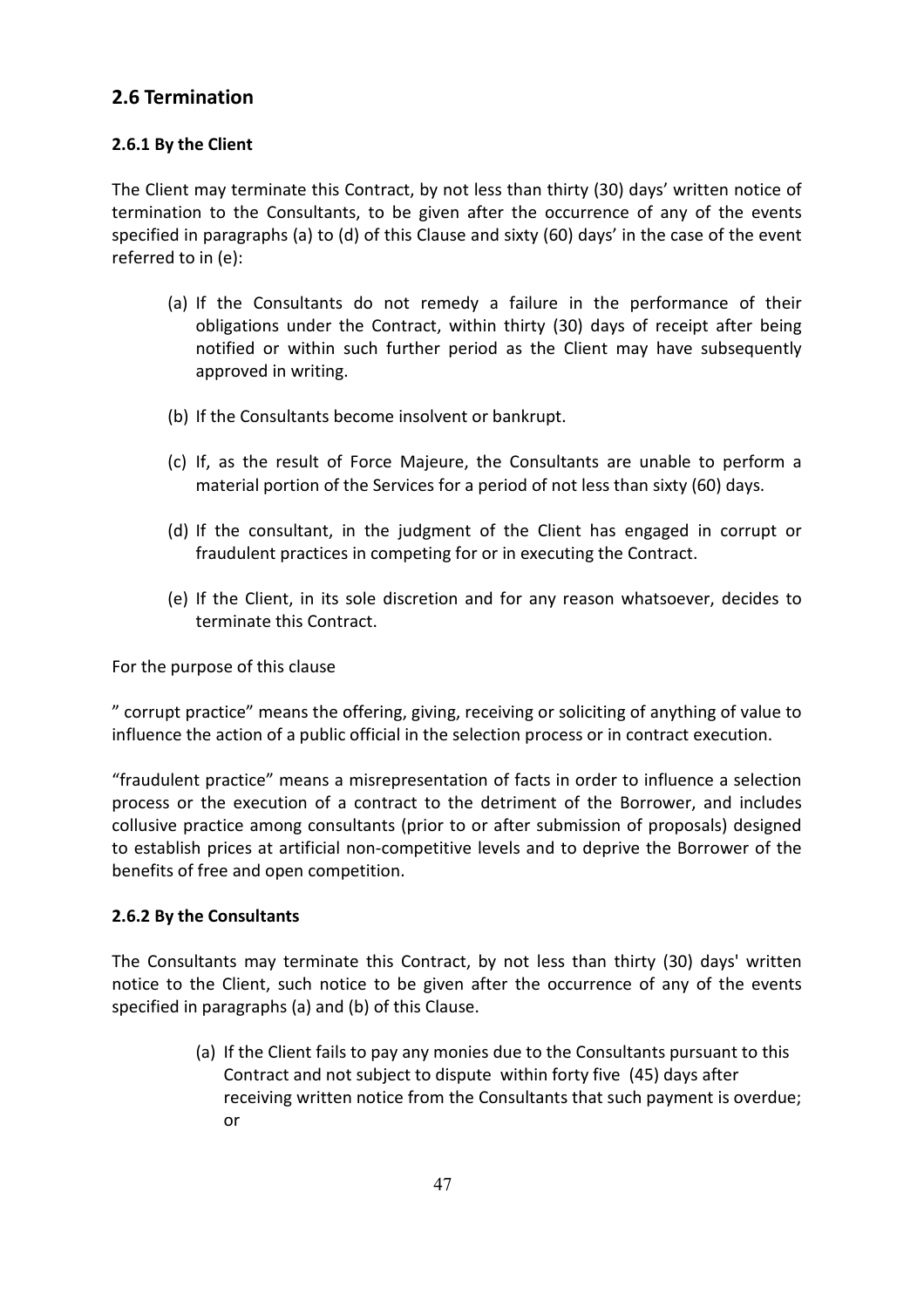(b) If, as the result of Force Majeure, the Consultants are unable to perform a material portion of the Services for a period of not less than sixty (60) days.

# 2.6.3 Payment upon Termination

Upon termination of this Contract, the Client shall make the following payments to the Consultants:

- (a) Remuneration for Services satisfactorily performed prior to the effective date of termination.
- (b) Except in the case of termination, reimbursement of any reasonable cost incident to the prompt and orderly termination of the Contract, including the cost of the return travel of the Consultants' personnel and their eligible dependents.

# 3. OBLIGATIONS OF THE CONSULTANTS

# 3.1 General

The Consultants shall perform the Services and carry out their obligations hereunder with all due diligence, efficiency and economy, in accordance with generally accepted professional techniques and practices, and shall observe sound management practices, and employ appropriate advanced technology and safe methods. The Consultants shall always act, in respect of any matter relating to this Contract or to the Services, as faithful advisers to the Client, and shall at all times support and safeguard the Client's legitimate interests in any dealings with Sub-consultants or third parties.

#### 3.2 Conflict of Interests

3.2.1 Consultants not to benefit from Commissions, Discounts, etc. The remuneration of the Consultants shall constitute the Consultants' sole remuneration in connection with this Contract or the Services, and the Consultants shall not accept for their own benefit any trade commission, discount or similar payment in connection with activities pursuant to this Contract or to the Services or in the discharge of their obligations under the Contract, and the Consultants shall use their best efforts to ensure that the Personnel, any Subconsultants, and agents of either of them, similarly shall not receive any such additional remuneration.

# 3.2.2 Consultants and Affiliates not to be otherwise Interested in Project

The Consultants agree that, during the term of this Contract and after its termination, the Consultants and their affiliates, as well as any Sub-consultant and any of its affiliates, shall be disqualified from providing goods, works or services (other than the Services and any continuation thereof) for any project resulting from or closely related to the Services.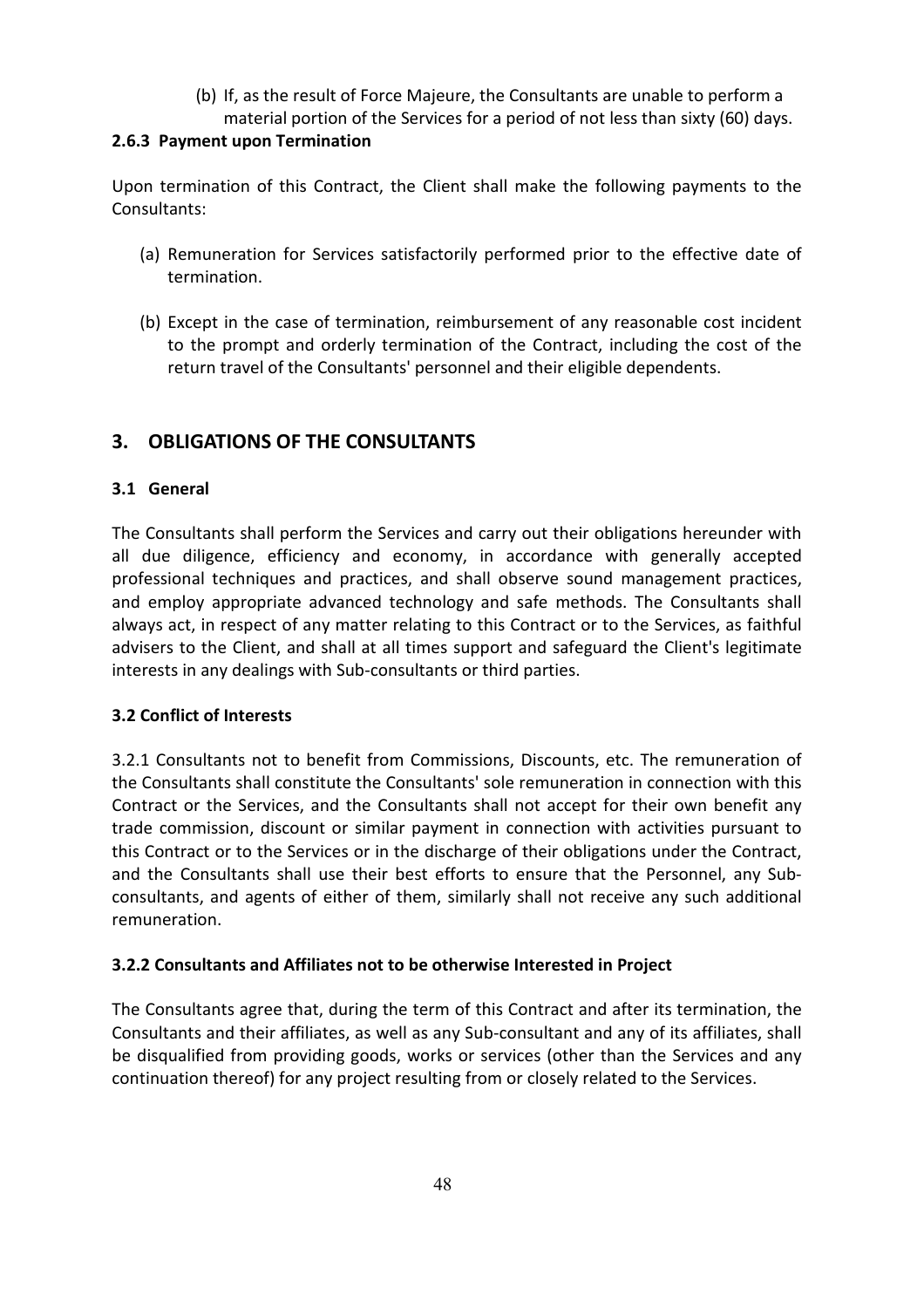## 3.2.3 Prohibition of Conflicting Activities

Neither the Consultants nor their Sub-consultants nor the Personnel shall engage, either directly or indirectly, in any of the following activities:

- (a) During the term of this Contract, any business or professional activities in the Government's country which would conflict with the activities assigned to them under this Contract; or
- (b) After the termination of this Contract, such other activities as may be specified in the SC.

### 3.3 Confidentiality

The Consultants, their Sub-consultants, and the Personnel of either of them shall not, either during the term or within two (2) years after the expiration of this Contract, disclose any proprietary or confidential information relating to the Project, the Services, this Contract, or the Client's business or operations without the prior written consent of the Client.

#### 3.4 Insurance to be taken out by the Consultants

The Consultants (a) shall take out and maintain, and shall cause any sub-consultants to take out and maintain, at their (or the sub-consultants', as the case may be) own cost but on terms and conditions approved by the Client, insurance against the risks, and for the coverage, as shall be specified in the SC; and (b) at the Client's request, shall provide evidence to the Client showing that such insurance has been taken out and maintained and that the current premiums have been paid.

# 3.5 Consultants' Actions Requiring Client's Prior Approval

The Consultants shall obtain the Client's prior approval in writing before taking any of the following actions:

- a) Entering into a subcontract for the performance of any part of the Services,
- b) Appointing such members of the Personnel not listed by name in Appendix C ("Key Personnel and Sub-consultants"), and
- c) Any other action that may be specified in the SC.

#### 3.6 Reporting Obligations

The Consultants shall submit to the Client the reports and documents specified in Appendix B in the form, in the numbers, and within the periods set forth in the said Appendix.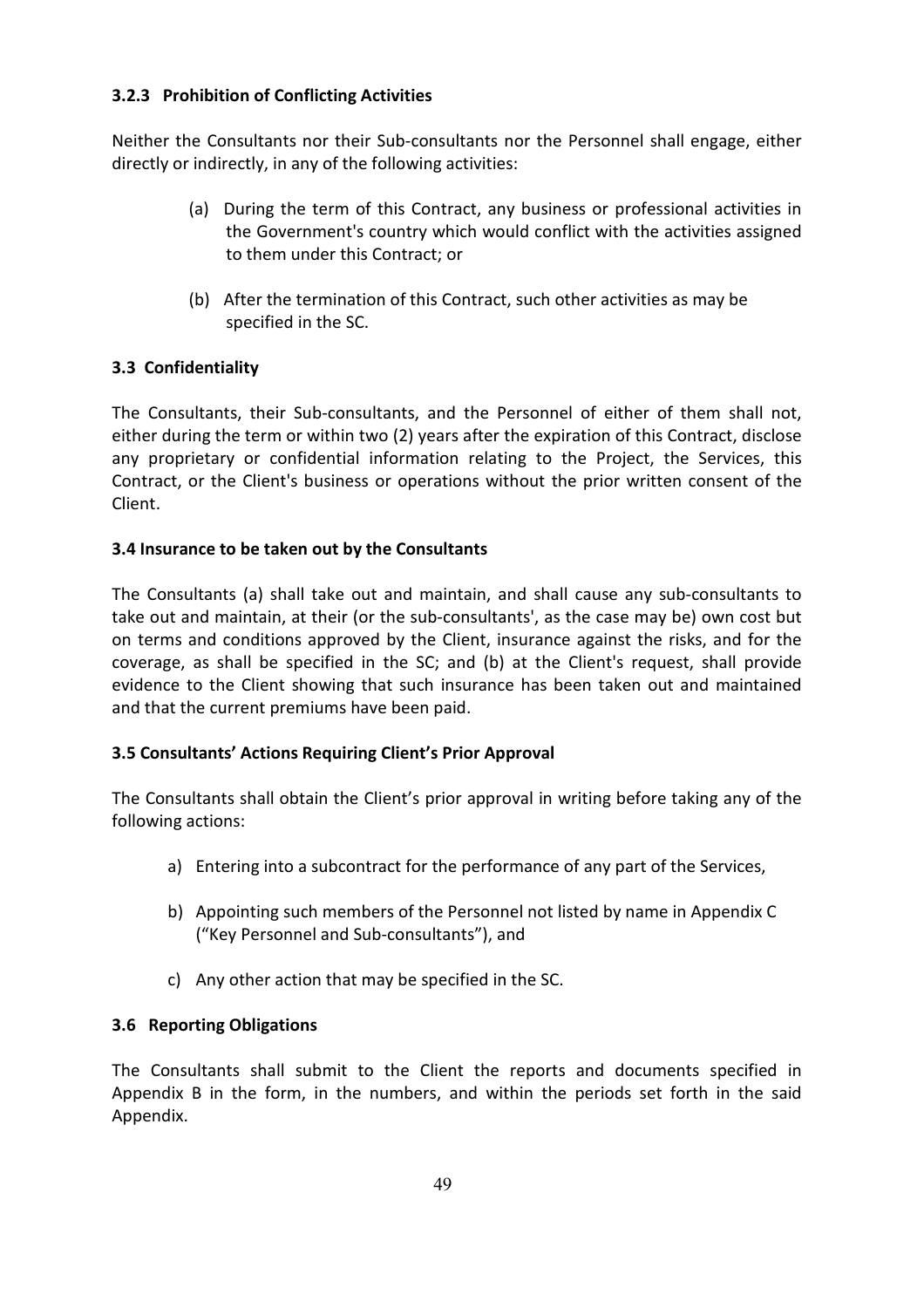### 3.7 Documents Prepared by the Consultants to Be the Property of the Client

f) All plans, drawings, specifications, designs, reports and other documents and software submitted by the Consultants shall become and remain the property of the Client, and the Consultants shall, not later than upon termination or expiration of this Contract, deliver all such documents and software to the Client, together with a detailed inventory thereof. The Consultants may retain a copy of such documents and software. Restrictions about the future use of these documents, if any, shall be specified in the SC.

# 4. CONSULTANTS' PERSONNEL

### 4.1 Description of Personnel

The titles, agreed job descriptions, minimum qualifications and estimated periods of engagement in the carrying out of the Services of the Consultants' Key Personnel are described in Appendix C. The Key Personnel and Sub-consultants listed by title as well as by name in Appendix C are hereby approved by the Client.

### 4.2 Removal and/or Replacement of Personnel

- a) Except as the Client may otherwise agree, no changes shall be made in the Key Personnel. If, for any reason beyond the reasonable control of the Consultants, it becomes necessary to replace any of the Key Personnel, the Consultants shall forthwith provide as a replacement a person of equivalent or better qualifications.
- b) If the Client finds that any of the Personnel have (i) committed serious misconduct or has been charged with having committed a criminal action, or (ii) have reasonable cause to be dissatisfied with the performance of any of the Personnel, then the Consultants shall, at the Client's written request specifying the grounds therefore, forthwith provide as a replacement a person with qualifications and experience acceptable to the Client.
- c) The Consultants shall have no claim for additional costs arising out of or incidental to any removal and/or replacement of Personnel.

# 5. OBLIGATIONS OF THE CLIENT

#### 5.1 Assistance and Exemptions

The Client shall use its best efforts to ensure that the Government shall provide the Consultants such assistance and exemptions as specified in the SC.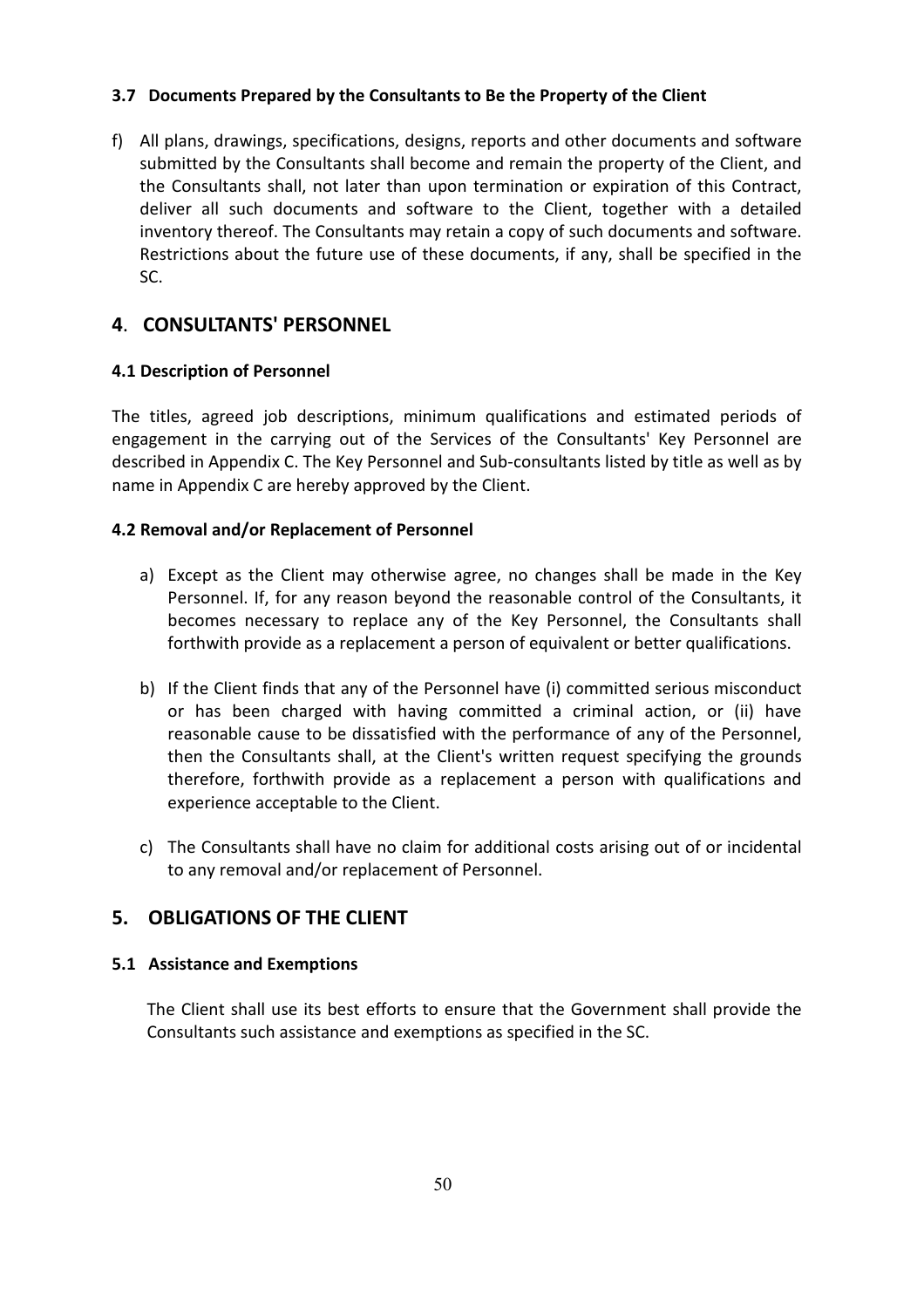#### 5.2 Change in the Applicable Law

If, after the date of this Contract, there is any change in the Applicable Law with respect to taxes and duties which increases or decreases the cost of services rendered by the Consultants, then the remuneration and reimbursable expenses otherwise payable to the Consultants under this Contract shall be increased or decreased accordingly by agreement between the Parties, and corresponding adjustments shall be made to the ceiling amounts, as the case may be.

# 5.3 Services and Facilities

The Client shall make available to the Consultants the Services and Facilities listed under Appendix E.

6. PAYMENT TO THE CONSULTANTS: Payment shall be made to the consultant as per relevant clause of RFP.

### 6.1 Security Guarantee

Consultant shall furnish the security guarantee either in cash or in the form of Bank guarantee with a grace period of three months in prescribed Performa on Non judicial stamp paper worth Rs.100/- or applicable time to time from a scheduled bank equivalent to 2% of the aggregate value of the contract. If the agency is situated outside the state of Rajasthan and not furnishing the security guarantee on non-judicial stamp paper worth Rs.100/- (as applicable) of Rajasthan Govt. then they shall have to furnish a declaration that the bank guarantee is duly stamped as per stamp law applicable in their state. The bank commission charges shall be borne by the agency.

- 6.1.1 On completion of the contract to the entire satisfaction of JVVNL, the security guarantee shall be released after 3 months.
- 6.1.2 Discom reserves the right to forfeit the security guarantee in full or a part thereof in circumstances if the performance of the consultant is not satisfactory or the consultant does not fulfil the terms and conditions of the contract or commits breach of any terms and conditions.
- 6.1.3 The consultant shall have to extend the validity of period of security guarantee as and when required on intimation from the order placing authority.
- 6.1.4 No interest would be payable by Discom on the amount of security guarantee.

#### 6.2 Interest on Delayed Payments

No interest shall be paid to the Consultants for delayed payments however client will try best to make all payment within 45 day of submission of due bills submitted to the nominated nodal officer with all related documents.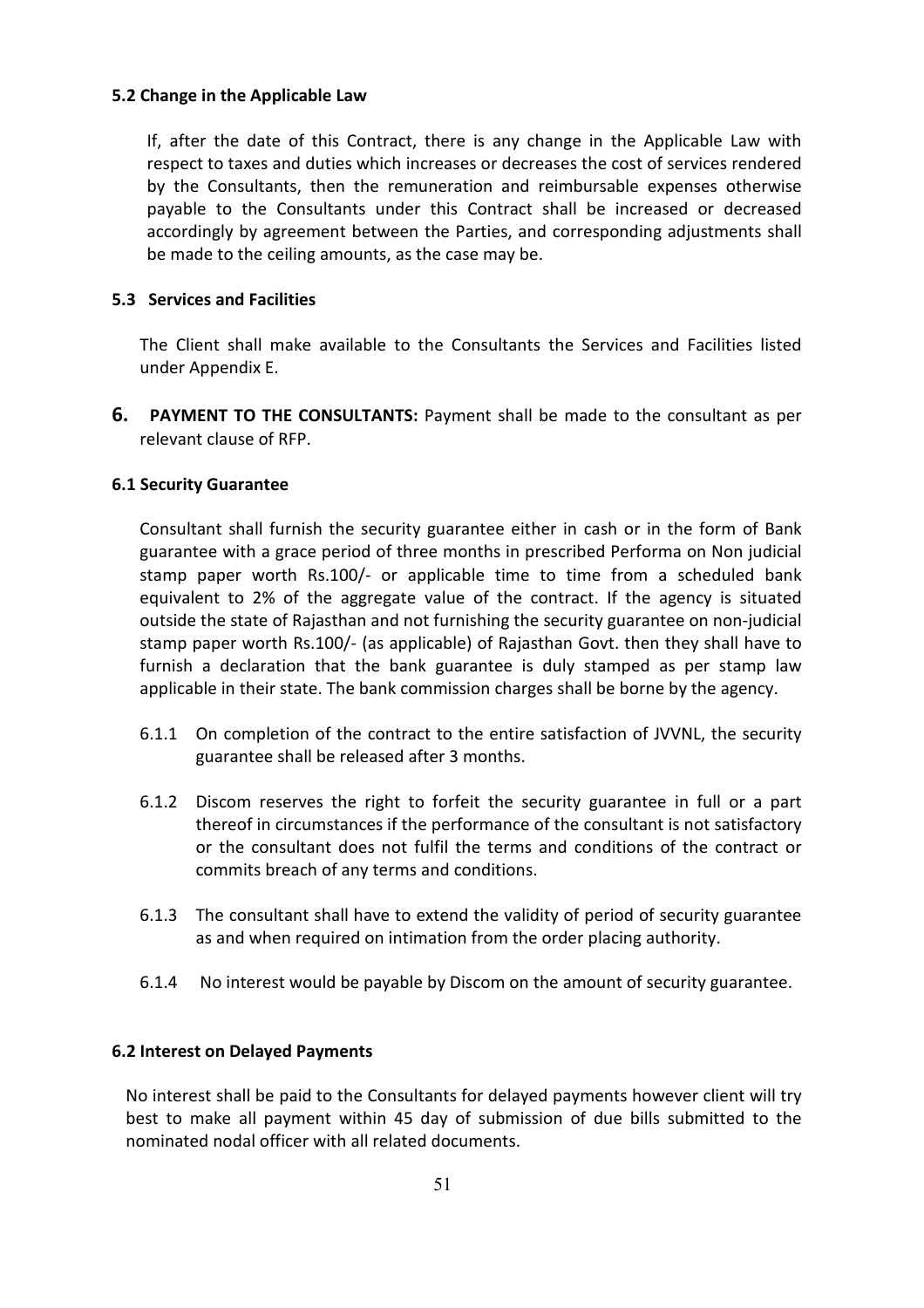# 7. SETTLEMENT OF DISPUTES

# 7.1 Amicable Settlement

The Parties shall use their best efforts to settle amicably all disputes arising out of or in connection with this Contract or its interpretation.

# 7.2 Dispute Settlement

Any dispute between the Parties as to matters arising pursuant to this Contract that cannot be settled amicably within thirty (30) days after receipt by one Party of the other Party's request for such amicable settlement may be submitted by either Party for settlement in accordance with the provisions specified in the SC.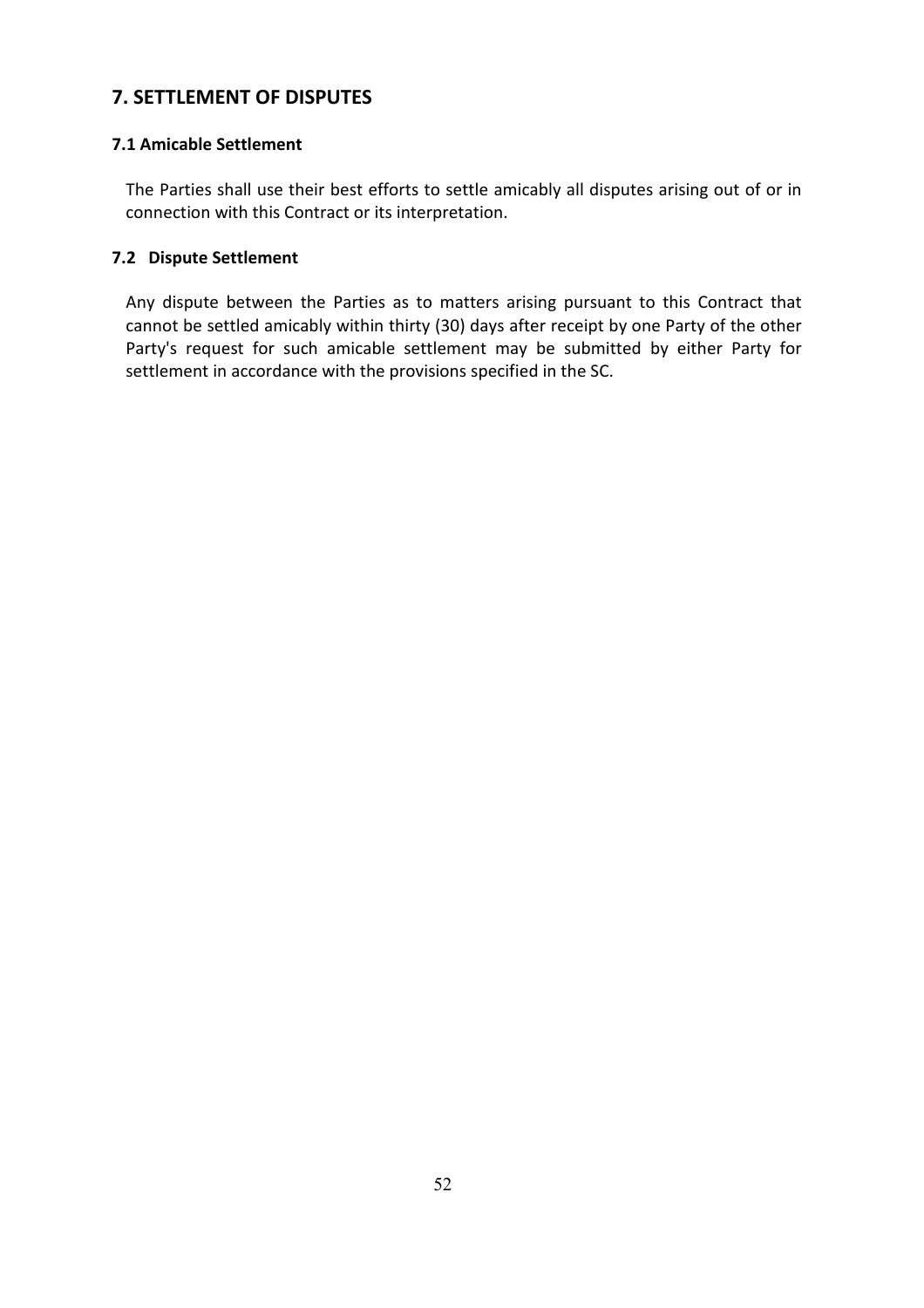# III SPECIAL CONDITIONS OF CONTRACT

| Amendments of, and Supplements to, Clauses in the General |  |  |
|-----------------------------------------------------------|--|--|
| * Conditions of Contract                                  |  |  |
| 1.1 (i) The Member in Charge is.                          |  |  |
| 1.3 The language is: English                              |  |  |
| 1.4 The addresses are:                                    |  |  |
|                                                           |  |  |
|                                                           |  |  |
|                                                           |  |  |
|                                                           |  |  |
|                                                           |  |  |
| Consultants                                               |  |  |
|                                                           |  |  |
|                                                           |  |  |
|                                                           |  |  |
|                                                           |  |  |
|                                                           |  |  |
|                                                           |  |  |
|                                                           |  |  |
|                                                           |  |  |
|                                                           |  |  |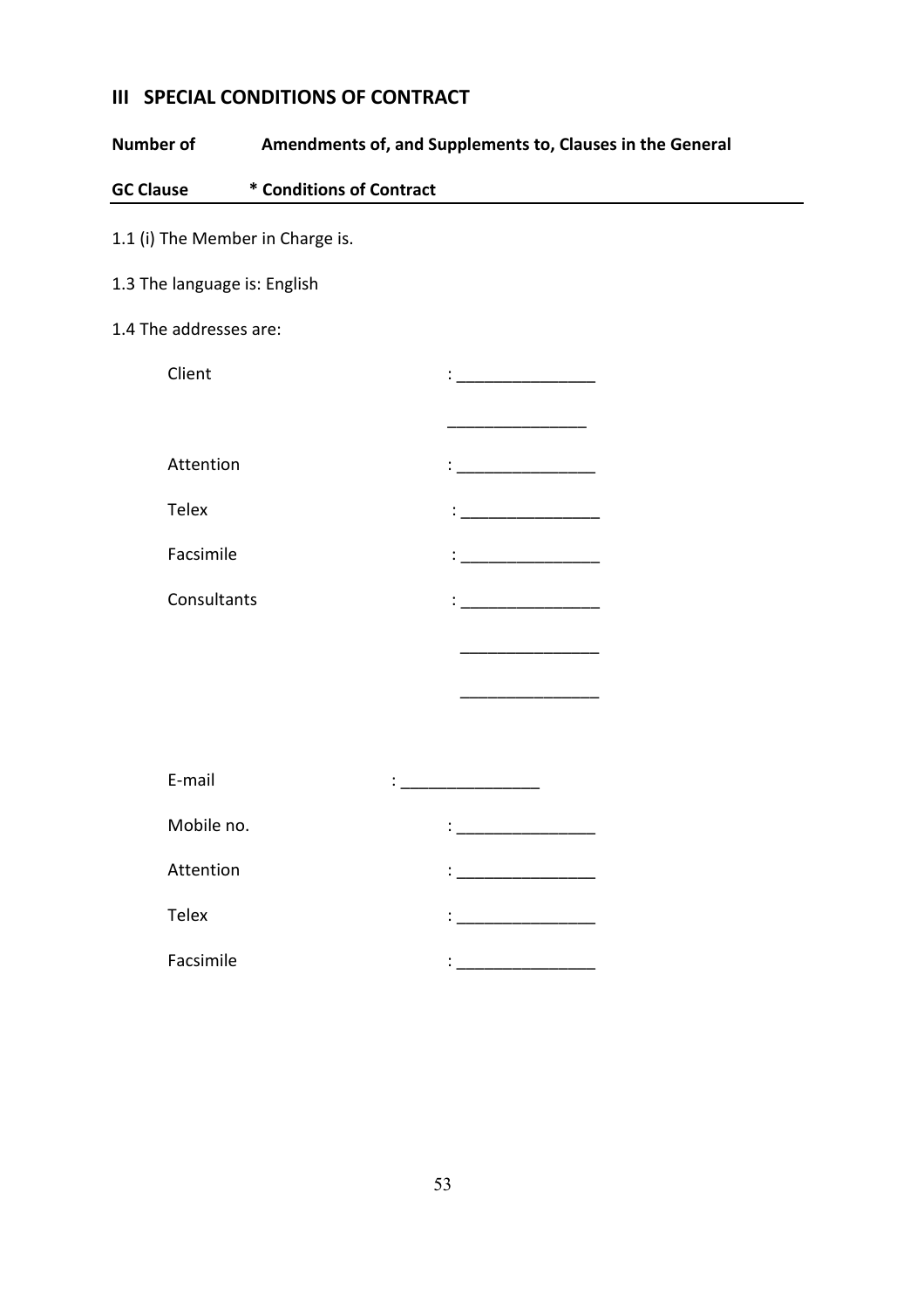## 1.6 The Authorized Representatives are:

For the Client  $\cdot$  .  $\cdot$  .  $\cdot$  .  $\cdot$  .  $\cdot$  .  $\cdot$  .  $\cdot$  .  $\cdot$  .  $\cdot$  .  $\cdot$  .  $\cdot$  .  $\cdot$  .  $\cdot$  .  $\cdot$  .  $\cdot$  .  $\cdot$  .  $\cdot$  .  $\cdot$  .  $\cdot$  .  $\cdot$  .  $\cdot$  .  $\cdot$  .  $\cdot$  .  $\cdot$  .  $\cdot$  .  $\cdot$  .  $\cdot$  .  $\cdot$  .  $\cdot$  .  $\cdot$ For the Consultant

# 1.7.1 For domestic consultants/personnel and foreign consultants / personnel

### who are permanent residents in India

The consultants and the personnel shall pay the taxes, duties, fees, levies and other impositions levied under the existing, amended or enacted laws during life of this contract and the client shall perform such duties in regard to the deduction of such tax as may be lawfully imposed.

- 1.7.2 Services tax payable in India for this Consultancy Services shall be paid/reimbursed by the Client separately.
- 2.1 The date on which this Contract shall come into effect is : on the date the contract is signed by both parties and receipt by the consultant of advance payment and by the client of Bank Guarantee.
- 2.2 The date for commencement of Services is: the date after completion of thirty (30) days from the date the contract becomes effective.
- 2.3 The Period Shall be Nine (9) Months for Phase I and twelve (12) months for Phase –II. or such other period as the parties may agree in writing.

[3.2.1 Note: The following should be inserted in the SC or alternatively in Appendix A if the Consultants are advising the Client on the procurement of goods, works, or services:]

# "Procurement Rules of Funding Agencies

Furthermore, if the Consultants, as part of the Services, have the responsibility of advising the Client on the procurement of goods, works or services, the Consultants shall comply with any applicable procurement guidelines of the Financial Institution or of the Association, as the case may be, and other funding agencies and shall at all times exercise such responsibility in the best interest of the Client. Any discounts or commissions obtained by the Consultants in the exercise of such procurement responsibility shall be for the account of the Client.]

[3.2.3 **Note** : It is essential that Consultants who advise Clients on the privatization of state owned enterprises or other assets (or on related problems), be prohibited from "switching sides" upon completion of their assignment and then either appearing as purchaser of these enterprises/assets or advising potential purchasers in this context.]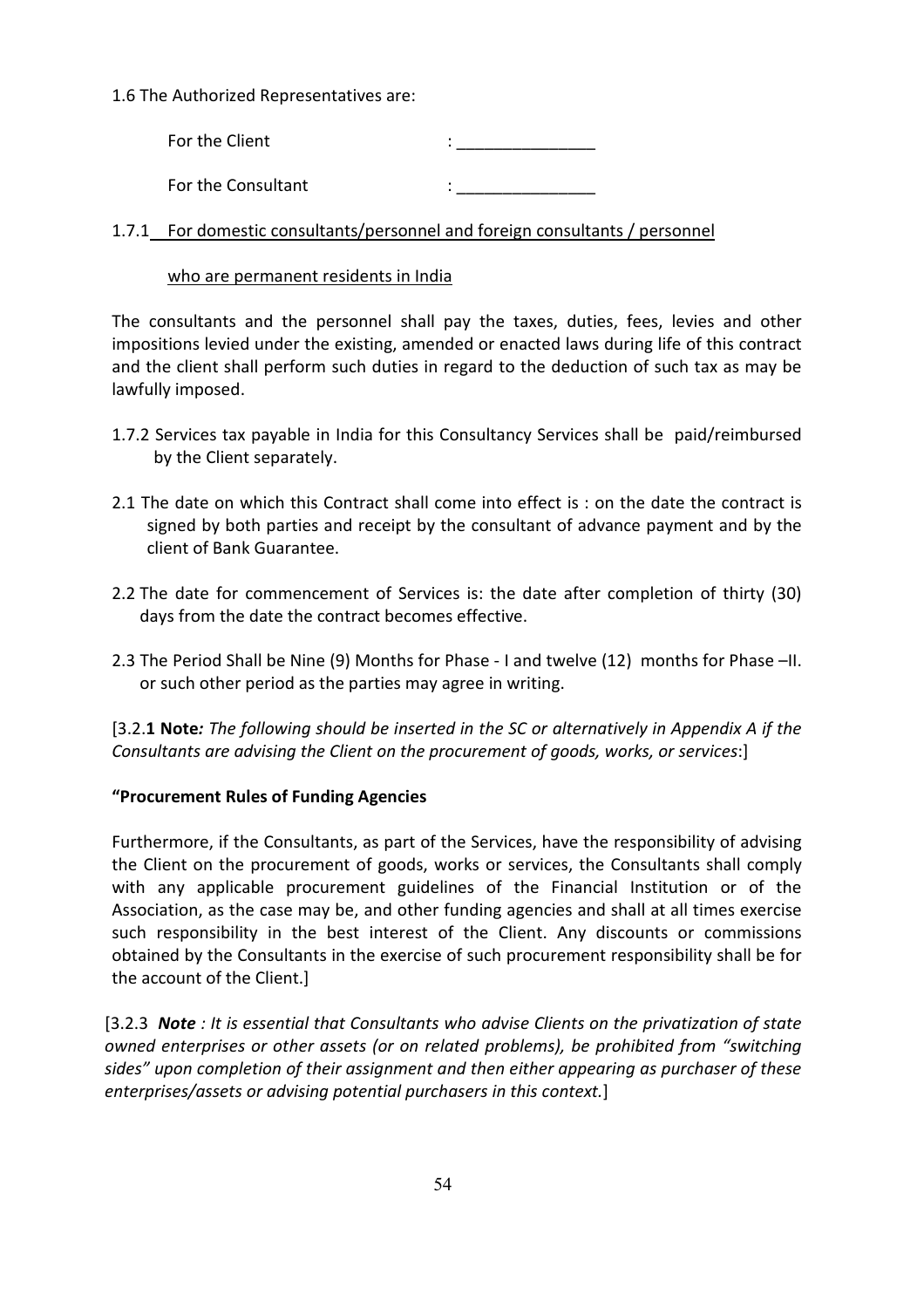"For a period of two years after the expiration of this Contract, the Consultants shall not engage, and shall cause their Personnel as well as their Sub-consultants and their Personnel not to engage, in the activity of a purchaser (directly or indirectly) of the assets on which they advised the Client under this Contract, nor shall they engage in the activity of an adviser (directly or indirectly) of potential purchasers of such assets. The Consultant also agree that their affiliates shall be disqualified for the same period of time from engaging in the said activities."]

3.4 The risks and the coverage shall be:

- a) Third Party motor vehicle liability insurance as required under Motor Vehicles Act, 1988, in respect of motor vehicles operated in India by the Consultants or their Personnel or any Sub-consultants or their Personnel, for the period of Consultancy;
- b) Third Party liability insurance for the period of Consultancy has to be managed by the Consultants on their own;
- c) Client's liability and workers' compensation insurance in respect of the Personnel of the Consultants and of any Sub-consultant, in accordance with the relevant provisions of the Applicable Law, as well as, with respect to such Personnel, any such life, health, accident, travel or other insurance as may be appropriate;
- d) Professional liability insurance, with a minimum coverage equal to total contract value for this consultancy; and
- e) Insurance against loss of or damage to (i) equipment purchased in whole or in part with funds provided under this Contract, (ii) the Consultants' property used in the performance of the Services, and (iii) any documents prepared by the Consultants in the performance of the Services.
- 3.7 The Consultants shall not use these documents for purposes unrelated to this Contract without the prior written approval of the Client.
- 6.2 The amount in local currency is INR (Indian Rupees)
- 6.5 SBG will be released on successful implementation of the contract and after 90 days from the release final payment. Payment shall be made within 45 days of receipt of the invoice and the relevant documents and within 60 days in the case of the final payment.
- 6.6 Penalty for Delay in submission of report: If there is any delay beyond the prescribed period for submission of any report than a penalty  $\omega$  1/2 % per week or part thereof subject to maximum of 10 % of amount admissible for that report shall be recovered for the period the report is delayed from consultant from the success fees.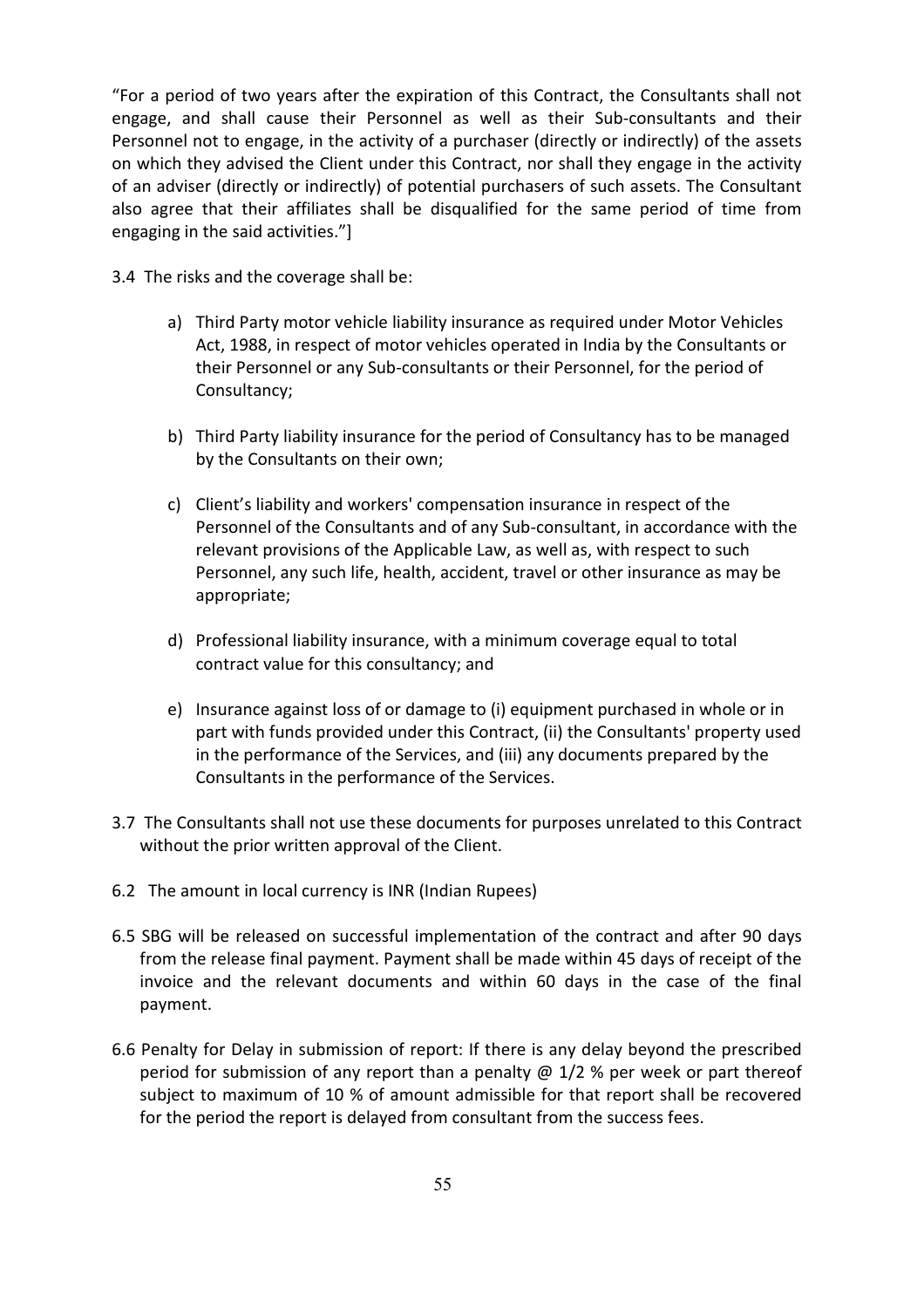# 7.2 Dispute Settlement:

- 7.1 (i) In case of any question /dispute or difference whatsoever arises between Discom and the consultant upon or in relation to the contract, the matter may be referred to the CMD, Discom or the committee nominated by the CMD Discom, whose decision shall be final and binding on all the parties.
- 7.2 (ii) All legal proceedings in connection with the subject work/ contract will be subject to the jurisdiction of the local courts/ High Court at Jaipur only.

# 7. APPENDICES

# Appendix A (Description of the Services)

[Give detailed descriptions of the Services to be provided; dates for completion of various tasks, place of performance for different tasks; specific tasks to be approved by Client, etc.]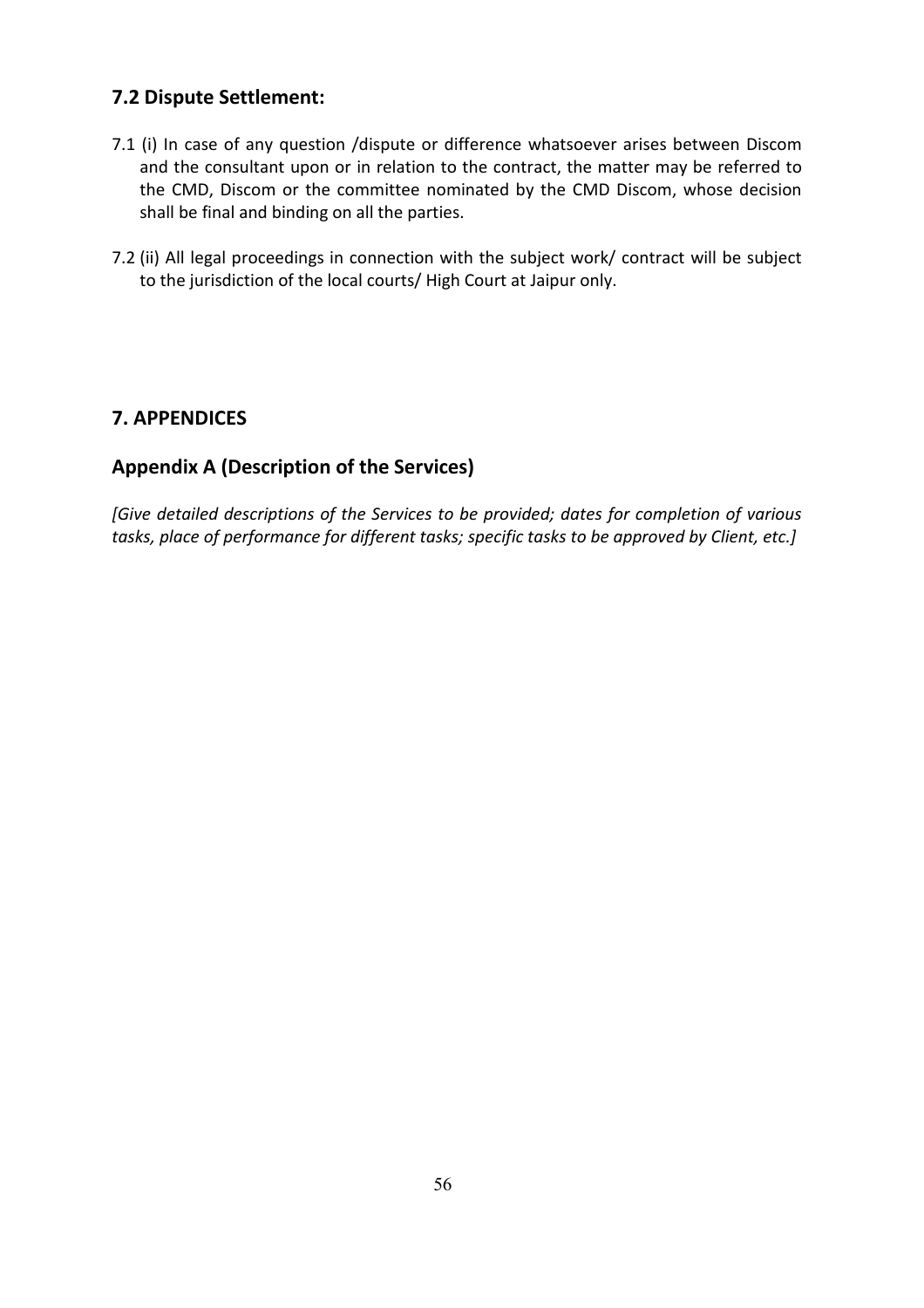# Appendix B (Reporting Requirements)

[List format, frequency and contents of reports; persons to receive them; dates of submission, number of copies, etc. If no reports are to be submitted, state here "Not applicable".]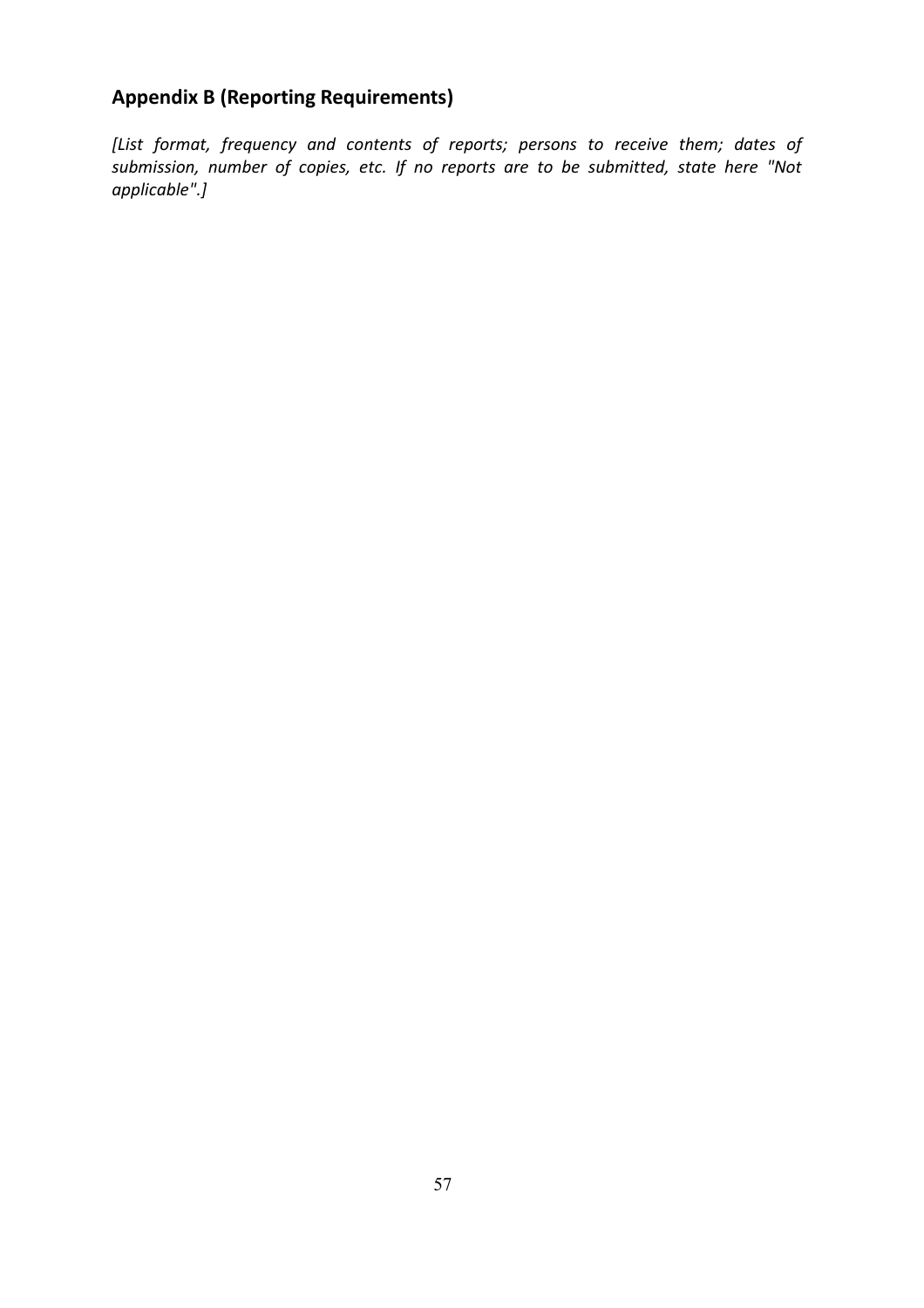# Appendix C (Key Personnel and Sub-consultants)

### (Refer Clause 4.1 of the Contract)

List under: C-1 Titles [and names, if already available], detailed job descriptions and

minimum qualifications and experience of Personnel to be assigned to work in India, and staff-months for each.

C-3 List of approved Sub-consultants [if already available]; same information with respect to their Personnel as in C-1 or C-2.

C-4 Same information as C-1 for Key local Personnel.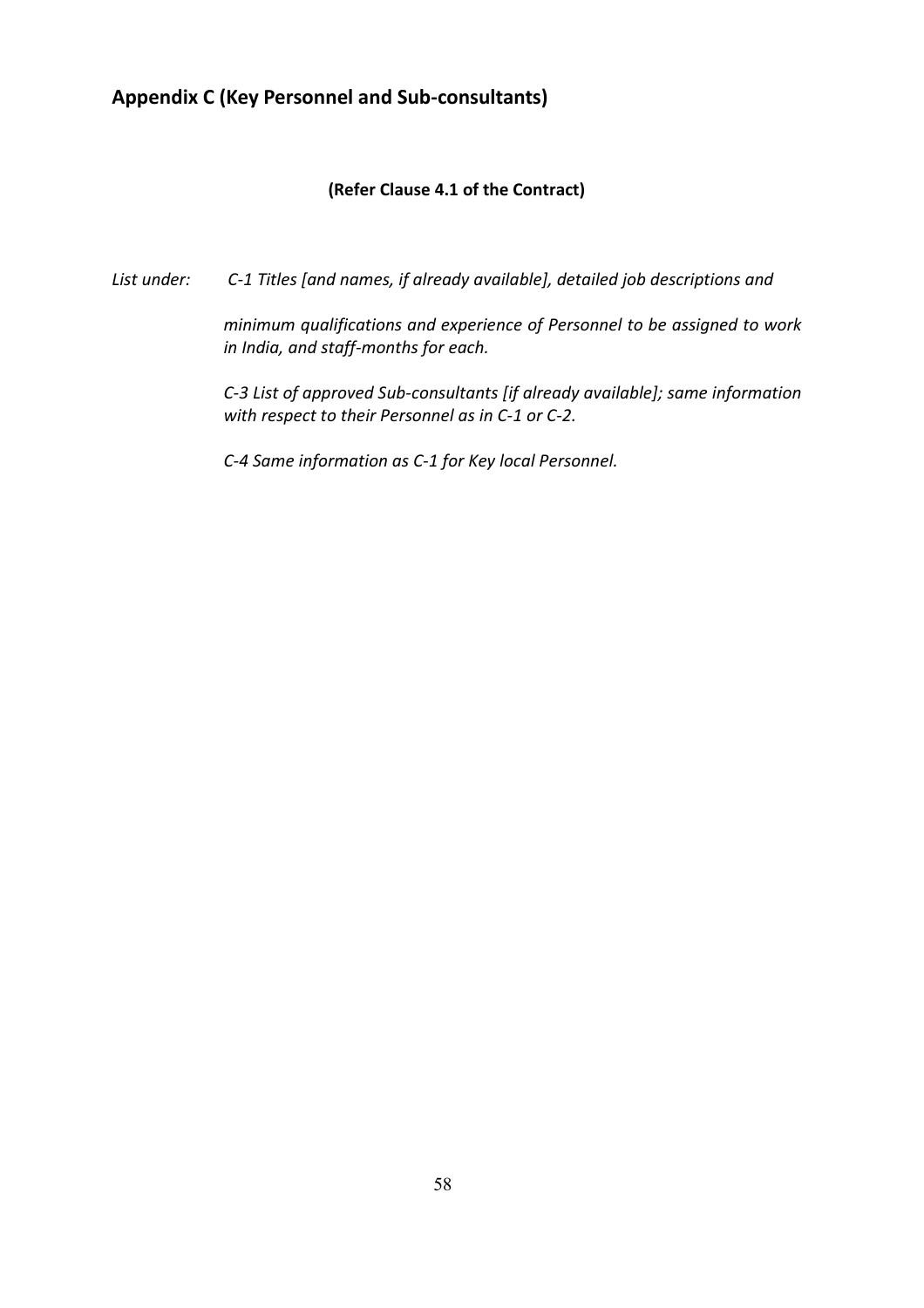# Appendix D (Breakdown of Contract Price in Indian Rupee)

List here the elements of cost used to arrive at the breakdown of the lump sum price  $$ local currency portion:

This appendix will exclusively be used for determining remuneration for additional services.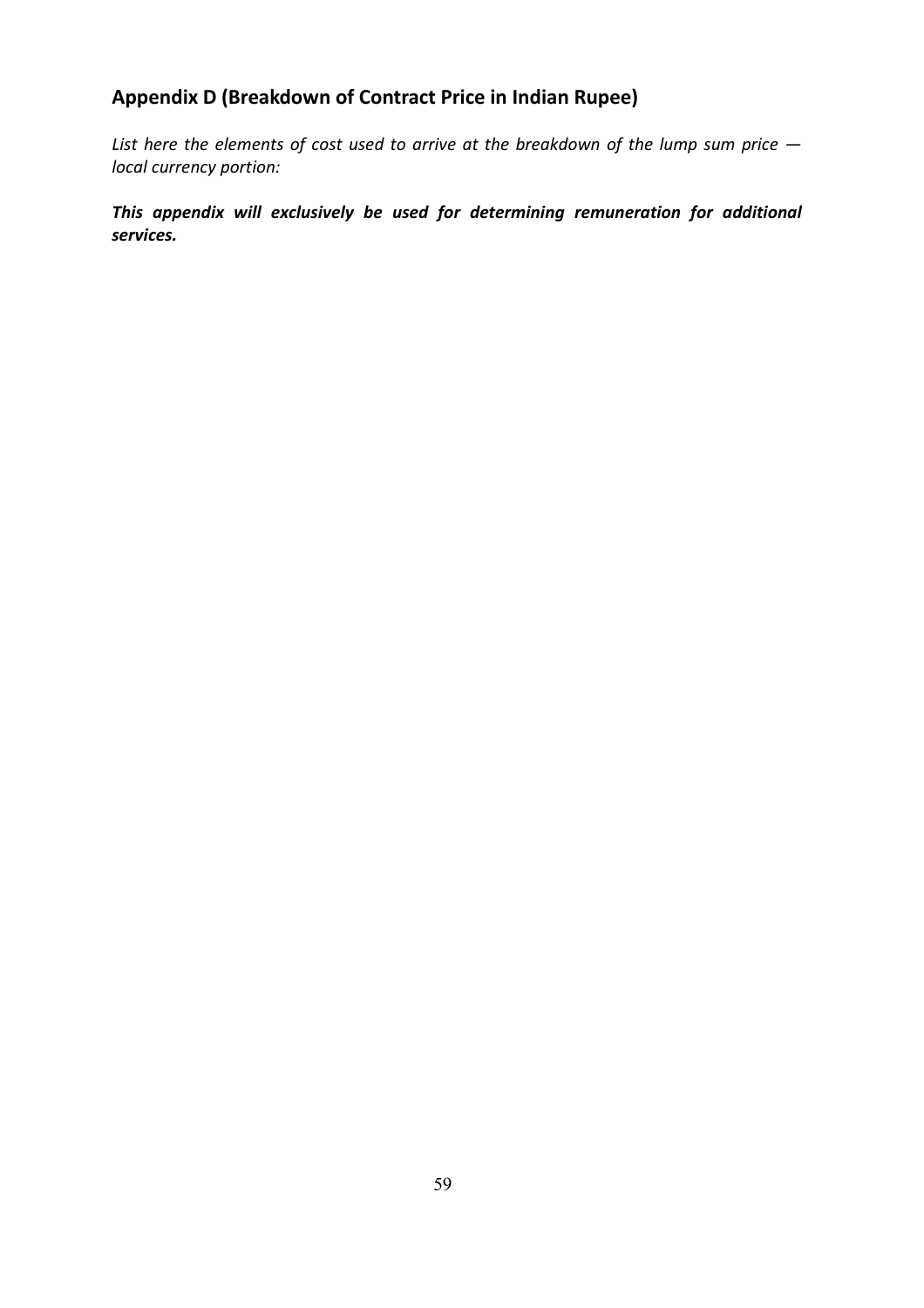# Appendix E (Services and Facilities Provided by the Client)

- 1 Counterpart teams would be provided by the Discom as far as possible, individuals forming such team would not be changed during the contract period
- 2 Information and data required for the purpose of undertaking the assignment would be made available to Consultants by the nodal officer of respective Depatment within reasonable period on request from the Consultants and shall be provided in soft form wherever possible.

Note: All other facilities like office space, telephone, mobile, conveyance, Computer, Printer, Photo Copier, FAX Machine, Lap Top Computers, Internet / e-mail Connection, modem etc., will not be provided and will have to be arranged by the Consultants.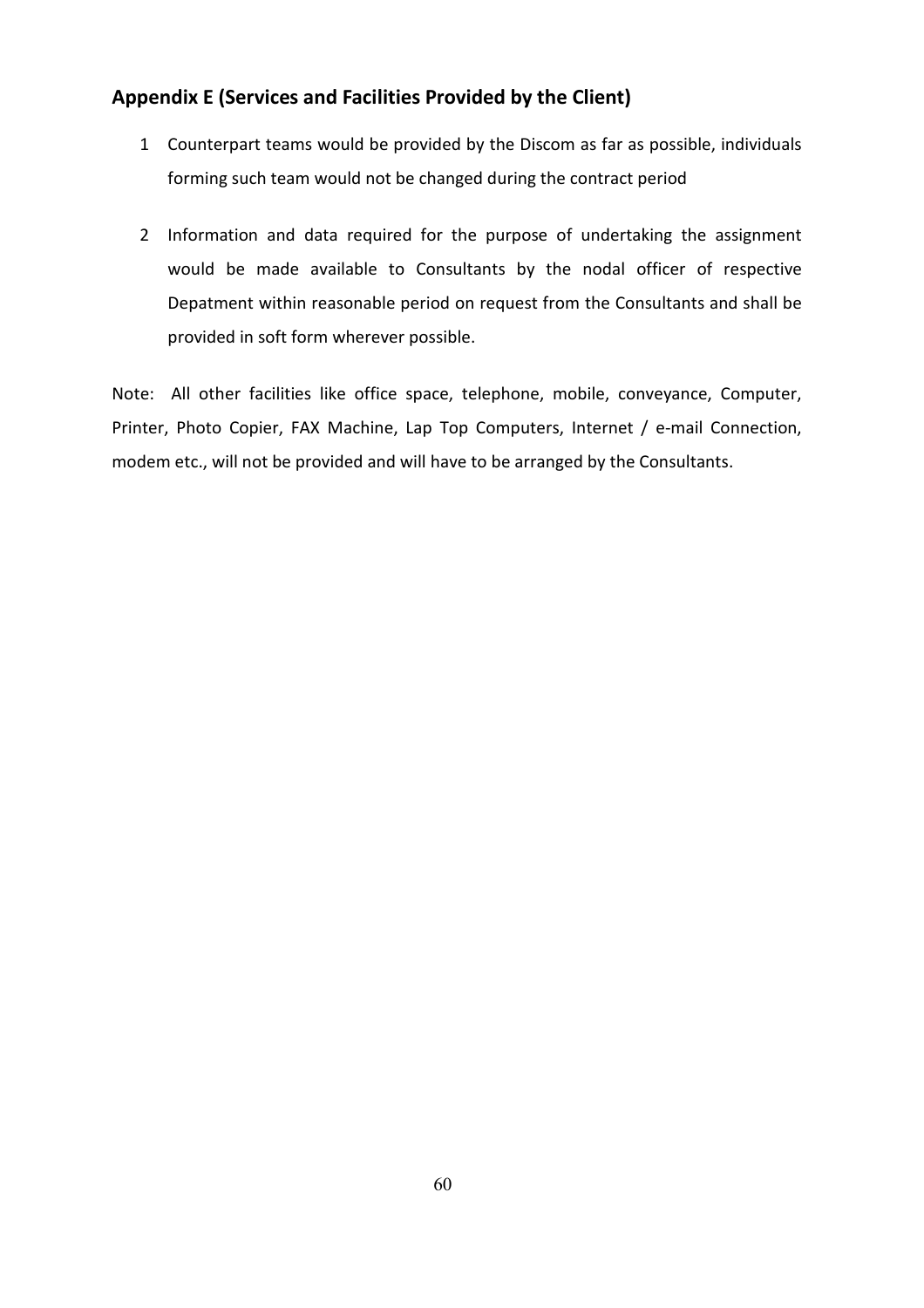# 8. SUPPORTING DOCUMENTS

- a) Incorporation Certificate of the company.
- b) Memorandum of Association and Articles of Association.
- c) Profit and Loss Account and Balance Sheet and Annual Report of the Company for last years duly certified by reputed CA. Documents showing empanelment with BEE as ESCO.
- d) Experience Certificate of the Company to support the qualification criteria in terms of Cl A (b) of qualification criteria.
- e) Details of past experience in at least one bid process management for energy efficiency / renewable energy efficiency project(s) in last three years.
- $f<sub>1</sub>$  Copy of the order/ document at least 5 (five) successfully completed Bid process management assignments in last five (5) years.
- g) Letter of Association.
- h) Documents showing experience of at least 4 (four) energy efficiency related advisory assignments. Methodology and work plan to implement the project.

-------------- End of The Document ----------------

# JAIPUR VIDYUT VITRAN NIGAM LIMITED OFFICE OF THE CHIEF ENGINEER (COMML.), VIDYUT BHAWAN, JYOTI NAGAR,JANPATH, JAIPUR-302005. Tel: 0141-2747040 FAX: 0141-2744803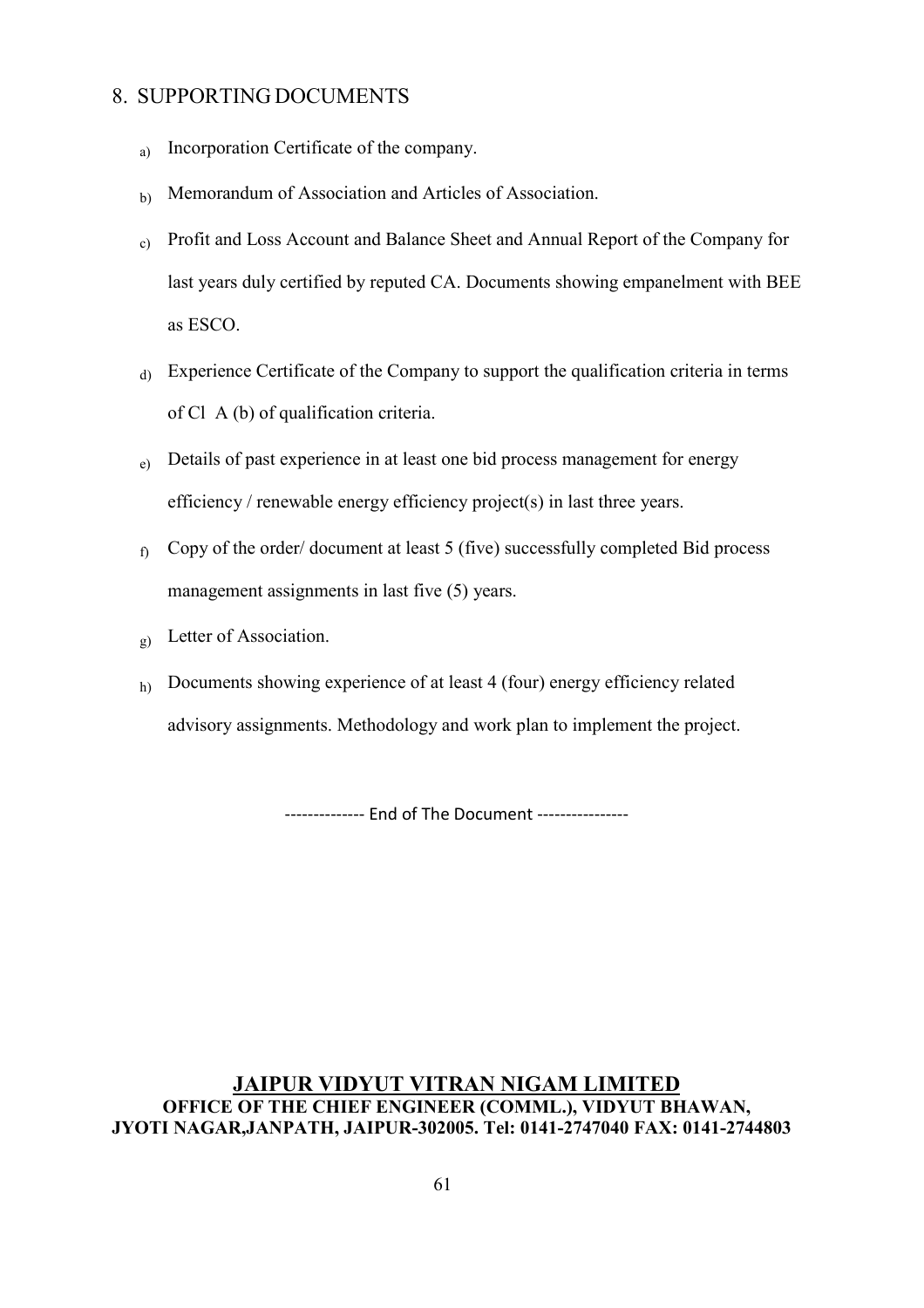No. JPD/CE(C)/SE(C)/XEN(B/D)/F. /D. 813 Dated 26.04.2010

\_\_\_\_\_\_\_\_\_\_\_\_\_\_\_\_\_\_\_\_\_ \_\_\_\_\_\_\_\_\_\_\_\_\_\_\_\_\_\_\_\_\_ \_\_\_\_\_\_\_\_\_\_\_\_\_\_\_\_\_\_\_\_\_ \_\_\_\_\_\_\_\_\_\_\_\_\_\_\_\_\_\_\_\_\_

Sub.: Amendment in Request for Proposal for Appointment of an Agency for Energy Auditing and providing advisory Consultancy for Bid Process Management for Engaging Implementing Agency for Replacement of Ag-Pump sets with Energy Efficient Pump sets in Chomu Division (TN -02/2010).

Dear Sirs,

 With reference to the above this is to intimate you that the last date of submission & opening of technical proposals for the above tender is extended up to 2<sup>nd</sup> June, 2010.

Please also find enclosed herewith the modifications made in the above RFP as per the attached Addenda-1.

You are advised to read them carefully before submission of the bid.

Encl. As above.

(F.S. Meena) Dy. Chief Engineer (Comml.)

# ADDENDA-1.

| v.<br>No. | <b>Existing Clause</b> | <b>Amended Clause</b>                                                              |
|-----------|------------------------|------------------------------------------------------------------------------------|
|           |                        | Clause A(b): Consultant should have Consultant should have provided assistance for |